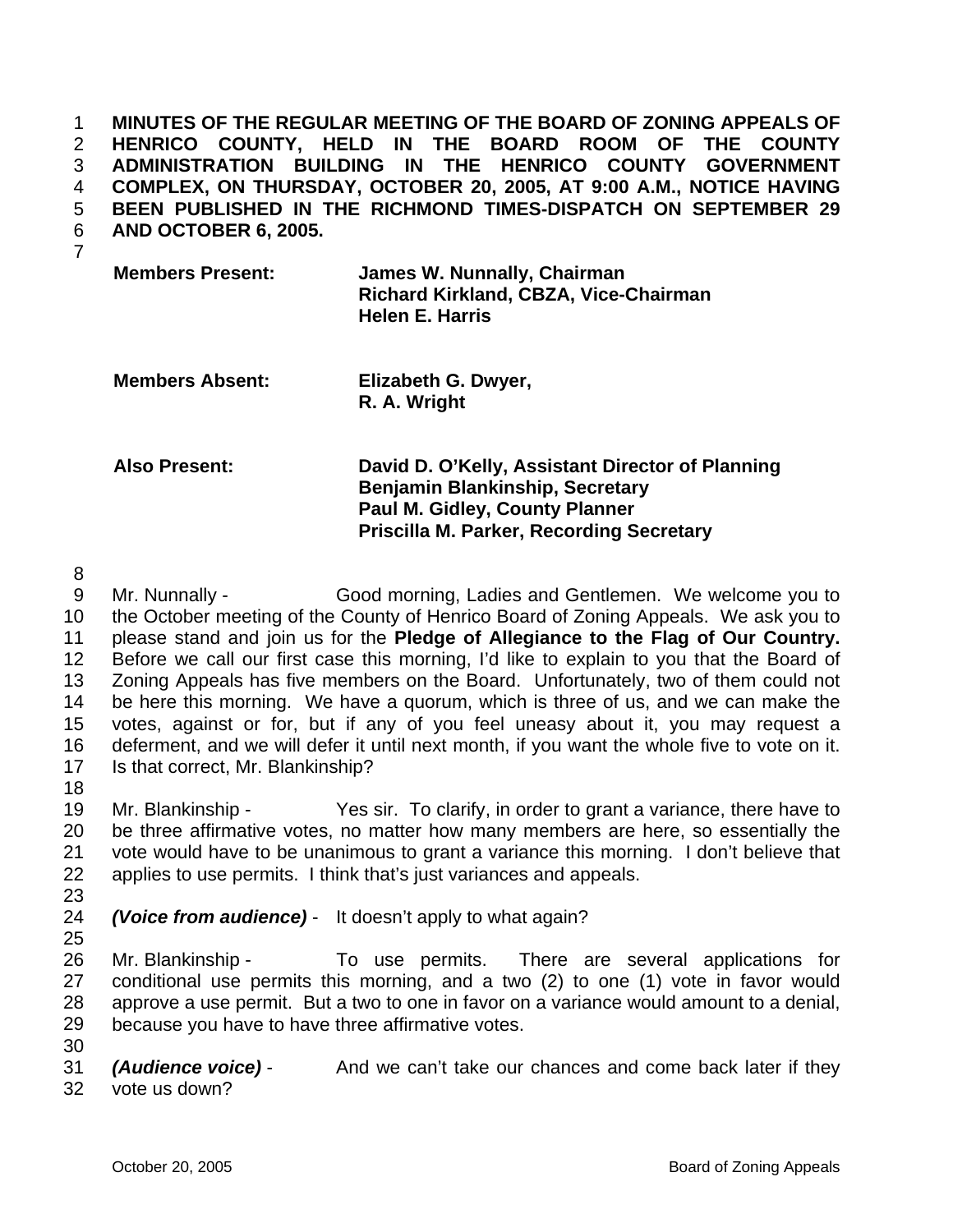33 34 35 36 37 38 39 40 41 42 43 44 45 46 47 48 49 50 51 52 53 54 55 56 57 58 59 60 61 62 63 64 65 Mr. Blankinship - No, you have to make your choice before the hearing is over. Mr. Nunnally - Should we ask for that decision now? Mr. Blankinship - I think we can take evidence on each case, and the applicant may decide after hearing evidence; there may be somebody here to speak that they weren't aware was going to speak. Mr. Nunnally - Do we have any deferrals or withdrawals? Mr. Blankinship - No, sir, none at all. Mr. Nunnally - All right sir, call the first case. Mr. Blankinship - Before I do that, let me read the rules. As the Secretary, I will call each case. Then at that time the applicant should come to the podium. I will ask everyone who intends to speak on that case, in favor or in opposition, to stand and be sworn in. The applicants will then present their testimony. After the applicant has spoken, the Board will ask them questions, and then anyone else who wishes to speak will be given the opportunity. After everyone has had a chance to speak, the applicant, and only the applicant, will be given the opportunity for rebuttal. After hearing the case, and asking questions, the Board will take the matter under advisement. They will render all of their decisions at the end of the meeting. If you wish to know their decision on a specific case, you can either stay until the end of the meeting, or you can call the Planning Office later this afternoon, or you can check the website this afternoon. We usually get it updated within an hour or so of when the meeting ends. This meeting is being tape recorded, so we will ask everyone who speaks, to speak directly into the microphone on the podium, to state your name, and to spell your last name please. And finally, out in the foyer, there are two binders, containing the staff report for each case, including the conditions that have been recommended by the staff.

## 66 **Beginning at 9:00**

- 68 69 70 71 72 73 74 75 76 **A-94-2005 ROBERT C. IRBY III** requests a variance from Sections 24-95(d)(1) and 24-9 to build a one-family dwelling at 1290 Chaffins Bluff Lane (Parcel 803-679-3723), zoned R-2A, One-family Residence District (Varina). The lot width requirement and public street frontage requirement are not met. The applicant has 70 feet lot width and 0 feet public street frontage, where the Code requires 150 feet lot width and 50 feet public street frontage. The applicant requests a variance of 80 feet lot width and 50 feet public street frontage.
- 77 78 Mr. Nunnally - Is any other person interested in this case? If so, please stand and raise your right hand and be sworn in?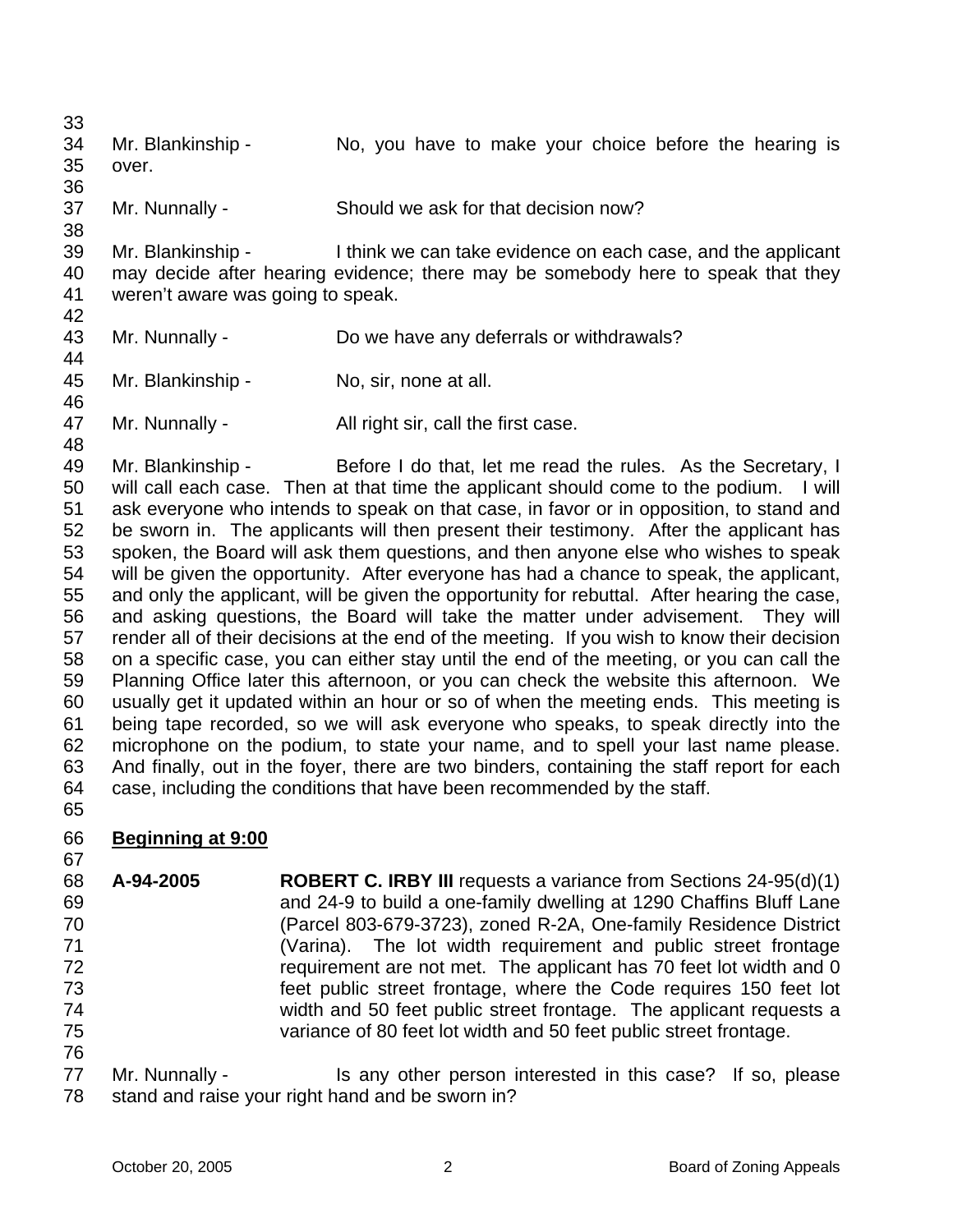79 80 81 82 83 84 85 86 87 88 89 90 91 92 93 94 95 96 97 98 99 100 101 102 103 104 105 106 107 108 109 110 111 112 113 114 115 116 117 118 119 120 121 122 123 124 Mr. Blankinship - Mr. Irby, would you raise your right hand? Do you swear that the testimony you are about to give is the truth, the whole truth, and nothing but the truth, so help you God? Mr. Irby - I do. Mr. Blankinship - Mr. Chairman, I call your attention to two of the three handouts that were left at your place this morning, pertain to this case. {Mr. Irby,} let me give you a copy. Mr. Nunnally - The Mr. Irby, state your name for the record and tell us what you're requesting. Mr. Irby - Robert C. Irby III. We're requesting a variance for road frontage and lot width, pertaining to the existing lot that's been there for quite some time. I also have a little note from my real estate agent who couldn't be here today, if I may bring that up to you. Mr. Nunnally - Yes, you may give it to Mr. Blankinship; we'll have to keep it for 30 days however. Mr. Kirkland - Mr. Irby, could you give us a little background on when you purchased this land and what's happened since then? Mr. Irby - We purchased it, or entered into the contract, I believe, in 1996. We didn't end up closing on it until '97, but we purchased it with the full intent that the second lot would be buildable. I will be happy to show you where we revised the original contract to make sure that it specified both lots instead of just one, as the realtor and owner had originally put in the contract. Mr. Kirkland - When you originally contracted this, are you saying now that you planned on two lots in the beginning? Mr. Irby - Most definitely. I even talked to the Planning Board at the time about it, to make sure that there was a very good chance, as long as we met the rest of the requirements as far as getting perk permits. Mr. Kirkland - And you knew at that time that it would require a variance because you didn't have the width or road frontage? Mr. Irby - Yes sir, I did, but I was informed at the time that it shouldn't be that big of a problem to get that because the lot was a pre-existing lot. Mr. Nunnally - You purchased this lot, you said, in 1996, and closed in 1997. Where were you living at that time when you purchased this property?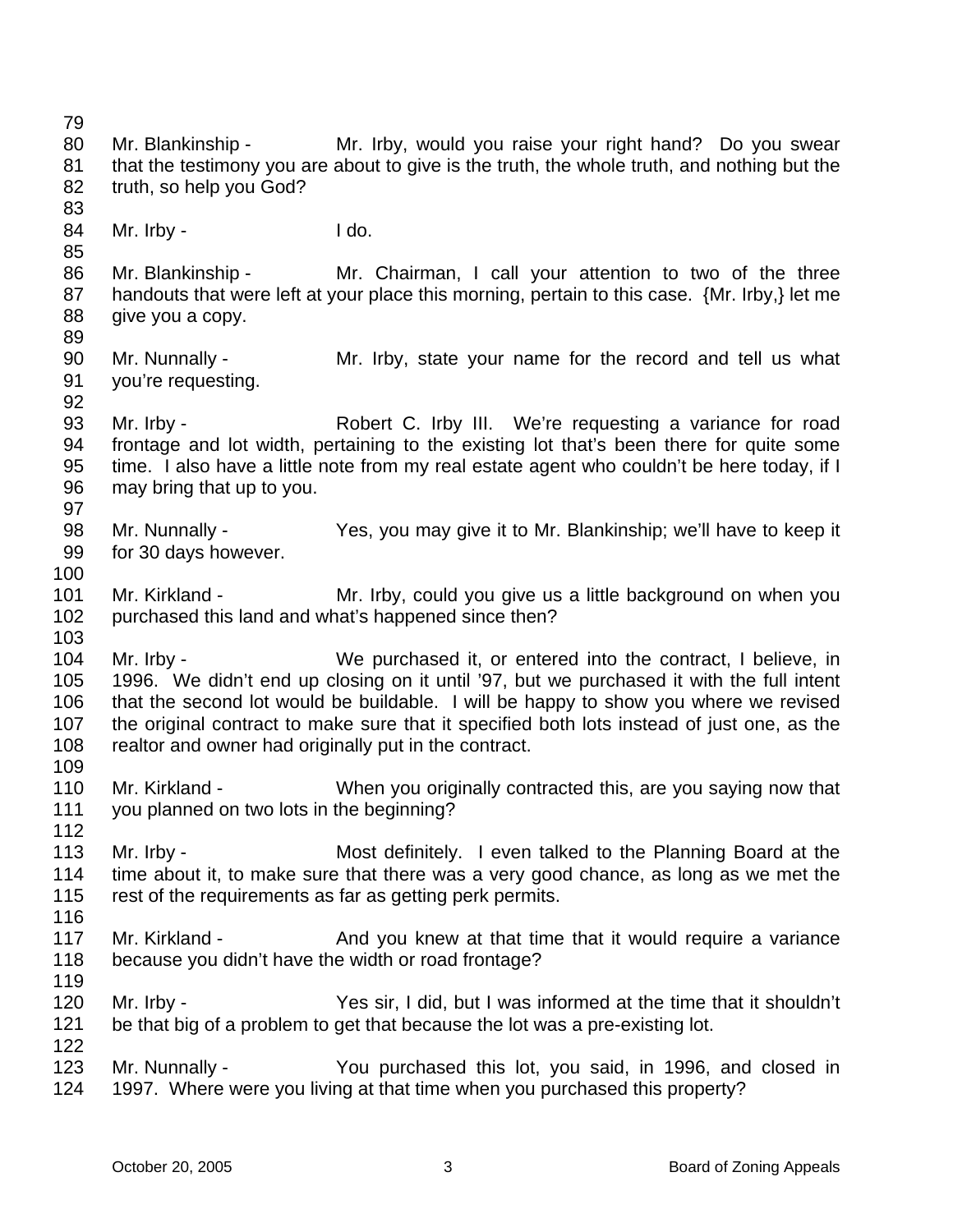126 127 128 129 130 131 132 133 134 135 136 137 138 139 140 141 142 143 144 145 146 147 148 149 150 151 152 153 154 155 156 157 158 159 160 161 162 163 164 165 166 167 168 169 170 Mr. Irby - The State Christopher Cinter Park, same place we still live, unfortunately. Ms. Harris - Have you seen the inspection report? Mr. Irby - I'm not sure I've seen this latest one. I didn't have a chance to read it. It doesn't look like I have seen this one. Ms. Harris - **How would you access the property?** We understand that a bridge has washed away. Mr. Irby - Yes ma'am. Well, it hasn't washed away. I ran into the fireman who was out there the other day as he was coming in there, so I assume he got some good pictures of that. It just narrowed it, and it definitely does need to be repaired, there's no question about that, but that will obviously be taken care of. That road, if you get a chance to look at the pictures that I've submitted up there, you'll see that the front half of it is still in use, but there's only two lots that use the back half of it back on the river, and one of them, the lady's 90-some years old and no longer drives, other than a golf cart that she rides around the premises. Being that we don't live there and just go out there for recreational use, the back half has not been used, and that's why you see the condition that it's in now; it's just gotten overgrown and everything, but at one time, that road was well kept all the way back down to the river, and has been in use, from what I can tell, at least since early last century. Ms. Harris - Look at the report that's from the Chief Fire Marshal, under **"Bridge,"** where it says, "There appears to be a bridge located at the bottom of the ravine." They feel that it was undermined by the storm waters. So you're saying that this bridge didn't wash away, that it's been at the bottom of the ravine all this time? Mr. Irby - This been there all this time. It has been damaged; it was damaged by Gaston last year when we had that 12 inches of water in one day, when Shockoe Bottom and everywhere else, including my basement in Ginter Park, got flooded. Ms. Harris - So when you access the property, you have to use a path, more or less, you have to go around? Mr. Irby - Right now we've got, and I think there's a picture of it, it's on one of the pictures that I've submitted, we've put up "no trespassing," pretty much not a gate, but sawhorses there, because of the danger of it. We're talking with the neighbors now, and we will obviously get it resolved. Mr. Kirkland - This house you're building – is it for yourself? Mr. Irby - No sir.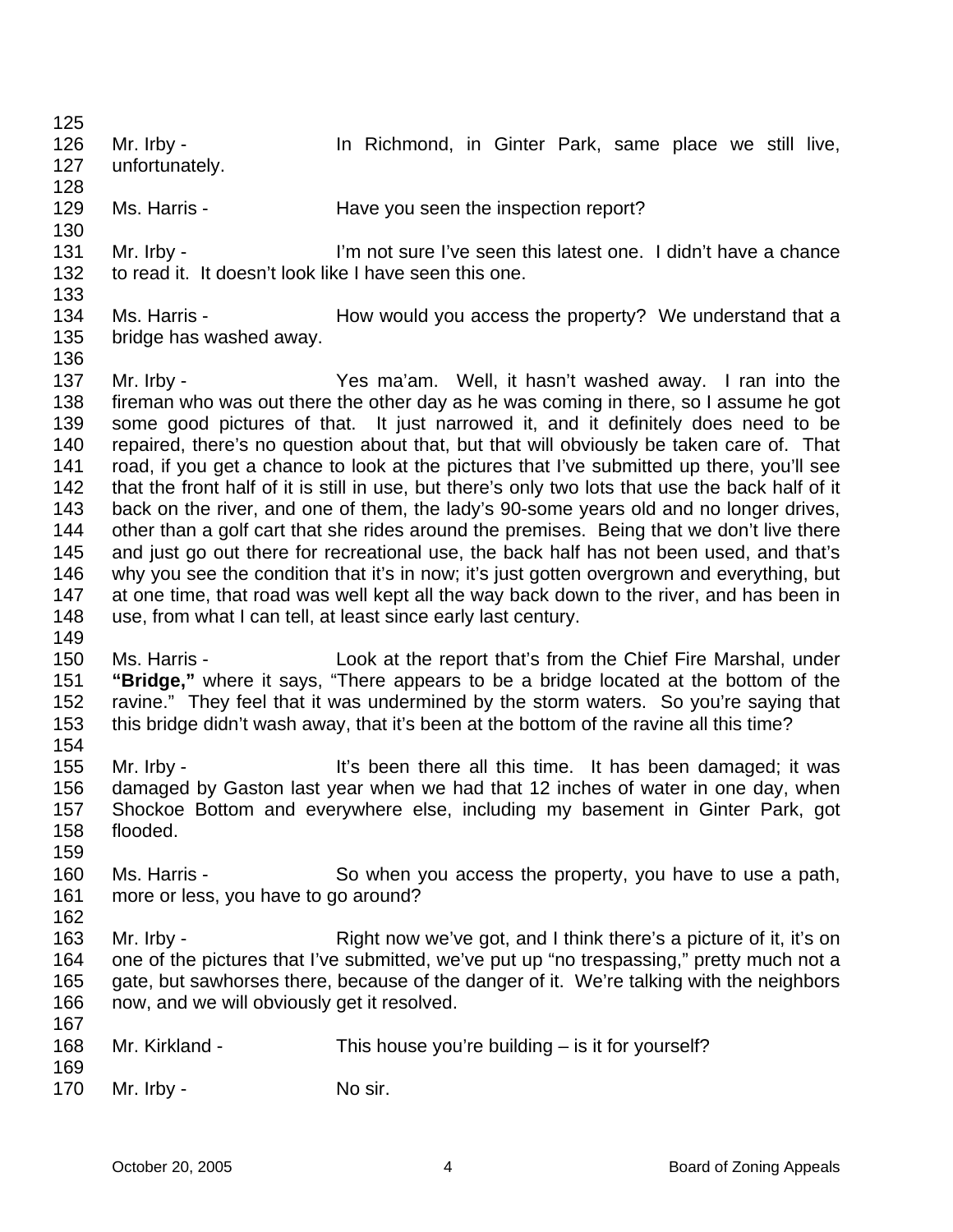| 171        |                                                 |                                                                                                                                                    |
|------------|-------------------------------------------------|----------------------------------------------------------------------------------------------------------------------------------------------------|
| 172        | Mr. Kirkland -                                  | It's for sale?                                                                                                                                     |
| 173        |                                                 |                                                                                                                                                    |
| 174        | Mr. Irby -                                      | It will be; it's not right now.                                                                                                                    |
| 175        |                                                 |                                                                                                                                                    |
| 176        | Mr. Kirkland -                                  | So you'll have to make<br>these<br>all<br>necessary<br>road                                                                                        |
| 177        | improvements to sell it?                        |                                                                                                                                                    |
| 178        |                                                 |                                                                                                                                                    |
| 179        | Mr. Irby -                                      | No question about it.                                                                                                                              |
| 180        |                                                 |                                                                                                                                                    |
| 181<br>182 | Mr. Kirkland -                                  | And then Fire and Rescue will be able to access back there                                                                                         |
| 183        | with no problem?                                |                                                                                                                                                    |
| 184        | Mr. Irby -                                      | I actually have another fireman, just happened to be with                                                                                          |
| 185        |                                                 | me, when we ran into the other fireman who was just getting there, and he had already                                                              |
| 186        |                                                 | been out there recently, because the little old lady had gotten stuck on her three-                                                                |
| 187        |                                                 | wheeler on the side of a bank on the river, and they had to go rescue her. They ended                                                              |
| 188        |                                                 | up having to go through Morrissey's property to get there, which is right next door to it.                                                         |
| 189        |                                                 | That road's been used since early last century, and there's obviously, there was even a                                                            |
| 190        |                                                 | contracting crew that had an area down at the bottom of that hill, off to the side, that he                                                        |
| 191        |                                                 | cleared to store all of his contracting equipment. So he had big tractor-trailers that                                                             |
| 192        |                                                 | carried heavy loading equipment, bulldozers, and everything else down there. If you                                                                |
| 193        |                                                 | look at those pictures, I think you'll see that it's not that steep of a grade.                                                                    |
| 194        |                                                 |                                                                                                                                                    |
| 195        | Ms. Harris -                                    | When you use the path to access this property, that's                                                                                              |
| 196        |                                                 | someone else's land, right? Do you have permission to do that?                                                                                     |
| 197        |                                                 |                                                                                                                                                    |
| 198        | Mr. Irby -                                      | We have a right-of-way through there, and I'll be happy to                                                                                         |
| 199        | show you if you'd like.                         |                                                                                                                                                    |
| 200        |                                                 |                                                                                                                                                    |
| 201        | Ms. Harris -                                    | The right-of-way for the driveway, or the right-of-way to                                                                                          |
| 202        | access someone else's land to get to your land? |                                                                                                                                                    |
| 203        |                                                 |                                                                                                                                                    |
| 204        | Mr. Irby -                                      | It's actually the drive. Chaffins Bluff Lane is the name of the                                                                                    |
| 205        |                                                 | road that goes up to it. That is actually split between two different property owners, but                                                         |
| 206        |                                                 | we've got a right-of-way in our deed to access our property through that road.                                                                     |
| 207        |                                                 |                                                                                                                                                    |
| 208        | Mr. Blankinship -                               | Through Chaffins Bluff Lane?                                                                                                                       |
| 209        |                                                 |                                                                                                                                                    |
| 210        | Mr. Irby -                                      | Yes sir.                                                                                                                                           |
| 211<br>212 |                                                 |                                                                                                                                                    |
| 213        | Mr. Blankinship -                               | But do you have a legal access to reach the property from<br>some other way, given that Chaffins Bluff Lane is not passable to emergency vehicles? |
| 214        |                                                 |                                                                                                                                                    |
| 215        | Mr. Irby -                                      | Not right now, sir, but like I said, there's nobody out there                                                                                      |
| 216        |                                                 | living there other than Myrtle Cogbill, and she has access through Gil Morrissey's                                                                 |
|            |                                                 |                                                                                                                                                    |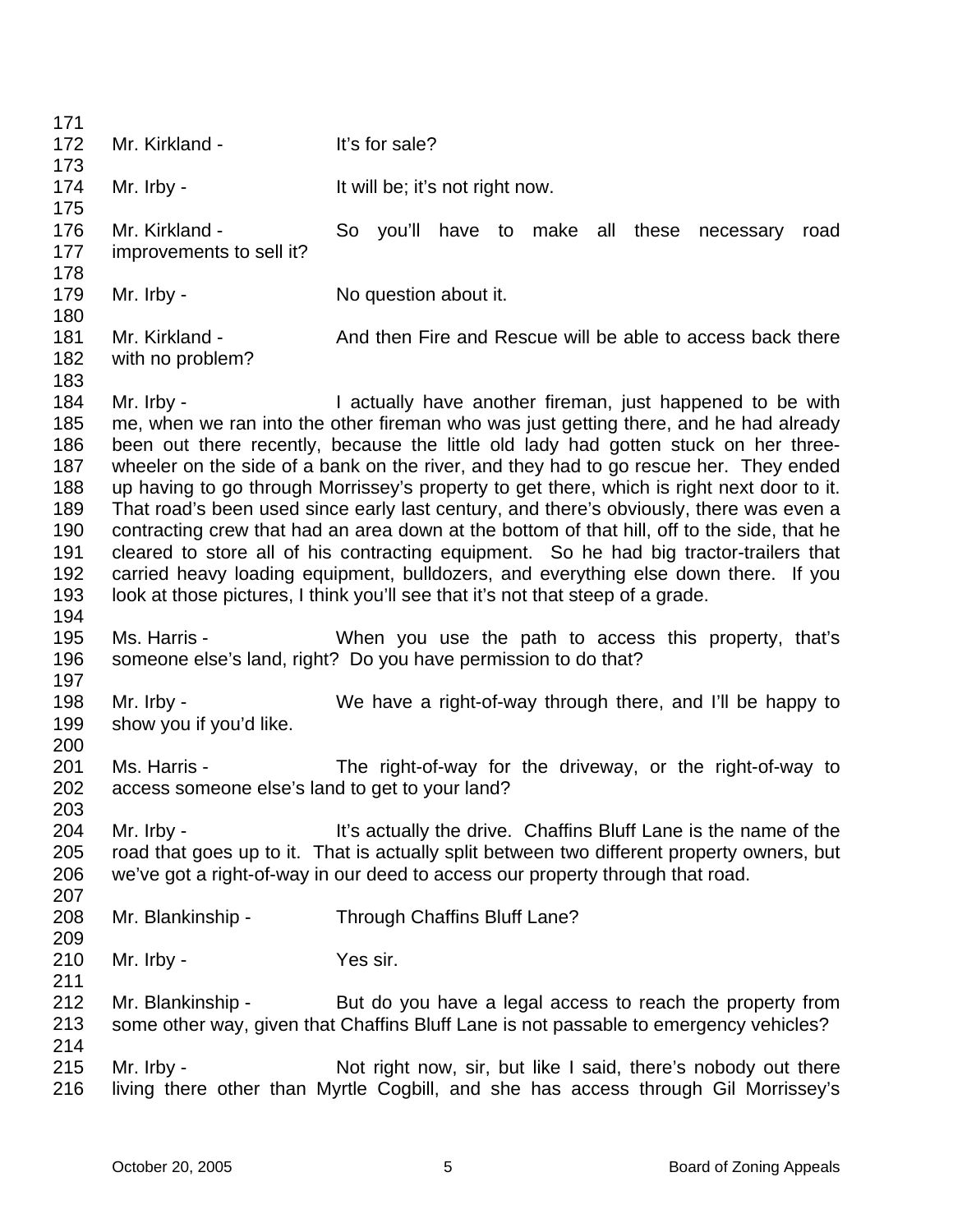217 218 219 220 221 property right now. Obviously, once everything gets straight with the neighbors out there, we've already been talking about it, it's just a matter of getting the right bids to get that bridge fixed, and then once we get ready to put it on the market, we'll go ahead and improve the road back to just as you see the front half of the road is, which is in very good condition.

223 224 225 226 227 228 Mr. Nunnally - The state of this letter you have from your realtor, it says that "Most recently I sold two comparable side-by-side riverfront parcels approximately 1,000 yards down river to two separate individuals. Those parcels would have been devalued by \$150,000 to \$200,000 had they been combined and sold to only one purchaser." What size lots were these? They're not your lots, are they?

229 230 231 232 Mr. Irby - No sir. But they were roughly 3 acres apiece, but one of them has at least half of it in a ravine, and the other half on the other side, at least an acre of it is a Civil War fort, that's not buildable. It's on Battery Hill Drive, right down the road. There are only two building lots, pretty much exactly the same situation.

- 234 235 236 Mr. Kirkland - Have you read the staff conditions for this case, Page 3 of 3 of the staff report, and there's six items listed there? Can you elaborate on  $# 6 -$  are there Civil War gun emplacements on this site?
- 238 239 240 241 Mr. Irby - What little is left of them. Unfortunately, the rest of them have been bulldozed by their owners out there, but we have preserved what we've got there.
- 242 243 Mr. Kirkland - None of them are in the place where the site of the house would be, are they?

244

222

233

237

245 246 247 248 249 250 251 252 253 254 255 256 257 258 Mr. Irby - The sactually right on the edge of what I call the cliff, and unfortunately it's being eroded away, but there are still gun emplacements, well, I think the gun emplacement was actually on the neighbor's property. The house, because of the Chesapeake Bay Act, would be back behind. We were originally planning on building there, and what we envisioned doing, was building an English basement house, actually three stories, so that the English basement would come up to the height of the earthworks that are there, and then incorporate the earthworks into the landscape. I've actually done a pretty good amount of research on that, and I've got family that goes way back, all the way back to the point where Pocahontas was my  $13<sup>th</sup>$  greatgrandmother, one of my ancestors, who we are related through her, bought seven of the first lots from William Byrd in Shockoe Bottom, that are still there today. You can actually go look and see where they are. The family still has them. It's where Tobacco Row is today.

| LUU |                |                                                             |
|-----|----------------|-------------------------------------------------------------|
| 259 | Mr. Nunnally - | Any other questions from the members of the Board or staff? |
| 260 |                |                                                             |
| 261 | Ms. Harris -   | You acquired this property through a family division?       |
| 262 |                |                                                             |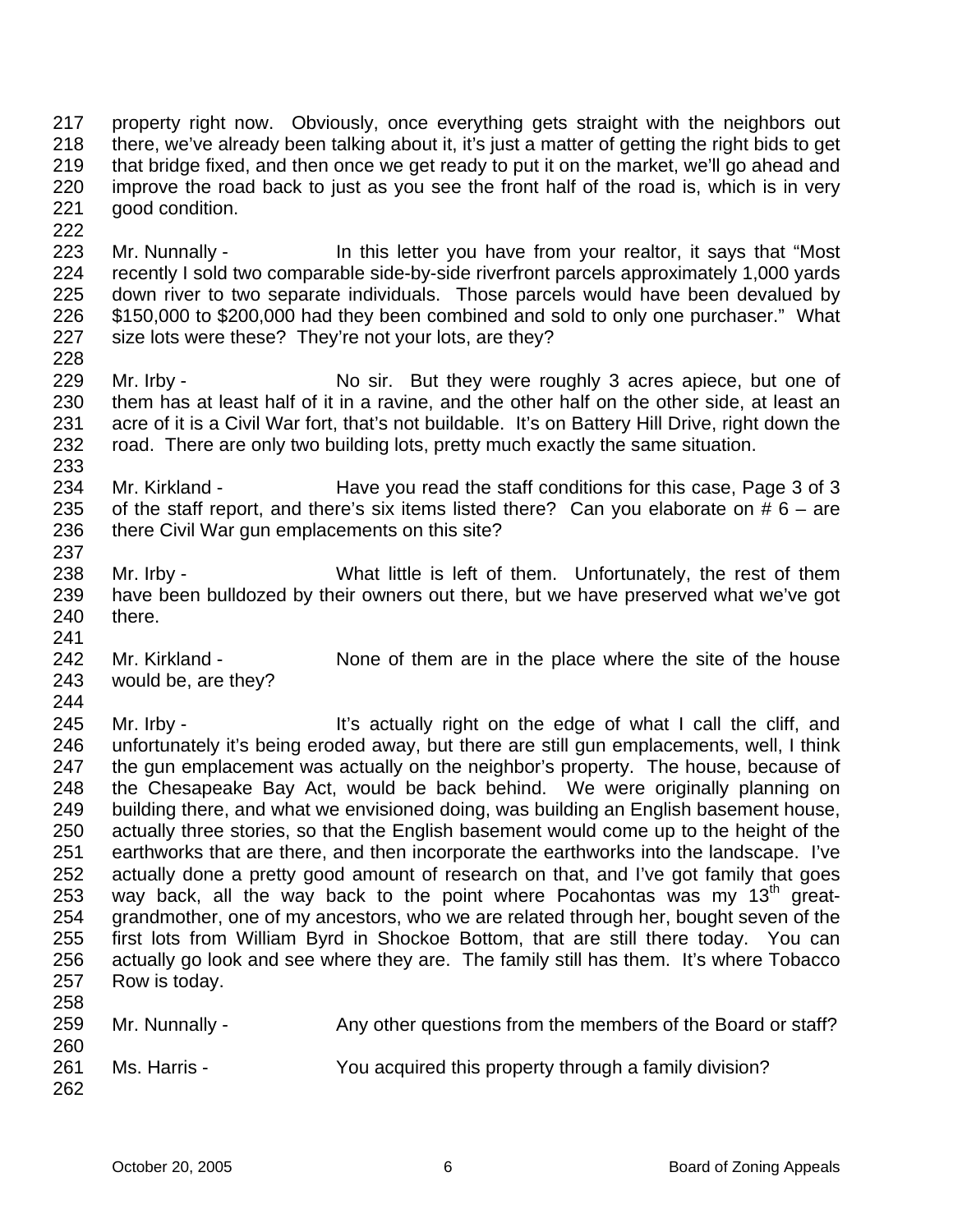263 264 265 266 267 268 Mr. Irby - No, it was actually, it went through the Code back when it was subdivided. I believe it was 1975, Mr. Blankinship? Is that what we determined? I know one of them was in '57, and I think the other one might have been in '75, when the Codes were different. It was my understanding, when talking to the Planning Director at that time, that he didn't think I would have much problem getting a variance because of it actually being a legal parcel at the time.

270 271 272 Mr. Nunnally - Any other questions? All right, Mr. Irby, you have a seat, and we'll ask the opposition to come down and speak. You'll have a time to rebut after this, Mr. Irby. Anyone else going to speak other than you, sir?

- 274 275 Mr. Ellis - The Yes, my daughter arrived after the swearing in. She's a property owner along Chaffins Bluff.
- 277 Mr. Nunnally - Why don't you come on down and be sworn in now.

279 280 Mr. Blankinship - Do you swear that the testimony you are about to give is the truth, the whole truth, and nothing but the truth, so help you God?

- 282 283 284 285 286 Mr. Ellis - The Mull do. My name is Howard Ellis; my wife, who's in attendance here, and I own, we are one of two adjoining property owners other than the applicant. We own property to the east of the applicant's property, in the name of H. Ellis Family Partnership.
- 287 Mr. Blankinship - Is there a house on that property?

289 290 291 292 293 294 295 296 297 298 299 300 301 302 303 304 305 306 307 308 Mr. Ellis - No, there is not. My concerns are primarily the precedent that such a decision would give for future development in the area, and also, the question of density. I have some other comments that I would like to make, and I'll try to keep that as brief as possible. There was a map on the board that indicated the previous drawing. I've not had a chance to investigate this. The map shows that Aqua Vista Lane actually runs up against the applicant's property, and a question that I have is why is that not being considered as access to this property, instead of Chaffins Bluff? It's just a question. I have no answer, and there may be a very good answer. As far as precedent is concerned, to grant a complete relinquishment of road frontage requirement, the 50 feet, and to divide in half, or to acquiesce on more than half of the lot width requirement, I think sets a dangerous precedent for the area and the density of the area in terms of future requests. Another precedent, I think, is that the property was bought in 1997. The taxpayer has been paying taxes on a significantly reduced value of this lot for eight years. If it had been purchased, feeling as though it was a developable lot, then I question why it was originally assessed about  $1/7<sup>th</sup>$  of the lot value of the lot that has the house on it. As your report indicates, both assessments have gone up over the years, but the lot in question continues to be assessed at about  $1/7<sup>th</sup>$  of the value of the land that underlies the existing house. Surely, anyone who purchases property and pays taxes, would know that that's a strong indication that the County considers that property to be an unbuildable lot. Otherwise, it would have been assessed at a much

269

273

276

278

281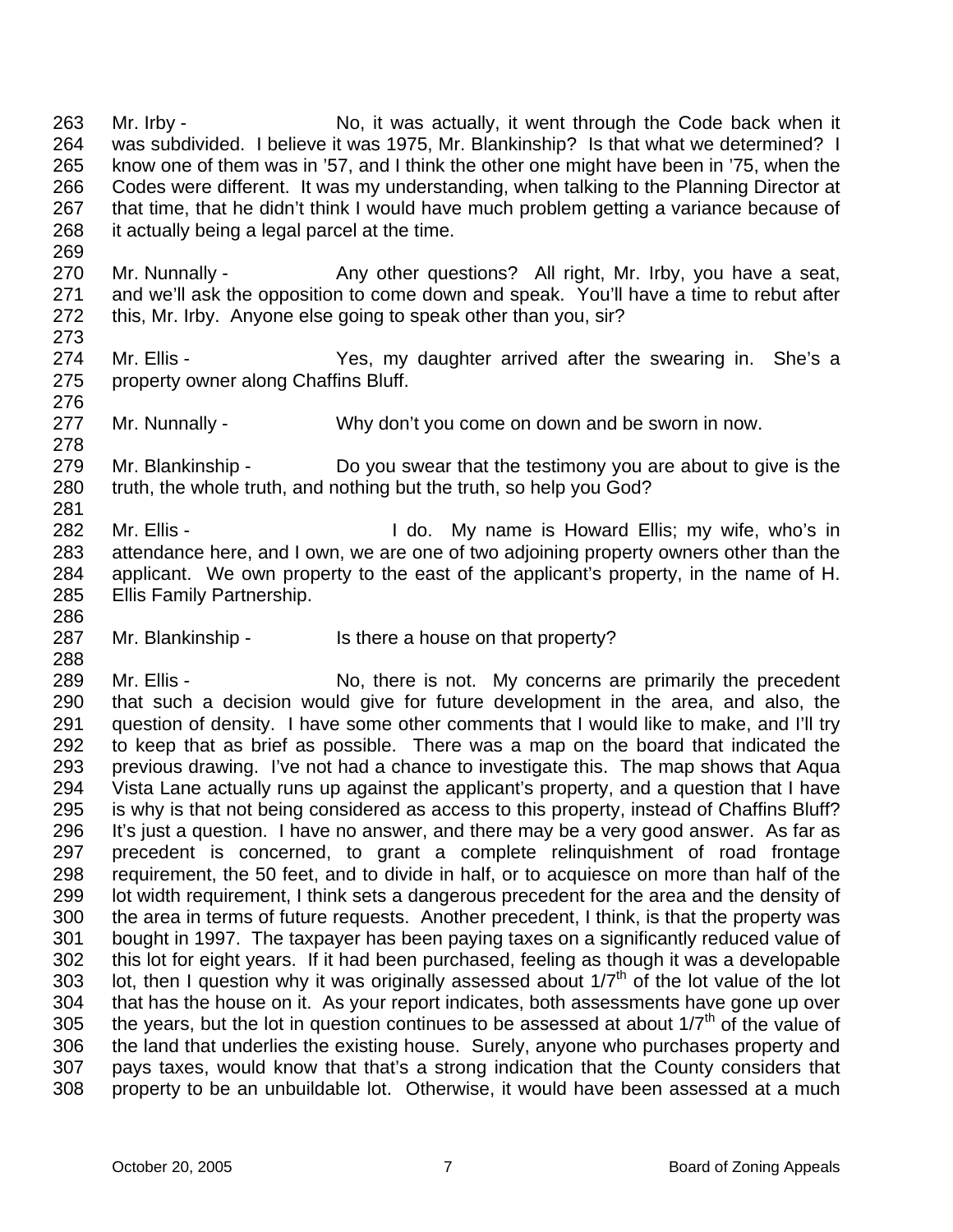309 310 311 312 313 314 315 316 higher value. I think that it is part of the report; it's on page 2 of 3, second paragraph from the top. As I indicated, my second primary concern is the precedent for density of the area. To take this 2.3 acres and divide it into two buildable lots would at the same time, create the two smallest buildable lots on the literature that's been provided to you. I haven't been able to go back and determine what size other building lots are that face the river, but I am certain that there are lots of people up and down the river who would like the opportunity to take their property, divide it up into smaller lots, sell it at a significant profit, and benefit from it.

- 318 319 Mr. Nunnally - Mr. Ellis, this partnership you say, how many acres of land do you have there?
- 321 322 323 324 325 326 327 Mr. Ellis - In one parcel we have 3.4 acres. Frankly, I misspoke, in that I said it was a partnership. My wife and I own two parcels. We own one parcel that is actually abutting the applicant that totals 9 acres. It runs from Osborne Turnpike all the way back to the applicant's property. It has about 100 feet of frontage on Osborne Turnpike. It runs a significant distance down Chaffins Bluff Lane. We own that as individuals. We bought that about four years ago.
- 328 329 330 331 332 My wife and I then bought another parcel that Chaffins Bluff actually comes across to get to the applicant's property, and we bought that 3.4 acres in June of last year. We like the area; my daughter lives there; we are very concerned about the density of the area and preserving the environment that she lives in.
- 333 334 335 336 337 338 339 340 Finally, I would like to make a comment about the barriers on the road that were shown going back to where the bridge has washed out for automobile traffic. Those barriers were put there by my daughter and her husband, and you can see that they are spaced to allow Myrtle, Ms. Cogbill, to take her golf cart to the mailbox. She comes across the remainder of the bridge, so the barriers were put there to keep vehicular traffic from whizzing down that road and falling into the creek. They are sawhorses that my daughter built, and she and her husband put out there to stop traffic from going back to where the bridge had washed out. Do you have any questions of me?
- 342 343 Ms. Harris - The Solid Collection of the purchase Mr. Irby's land? Have you considered that?
- 345 346 347 Mr. Ellis - No, I had not considered that. I think, I believe, that he priced the land to my daughter and son-in-law. My daughter can address the price that he asked for the land, but it was not priced to me, nor did I consider buying it.
- 348

341

344

317

- 349 350 351 Mr. Nunnally - Any other questions of Mr. Ellis? Thank you. Please state your name for the record.
- 352 353 354 Ms. N. A. Ellis - I'm Nicole Anderson Ellis. I apologize for being late. I have a statement that I would like to share with the Board, and then I have a statement from another neighbor who could not be here today, Jennifer Todd McDonough, that I will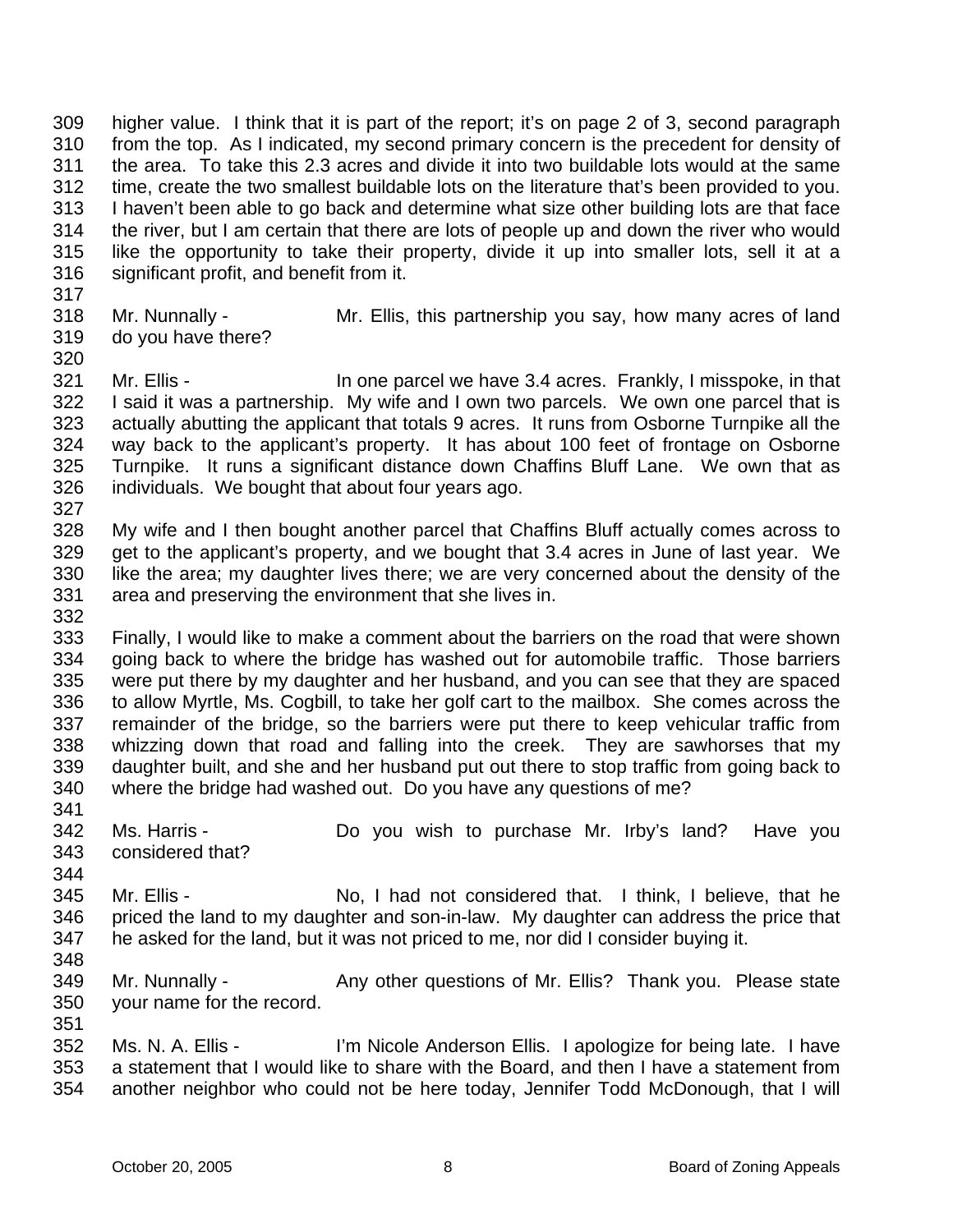355 356 357 358 359 360 361 362 363 364 365 366 367 368 read if it is all right. Can we go back to the image – that's the one. My husband and my daughter and I live in a home that is just visible in the upper right-hand corner of this image. We have lived there for six years now. My property does not border Mr. Irby's directly; however his only access to his land is via the right-of-way on Chaffins Bluff that crosses my property. We were not given any formal notice of this hearing or of his request for a variance. We heard about it through our neighbors, so I'm glad to have heard about it, and I'm here to express my opposition. Mr. Irby has informed me of his intentions to sell his home and move out of state, and I certainly understand his desire to maximize his profit by selling these parcels and selling them both as potential residences. I support Mr. Irby's right to sell those lots separately, or combined, whichever garners him the most money. He is advertising the existing home as a candidate for renovation, and my family and I will welcome anyone who buys the land and comes into our community.

369 370 371 372 373 374 375 376 377 378 379 380 381 382 383 384 However, we strongly oppose his attempt to bypass the existing County regulations and squeeze two houses into a space where the County's own experts say there should only be one. I won't waste your time by restating how he fails to meet the current Code. My family and I would suffer immediate impacts from Mr. Irby's being given permission to build on his undersize second lot. As I mentioned, his property is only accessible by a gravel road that crosses our property and runs within about twenty feet of our house. We would therefore be subject to disruption, danger of additional traffic, both during construction and for perpetuity. In addition, sharing the upkeep of Chaffins Bluff Lane has proven problematic already, due to some ambiguity over who was legally responsible for its upkeep. As I mentioned, his property is only accessible by the gravel drive, and as you saw from the pictures, the bridge is out. Currently it is not accessible at all. I am concerned that were we allowed two more households to access their homes via that road, that it would cause additional wear and tear without solving the problem of who is responsible for its upkeep. These reasons for opposing the request are very interpersonal, and my primary opposition is not.

- 385 386 387 388 389 390 391 392 393 394 395 396 As a member of ROOT, the Residents of Old Osborne Turnpike Homeowners Association, and as a citizen of Henrico County, I see no justification for the County to ignore established zoning codes and allow the crowding of residences onto lots that, according to the County's own published reports, do not adequately support them. An exception in this case does not provide any benefit to the people of Henrico County. It would benefit Mr. Irby, but at the expense of all Henrico citizens, since granting such a variance would set a precedent to which other landowners will point whenever established County zoning regulations stand in their way. Again, I support Mr. Irby's right to sell his property and to benefit from his investment, and considering the current market for land in Varina, I am confident he will do quite well. What we cannot support is providing an exemption from existing laws to benefit one at the expense of many. I have copies of these for you.
- 397

398 399 400 The second comment is from Jennifer Todd McDonough. She and her husband Mark live in a home that's just off Osborne Turnpike, on the road in between Aqua Vista, thank you, they live on Crystal Spring Lane. "To Whom it May Concern: As a property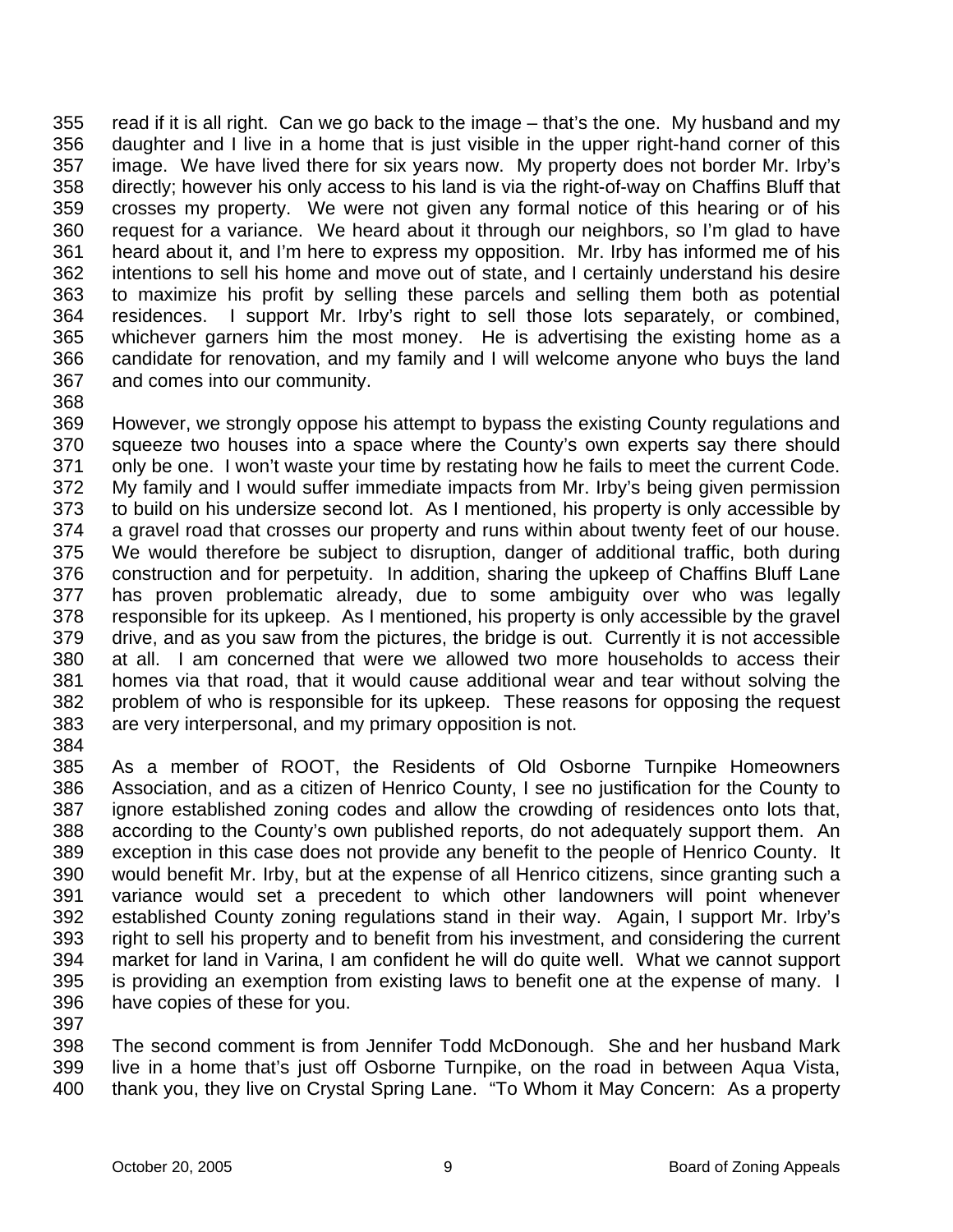401 402 403 404 405 406 407 408 409 410 411 412 413 414 415 416 417 418 419 420 421 422 423 424 425 426 427 428 429 430 431 432 433 434 435 436 437 438 439 440 441 442 443 444 445 446 owner in close proximity of Mr. Irby's land, I am concerned about his request. Mr. Irby is asking for exception, or variance, for two of the key County requirements, road frontage and lot width. The County has requirements on property for a reason. I am asking you, the County Planning and Board of Zoning Appeals, to adhere to your requirements and deny Mr. Irby's variance request. His lot is obviously not wide enough to hold a home, nor does it have any road frontage. I fear that if we make an exception in his case, that we will set a precedent for future landowners who also do not meet the County's guidelines. Please take our concerns into consideration as you make your decision today. Thank you. Jennifer and Mark McDonough" Do you have any questions of me? Mr. Kirkland - It's been stated, and you stated it twice in your comments, that Chaffins Bluff Lane – is that on your property? You said that twice, and it's confusing, and I don't understand this. Ms. N. A. Ellis - Chaffins Bluff Lane runs through my property, along the edge of it. Technically, we own the land that it runs on, but there is an easement to allow access to everyone living on the river. Mr. Kirkland - Do you use it? Ms. N. A. Ellis - Oh certainly, that is our drive. Mr. Kirkland - That's your driveway? That's what I was trying to get squared away. Ms. Harris - What is your address? Ms. N. A. Ellis - 1431 Chaffins Bluff Lane. It's at the very bottom of my notes. Ms. Harris - Would you have objections if he built on one, if he considered the whole parcel as one lot? Ms. N. A. Ellis - Not at all. Ms. Harris - The You would have no objections. Ms. N. A. Ellis - No, there is one home there, and I think it is within his rights to allow someone to purchase the entire property and build on it. Mr. Nunnally - Any other questions? Ms. Cohen - My name is Gayle Cohen. We are property owners adjacent to Mr. Irby. We live at 1400 Aqua Vista Lane. I guess it was our impression all these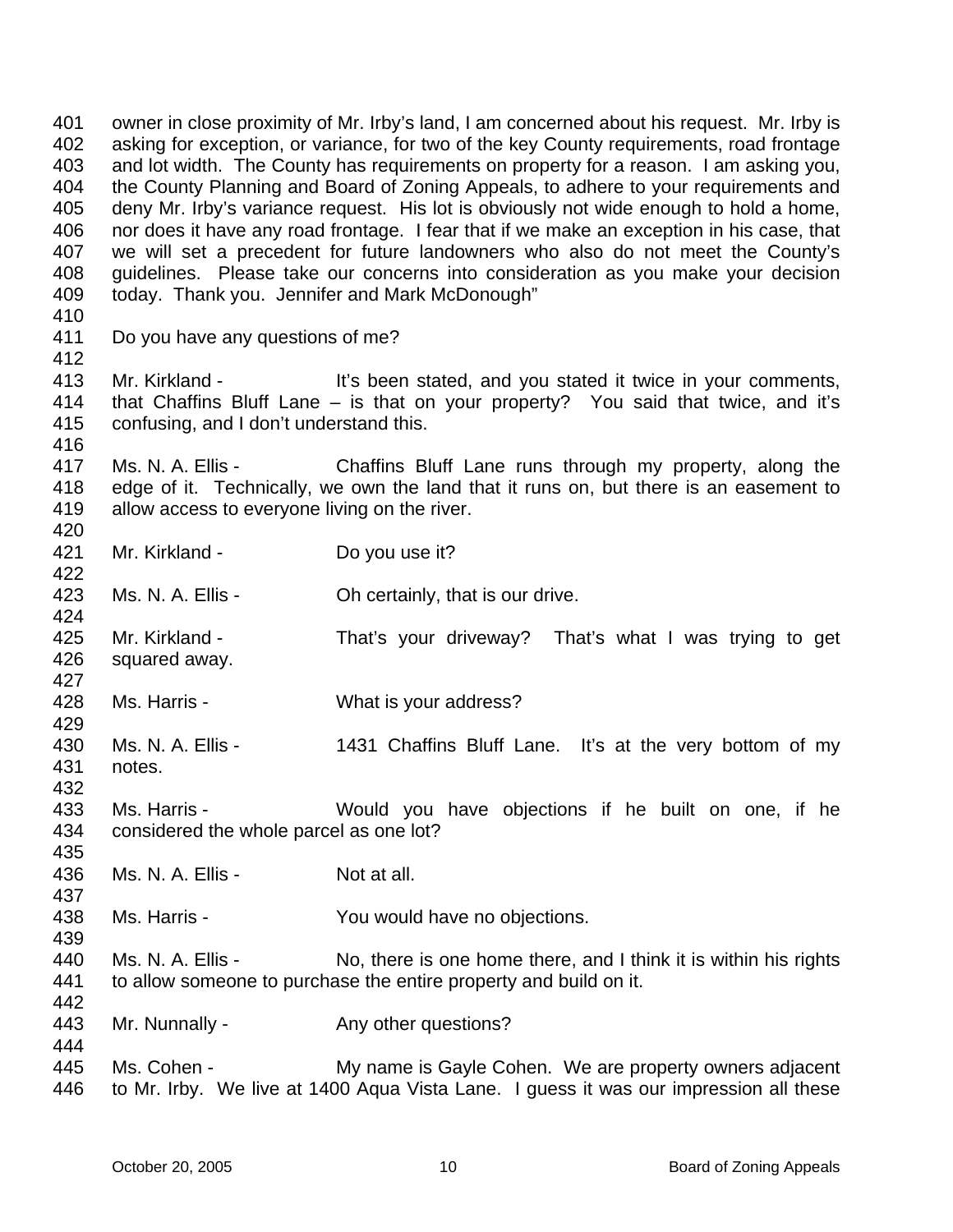447 448 449 450 451 452 453 454 455 456 457 years that the lots have been vacant, that it was one lot rather than two, so this was news to see these two narrow lots, and that it was a zoning request to put a house on the one narrow lot. The one narrow lot is directly adjacent to our property, and certainly Mr. Irby has the right to benefit from his investment, and we're all in favor of that of course. We are concerned about a possible reduction in property values, the type of construction that might be built on such a narrow lot, what the construction restraints might be. I'm certainly not knowledgeable about that, but it is such a narrow lot, and I was told that the setback requirements are such that there has to be a total of fifty feet on either side of the house. That's what the County told me, so if I'm incorrect, I stand corrected. That would mean that at a minimum there has to be 20 feet on one side, is that a true statement?

458 459

460

477

Mr. Blankinship - Yes.

461 462 463 464 465 466 467 468 469 470 471 472 473 474 Ms. Cohen - Given that fact, if the lot is 70 feet wide, there would have to be 50 feet of setback, so the house could only be 20 feet wide, is kind of what I'm working with in my thought process. I certainly am not a zoning person, but that was my understanding to date, so given that, we are certainly concerned about the placement of the house on the lot, the size of the house, and what that would do. If there should be a construction that happens to be approved and takes place, we would like for the maximum setback to be on our property side, with a vegetative and fence barrier, because currently we enjoy a very rural, peaceful, neighborhood. We're kind of at the end of Aqua Vista, and we would like to maintain that character. With regard to Aqua Vista, the folks on Aqua Vista Lane, a private road, and we maintain it, and we can speak to the accessibility that the fire and ambulance have no problem getting there. My husband had a heart attack last March, and they were there probably within ten minutes. So we're very much in favor of having easy access by the fire department.

- 475 476 Mr. Kirkland - The Mr. Blankinship, could you point out her house – is it the large home that I see at the bottom of the map here?
- 478 479 480 481 482 483 484 485 486 487 488 489 490 Mr. Blankinship - I believe so, the one just to the south. Mr. Kirkland - Is that your house, ma'am? Ms. Cohen - Yes. Mr. Kirkland - The other house that's on the other lot of Mr. Irby's – where does that appear to be? The split-off lot, is that the one ………………. Mr. Blankinship - ……….just to the right there. Ms. Cohen - The Music Cohen - The Music Cohen - The Music It's the one closest.
- 491 492 Mr. Kirkland - When this lot's split, will that house conform to R-2A?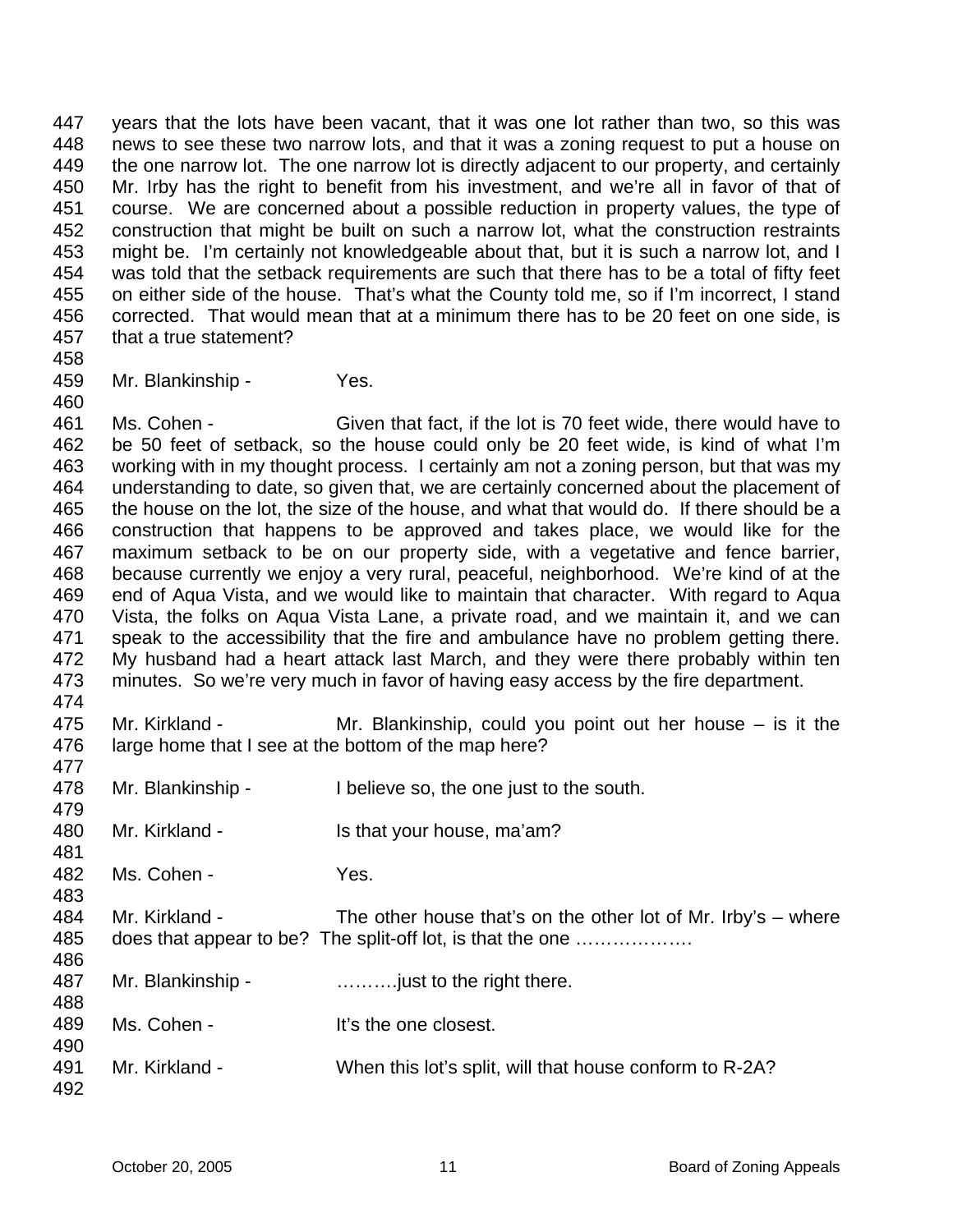- 493 494 495 Mr. Blankinship - The location of the house itself is not shown on any of the plats that have been submitted.
- 496 497 Mr. Kirkland - I just wondered if it meets all of the setback requirements after it's split.
- 499 500 501 Mr. Blankinship - That's a fairly old house, and I don't know the we have any plats that show its location relative to the property lines.
- 502 Mr. Kirkland - Ckay, I can ask Mr. Irby that.
- 504 505 506 Ms. Cohen - That house hasn't been occupied since you bought it, has it? So the lot has been vacant for the whole time that Mr. Irby has owned it, both lots.
- 507 508 509 510 511 Ms. Harris - Ms. Cohen, is it possible for access from across your property on Aqua Vista Lane to Mr. Irby's land or parcel? I think the question was raised by Mr. Ellis – is it possible that Mr. Irby's property could be accessed from the road that you use.
- 512 513 514 515 516 517 Ms. Cohen - There's no right-of-way given from his property, and I don't think that the folks on our lane would agree to that. I can't speak for everybody, but it is a lane that's been kind of the way it is. His property has always been accessed by Chaffins Bluff. The properties on our lane have been accessed by Aqua Vista, and everybody on our lane contributes to having the road paved and maintained, etc.
- 518 519 Mr. Nunnally - Any other questions of Ms. Cohen. Thank you, Ms. Cohen. Any other person in opposition? Were you sworn in?
- 520

498

503

521 522 523 524 525 526 527 528 529 530 531 532 533 534 535 536 Ms. E. A. Ellis - I was sworn, yes. I'm Eugenia Anderson Ellis, wife of Howard Ellis, and I'm speaking just because I'd like to pick up a few points that weren't made so far. One of the things that perhaps would help with your decision is to get a strong feeling of the neighborhood and what's going on there. You saw the pictures with the barriers, and everyone keeps talking about this road. It's a little lane; it has grass down the middle; cars cannot pass each other. It's a one-lane little driveway that gets to my daughter's house and then goes on. When the bridge washed out, after Gaston, we made some connections with the various neighbors to find out what we were going to do. We were concerned about Myrtle coming and she made it more convenient since she stopped driving and could get by with her golf cart. But a letter was sent by my daughter to all of the neighboring people who'd be affected by it, and nobody responded, so Mr. Irby in saying, "the neighbors are working on it, and that won't be a problem," he has never responded to my daughter's letter, nor have any of them responded. I don't think Myrtle is in any position to put any money into it, and then we are the only remaining property owners, myself, my husband and my daughter. That issue as it was presented isn't quite as clear.

537 538 The other thing is to consider what this part of the County is. It's not suburbia. This is a lovely, rural setting, where deer cross that little lane, daily. Wild turkey are out there. It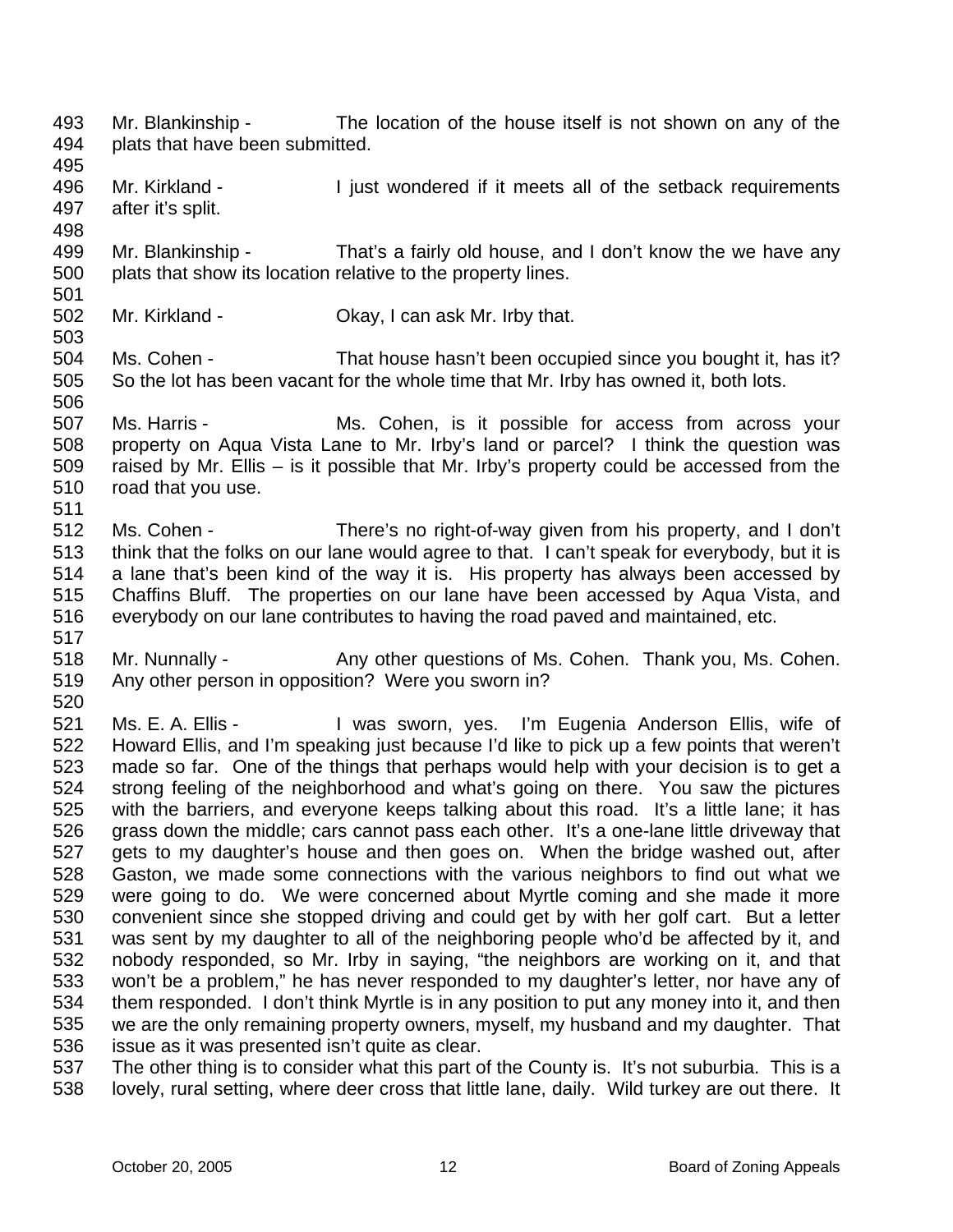539 is clearly not something that restrictions for a subdivision would apply to.

540

555

558

541 542 543 544 545 546 547 548 549 550 551 552 553 554 The final point I'd like to make is that as you see the two narrow lots, for a single luxury buyer, the house that is there – I checked with the Planning Department before I came down here to see what the restrictions are in Henrico – whether you have the demolition by neglect restriction. We live on Church Hill, and we have that in the old historic district in the City of Richmond, that you're not allowed to let a house completely fall apart, you can't have plain demolition by just neglecting it, and that's the way that we preserve the historic nature. This house, apparently in Henrico County, that's not true. The building inspectors can say that you either must fix it or you must tear it down. Had building inspectors been taken to this house in the last eight years, that probably would have happened. It is unlivable. The land has washed away under the front porch, and it's really in a very dangerous situation, so whoever buys it is going to have to do major repairs, or I suspect, put a luxury home in the middle of these two lots. I think in fact if that's done, the County will certainly profit in terms of higher taxes. Thank you very much.

556 557 Mr. Nunnally - Anyone else in opposition? Mr. Irby, you have a short time to rebut.

559 560 561 562 Mr. Irby - The First of all, it's pretty obvious that somebody's been trespassing on my property if they know all this information about it, with the trespassing signs up there.

563 564 565 566 567 568 569 570 571 572 573 574 575 576 577 Second of all, I want to make something very clear. As recently as yesterday, I spoke with Nicole Ellis about this whole issue, sought her out to discuss the issue. Never once did any problem with this arise. When I first brought the realtor out there, the first day, I met with Joe, I can't remember if Nicole was there or not; they were very interested in buying that property, so that is totally wrong, what they claim. They also went so far as to ask me if I would be willing to sell one of the lots, individually. So where all this is coming from, has got me a little bit suspicious about the reasoning behind this, that they could possibly be trying to devalue my property so they may be able to afford it. Telling you that they had no interest in buying that property is an absolute untruth. I talked to both of them about it, not just her husband. In fact, she has told me as recently as yesterday, please talk to me instead of my husband. I talked to Joe originally because he met me and the realtor out there the first day we ever went out there. He said he was very interested in purchasing it. I then talked to Nicole separately about it. She said they were very interested, and they were going to talk to her parents about it. At that time they led me to believe that they owned that whole property out there.

578

579 580 581 She said they were never notified. Here's the notification right here, Ellis, Howard and Eugenia Ellis. That's the first time I found out that they did not own the property. They told me originally they owned all that property.

582

583 584 My property was not originally owned, but at one time the house, at my understanding, was built by Mayor Bright of the City of Richmond, and some of you may know the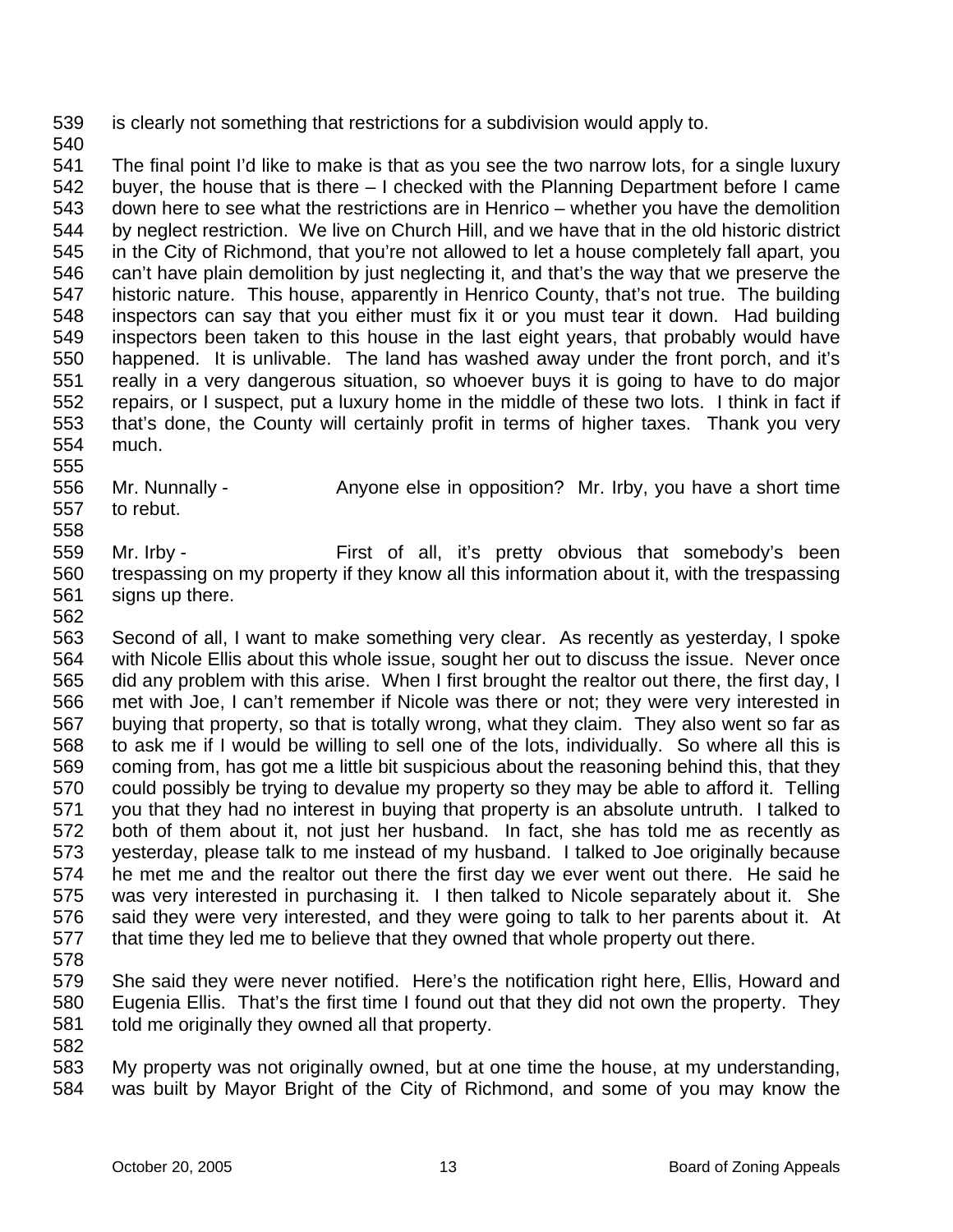585 history behind him, but he was apparently a fairly famous mayor of Richmond.

586

587 588 589 590 591 592 593 594 Another misnomer that's been put out here is that I'm trying to split this property. This property has been split for a long time, and I have the plats here, if anyone would like to see them. The original house that's there was built on that lot separately. They later purchased the lot in question today, after it was subdivided according to the County Code at the time, and I discussed this with Mr. Blankinship about the setbacks at that time. They were different than they are now. That's obviously why they agreed to allow the subdivision when they did, and that was my understanding, because, believe me, I looked into this tooth and nail, before I purchased the property.

595

596 597 598 599 600 601 602 603 604 605 606 607 608 609 610 611 612 613 I own property down river from this, off of Rustling Cedar Lane. I've got roughly 26 acres down there. I tried to purchase a piece of property next door to that; at the time they told me there was no chance in hell that they would ever give me a variance to let me split off this particular piece of property. So I let that piece of property go. Within the next year, a used car salesman came in there and bought it and fortunately for him, had a real estate agent who knew the loopholes, came in there, purchased it, got the variances, no road frontage again, mind you, and for those of you who know this area, I can't think of but maybe a handful of people down there who actually have State spec road frontage, who live on the river. I lost several hundred thousand dollars because of that. They did give him the variance, and not only that, they let him split the lot in half. My lot was already there; it's a pre-existing lot. They gave him the variance that he requested, let him subdivide it because of a little loophole evidently that his real estate agent knew about, that I didn't know about, and he ended up with five acres on the James River, with a house on it, for free, after he sold that lot beside. Believe me, I looked into this extensively before I went. My family has put just about every dime we own into these properties along the James River. Everybody thought we were crazy at the time; the first one that I purchased was in 1992, and we've held onto all of them since then.

614

615 616 Mr. Nunnally - Now you're going to sell this property to someone else, to build on?

617

618 619 620 621 622 623 624 625 626 627 628 Mr. Irby - To be perfectly honest with you, we owe taxes on all of these properties. They have gone up so much since we purchased the property, we can't afford to pay the property taxes on them any more. I didn't want to get into this, but I've got a daughter who's been in a vegetative state since she was two years old. She's now 23 years old. We have taken care of her since day one. She has been with us ever since they told us she wouldn't live through the first year. She still lives with us. We lost our insurance as far as having nursing coverage to help take care of her. I had to quit my job and start up a new business that I could run out of the house. I take care of her, every day, all day long. My wife takes care of her at nighttime. I had to hire a nurse to come over there today; in fact, I told Mr. Blankinship that's why I had to defer the first meeting, because the nurse had to cancel and couldn't come.

629

630 Mr. Kirkland - Mr. Irby, the comment was made that the existing home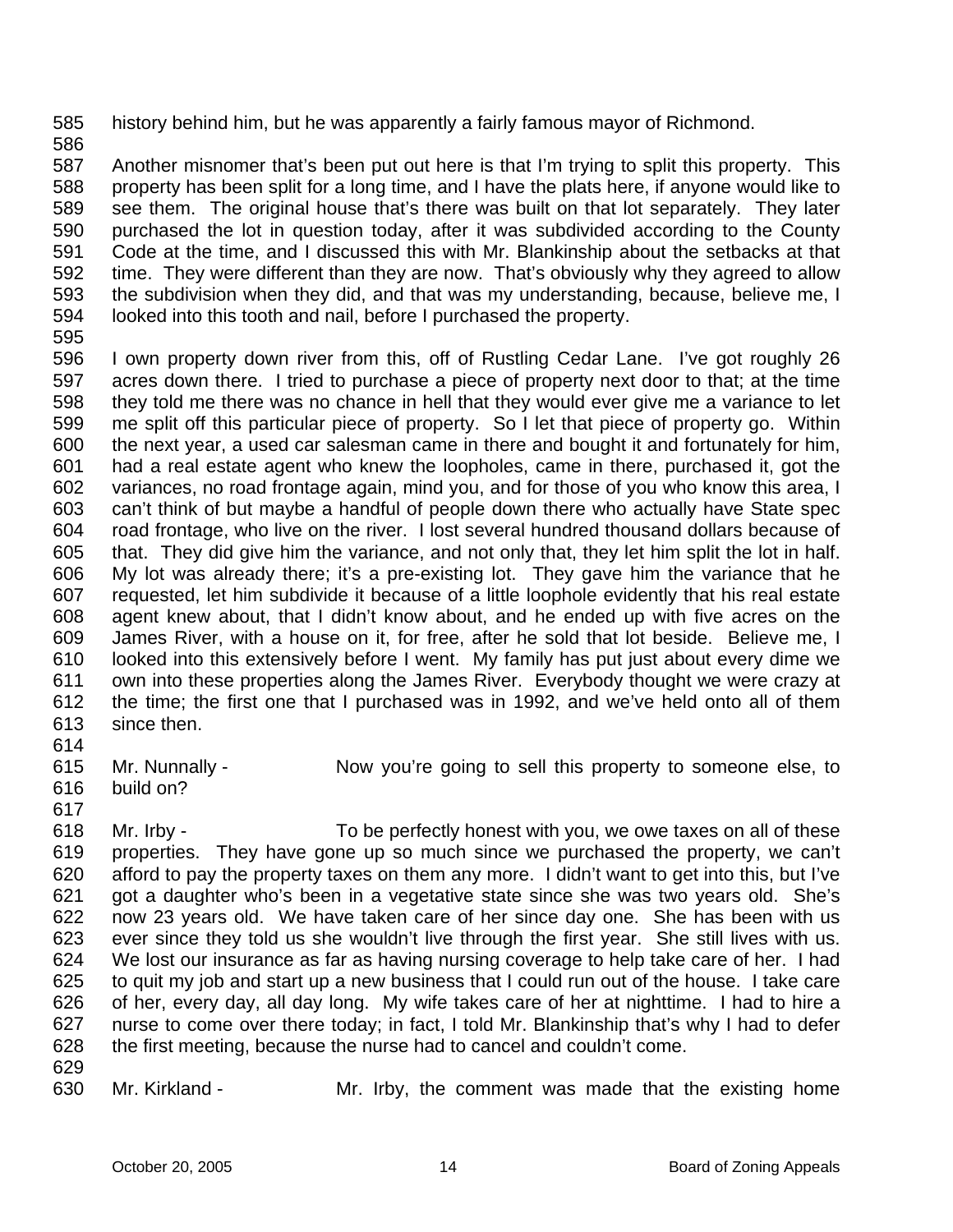631 632 633 634 635 636 637 638 639 640 641 642 643 644 645 646 647 648 649 650 651 652 653 654 655 656 657 658 659 660 661 662 663 664 665 666 667 668 669 670 671 672 673 674 675 676 that's on the other lot is in bad shape. Can that be renovated, or do you know? Mr. Irby - Where it is now, believe it or not, I had Jerry Cable call me, and he wanted to purchase that property. I mean the Jerry Cable who owns the Tobacco Company. I asked what he was going to do with it, and he said he was going to fix it up, shore it up, and I'm going to live in it. He actually owns the Cohen's property. That's who they bought their property from. The Cohens had to get a variance on their property, the one right beside me, ........................... Mr. Kirkland - ……………probably for road frontage. Mr. Irby - Yes sir. I'll be glad to show you a topo map that shows you ……………… Mr. Kirkland - I just want to know if you're going to tear it down or not. Mr. Irby - My vision, we were planning on moving there when we bought the property. The intention was to be able to sell off one lot so that we could afford to build our dream house on the other lot. We were going to, I had a company, actually several of them, and I do have that letter with me. The original part of that house is a very neat little cottage. It was built as a weekend cottage by Mayor Bright, back in the 1930's. It's got the original Lewis Ginter mantelpiece over the nice stone fireplace, made out of river rock. It has a cannonball from the Civil War set into it. To make a long story short, we were going to pick the house up that's there, move it back towards the creek in the back, which is a long distance away from the river, and also a long distance from any of the other properties. The Ellis's house, and it's actually in one of the pictures that I showed you up there, if you can see, it's on the drive coming in there, is not even in that picture, so that tells you how far back away from the property it is. We were going to take the historical part at the very least, of this cottage, and turn it into a guesthouse and/or an office for me, and than rebuild back from the river. Mr. Kirkland - What my biggest thing was, is that if you tear this down, and you build another home on the property, are you going to be in the variance situation again? Mr. Blankinship, if he builds another home on this lot, adjacent to this lot, will he have to get another variance for this? Will that be too narrow also? I don't know any dimensions or anything. Mr. Blankinship - We don't have a plat of that other property, so I can't really answer the question. Mr. Kirkland - So would we be back here again and arguing the same thing again? I've heard enough. That's enough for me. Mr. Nunnally - Any other questions? Thank you, Mr. Irby; we'll decide this case later on today.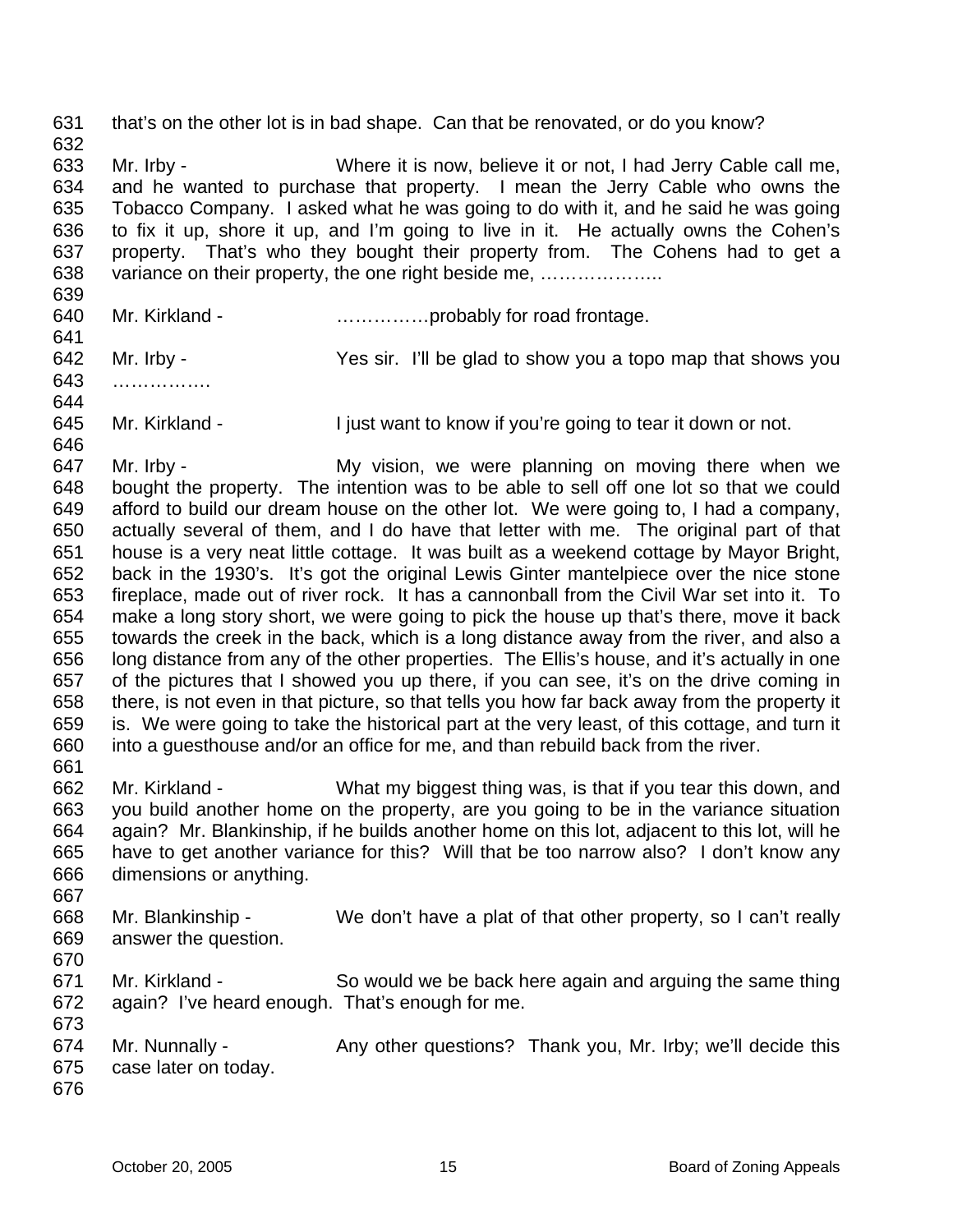677 678 679 680 681 682 683 684 685 686 687 688 689 690 691 692 693 694 695 696 697 698 699 700 701 702 703 704 705 706 707 708 709 710 711 712 713 714 715 716 717 718 719 720 721 722 Mr. O'Kelly - Mr. Chairman, may I ask Mr. Blankinship a question, to clarify some concerns that Ms. Cohen had? The property's zoned R-2A. It requires an acre of land and 150 feet of lot width because it's going to be on well and septic tank. Aren't the setbacks governed by the zoning of the property, R-2A? Mr. Blankinship - I'm sure you're correct. Mr. Irby - While they're looking that up, I did ……………… Mr. Blankinship - You're right. The setbacks would not be affected by that same, so the sides would be 12 and 30, minimum of 12 and sum of 30. I was mistaken before, and I apologize. Mr. O'Kelly - So that would allow for a 40-foot wide house. Mr. Blankinship - Thank you. Mr. Irby - And I would just add to that, I spoke to Mr. Blankinship about this; I asked him what he thought would be reasonable and what the Code was at the time that lot was split off. Mr. Nunnally - Mr. Irby, I appreciate that, but I think we've got all the information we need. We've been going on here for an hour on just this one case, and we've got a few more behind you. We'll let you know something by the end of the day, or you can call the County later this afternoon. A-94-2005, Robert C. Irby III. Mr. Kirkland - The Music Controller I move we deny it. Ms. Harris - Second. Mr. Nunnally - Motion by Mr. Kirkland we deny it; second by Ms. Harris. All in favor, say aye. (3 "ayes") Mr. Blankinship - Mr. Kirkland, could you enter something into the record. Mr. Kirkland - Yes, I move we deny it because he has reasonable use of the property at this time. He could combine both pieces of property and have reasonable use of it. We're not affecting him economically in either way. Plus, we have a strong precedence in the past of yes, giving 0 road frontage, but never giving, hardly ever, any deviation in the setbacks. I think that this is strictly a money thing; this is not a family division or anything to that effect. If he had the width, I think we could go along with it, but he just doesn't have it. Mr. Blankinship - Do you want to say anything about access for the record? Mr. Kirkland - Well, I can't figure out who has access to this situation. Of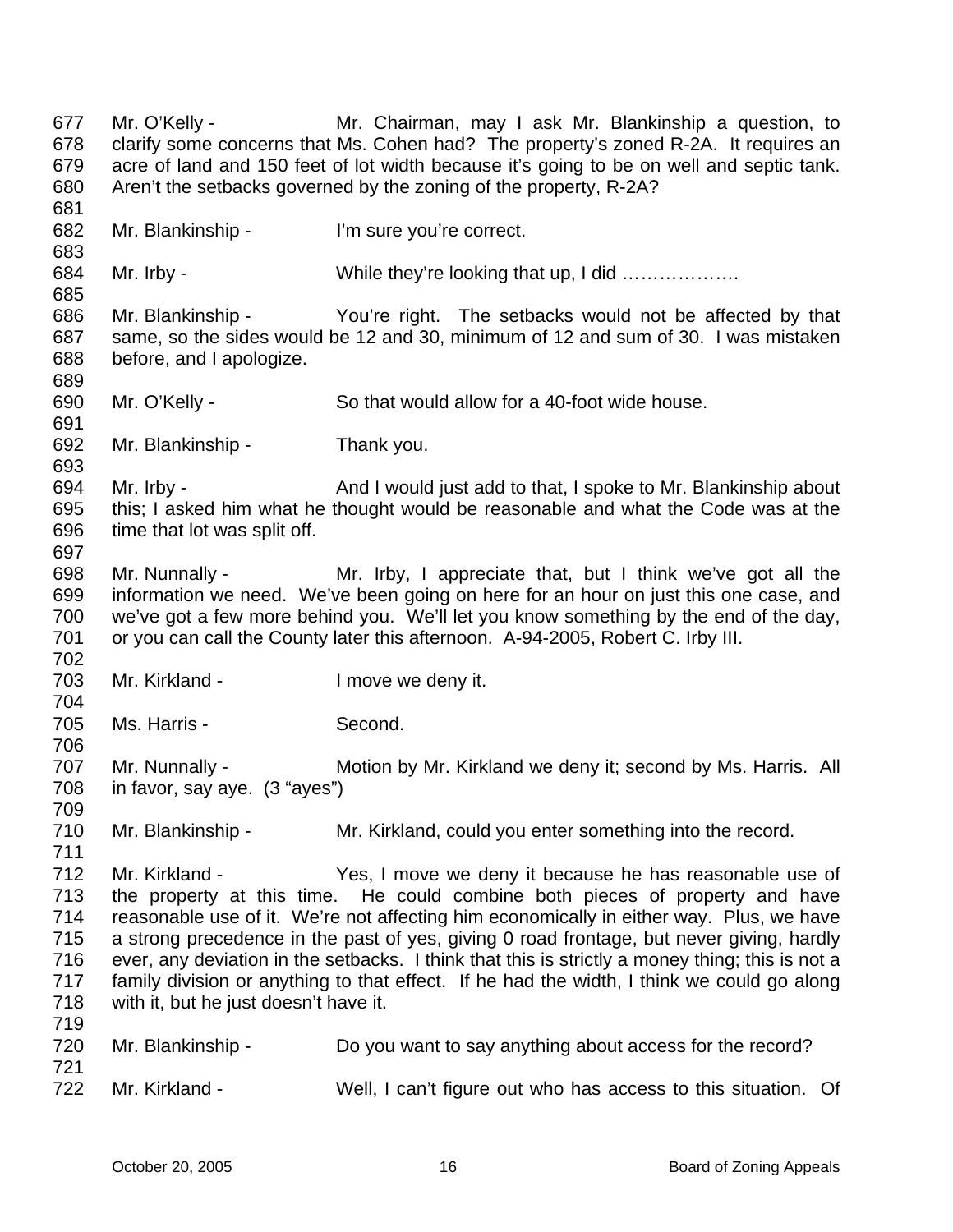723 724 725 726 727 728 course, Aqua Vista Lane, they said that they won't give him access that way. Chaffins Bluff, they're going to cut across her property; I guess he'll have to gain access somehow from that. There's no road, really, leading to the property. He would have to spend a lot of money, bridgework; it's also probably laying in the Bay Act area. I think what's there is there. For one dwelling, it will be okay, but not two.

729 730 731 732 733 Ms. Harris - The question that comes to my mind is does he not have access now to the whole parcel. If this had been a family division at some previous point, would there already be something in writing saying that he had access by the road in which the bridge has been washed away.

734 735 736 Mr. Blankinship - I think he does have a legal right to cross that road. The problem is, when I spoke to the Deputy Fire Marshal yesterday, he said if we tried to send a fire truck down there in the winter, we wouldn't get it back until spring.

738 739 Ms. Harris - The would not need a variance to sell this property, as a whole.

741 742 Mr. Kirkland - As a whole, even though it is two lots ………………

743 744 Mr. Blankinship - ......................because there is an existing dwelling there, and he could tear it down and rebuild within two years.

746 Mr. Kirkland - He could build a bigger home in the middle.

748 Mr. Irby - I'm back. I didn't know you were finished.

750 Mr. Kirkland - I made a motion we deny it.

752 Ms. Harris - The And I seconded it.

754 755 756 Mr. Blankinship - You've already voted; we were just making sure the record was clear on the reasons.

757 Mr. Nunnally - The Muslim School and Mr. Nunnally - The Muslim It's been denied sir.

759 760 761 762 Mr. Irby - I came back to tell you to have it deferred. You told me you could hear the evidence and then decide whether to defer it because the full panel was not here. That's what I would like to do. I've been blindsided.

763 764 765 766 Mr. Kirkland - Mr. Blankinship, could you give us a ruling on this, because we have made a motion, we're ready to vote, and I thought you told him that after he made his comments, that he could make that decision then whether to wait.

767 768 Mr. Blankinship - The appropriate time to do that is during the public hearing portion. Once we end the public hearing on that case, then the neighbors are on notice

737

740

745

747

749

751

753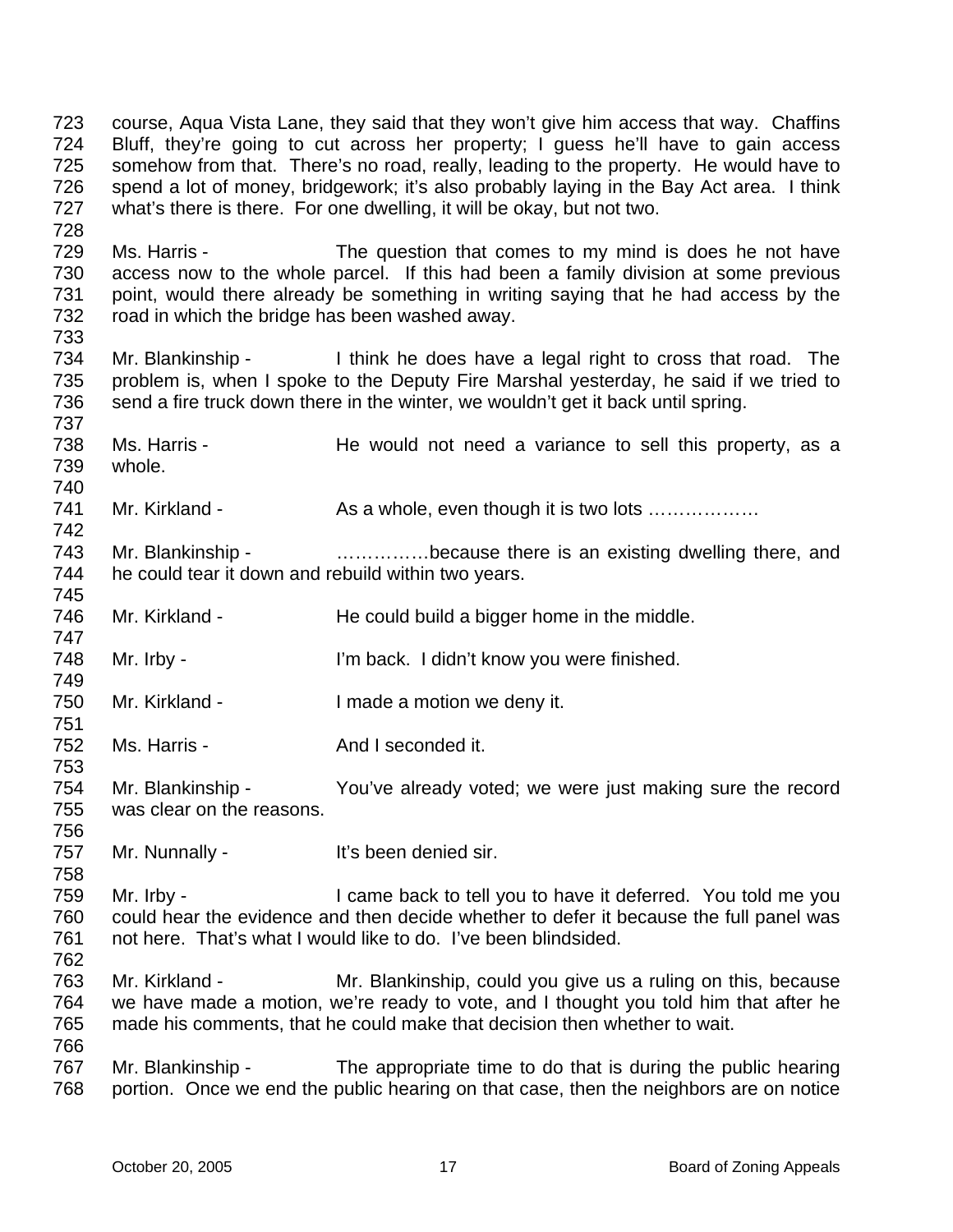769 770 771 772 773 774 775 that there will be no further requests like that, but we don't always stand on the very fine points. We do have the provision for rehearing of a case immediately after a decision is made. As Mr. Gidley just mentioned, there are three "no" votes, so having two additional members wouldn't change that unless someone had a change of heart over the next month. Perhaps we should seek some council from the County Attorney's office.

776 777 778 779 780 781 782 783 784 785 786 787 788 789 790 791 792 793 794 795 796 797 798 799 800 801 802 803 804 805 806 807 808 809 810 811 812 813 814 Ms. Harris - Think we were in discussion. Have we voted before the discussion? Mr. Kirkland - We hadn't voted; we made the motion. Mr. Blankinship - The vote had been taken. I recorded the vote. Mr. Kirkland - Then we're done. Mr. Irby - I recall some of your questions you were asking one another as I came out . Mr. Kirkland - Sir, you had time to speak, and when we make our vote, we normally don't take any more information from the applicant or the people who are against the case. Mr. Blankinship, I'm sure you can talk to him, and he can give you the next level if you want to challenge the vote that we just took. Mr. Blankinship - That'll be stated in the letter that you'll receive next week. Mr. Irby - The South Communist Liquid is a light of the light of the lines of the Inished this early, and come back in here, and tell you, as you said that I could do, if I decided after hearing the evidence I could defer it, and that's what I was coming back in here to do. I had no idea you would get done this quickly. Mr. Kirkland - Well, we're done. Mr. Blankinship - There is the provision at next month's meeting, if one of the three of you, since you all three voted in favor of the motion to deny, if one of you wanted to reconsider this, you could make a case. If you wanted to change your vote, you could make a motion at next month's meeting, to have the case reheard. Mr. Kirkland - But he would have to state some new some new information that we haven't heard? Mr. Irby - Well I actually had a number of other things I wanted to bring up that I was not allowed to bring up. Mr. Kirkland - What you should do is get with Mr. Blankinship after this meeting and he'll inform you of what you can do.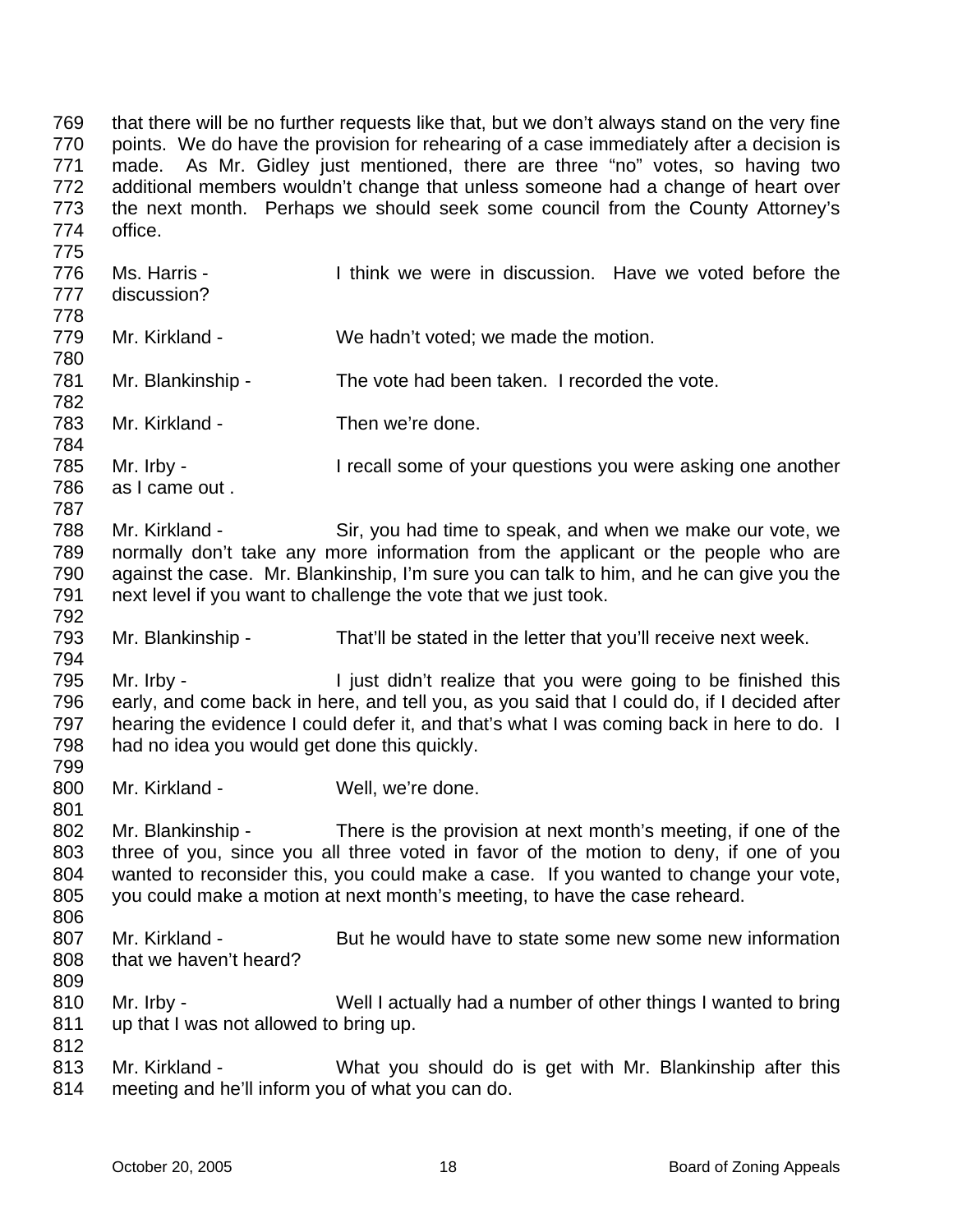815 816 817 818 819 820 821 822 823 824 825 826 827 828 829 830 831 832 833 834 835 836 837 838 839 840 841 842 843 844 845 846 847 848 849 850 851 852 853 854 855 856 857 858 859 860 Mr. Blankinship - You'll have the discretion to do that if one of the Board members changes your vote. And if none of you changes your vote, it would be moot anyway. After an advertised public hearing and on a motion by Mr. Kirkland, seconded by Ms. Harris, the Board **denied** application **A-94-2005** for a variance to build a one-family dwelling at 1290 Chaffins Bluff Lane (Parcel 803-679-3723). Affirmative: Harris, Kirkland, Nunnally 3 Negative: 0 Absent: Dwyer, Wright 2 The Board denied your request as it did not find from the evidence presented that there was any "hardship approaching confiscation" as required by § 15.2-2309 of the Code of Virginia to justify a variance, because one dwelling on the 2.3 acres, taken as a whole, constitutes reasonable use of the property. The Board also found that the granting of the variance would cause substantial detriment to surrounding property. **UP-25-2005 RYAN HOMES** requests a temporary conditional use permit pursuant to Section 24-116(c)(1) to locate a temporary sales trailer at 4628 Wistar Road (Village at Willow Run) (Parcel 767-752- 3012), zoned RTHC, Residential Townhouse District (Conditional) (Brookland). Mr. Nunnally - Is anyone else here interested in this case? If so, would you please stand and raise your right hand? Mr. Blankinship - Do you swear that the testimony you are about to give is the truth, the whole truth, and nothing but the truth, so help you God? Mr. Fanelli - The I do. My name is Ryan Fanelli. I'm here on behalf of Ryan Homes. I'm here to tell you a little bit about the case. It's a temporary sales center similar to some others we've been fortunate enough to place in the County. It will have some landscaping around the site. The foundation will be skirted, and we expect to be out of there, hopefully by halfway through 2006, though the application does permit us the use through December; it'll just be until we finish construction on a model home in that town home community, so it will be temporary. Mr. Kirkland - The only concern I had, Mr. Blankinship, in the staff conditions, I don't see anything about hooking up the restroom. Mr. Fanelli - It will be serviced by a Porta-John on the rear of the trailer, on the exterior. Mr. Kirkland - We need to make some sort of, because it says private well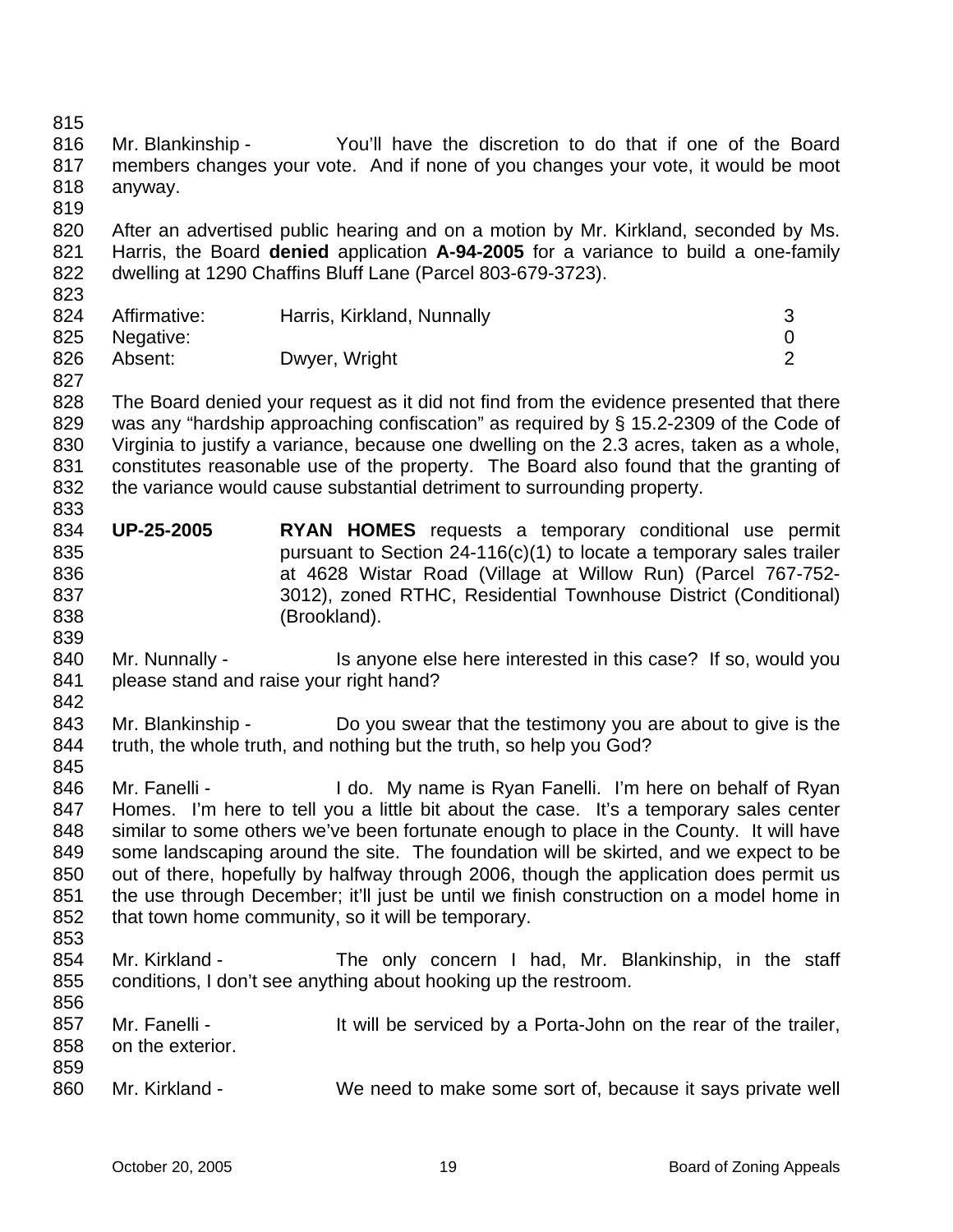861 862 863 864 865 866 867 868 869 870 871 872 873 874 875 876 877 878 879 880 881 882 883 884 885 886 887 888 889 890 891 892 893 894 895 896 897 898 899 900 901 902 903 904 905 906 and septic on the front sheet, and then it has nothing in the staff conditions. How many people are going to work in this trailer? Mr. Fanelli - Che salesperson, and possibly a coordinator, but at least one. Mr. Kirkland - Are you going to enclose the Porta-John, with some landscaping and fencing area type thing? Mr. Fanelli - I'm not sure whether you have this sheet in your package, but it was part of our submittal. It is going to have screening and landscaping. That shows the fencing for the generator to power the trailer, as well as the Porta-John, and there is a fence blocking that from the street. Mr. Blankinship - The note specifies portable toilet with six-foot privacy fence. Ms. Harris - Did you get a copy of the letter from Ms. Judy Rogers on Nansemond Street, regarding how she can be assured that there is no trash caused by the increase of activity in that area, and she asked about the definitive marking of parking spaces, so that no parking would be on her property. Do you have this letter? Mr. Blankinship - I just handed it to him, Ms. Harris. Ms. Harris - These Vou to address these please. Mr. Fanelli - Can you tell me where this ……………….. Mr. Blankinship - I believe we've already informed her of the distance. *(Mr. Gidley, not sworn in)* - The lady who wrote the letter, her property would be 315 feet, approximately, from where the trailer would go. She inquired about the fence. On the approved plans, there is a six-foot tall fence that would be on the border there. Mr. Blankinship - The plans for the town house development show a six-foot fence. **Mr. Gidley** - There would be brick columns with metal fencing, so she'd have a nice fence along the border. As far as trash, that's something traditionally Building Inspections enforces. Again, she would be 315 feet away from the trailer. Ms. Harris - What about the definitive marking of parking spaces? Mr. Fanelli - No ma'am, the parking spaces shown on this plan, we will asphalt that parking and then take it away, just for ease of everyone's use, but it's going to be directly off of our proposed entrance, approximately 315 feet away from her property. We generally have, at peak times, maybe five cars in the parking lot there. I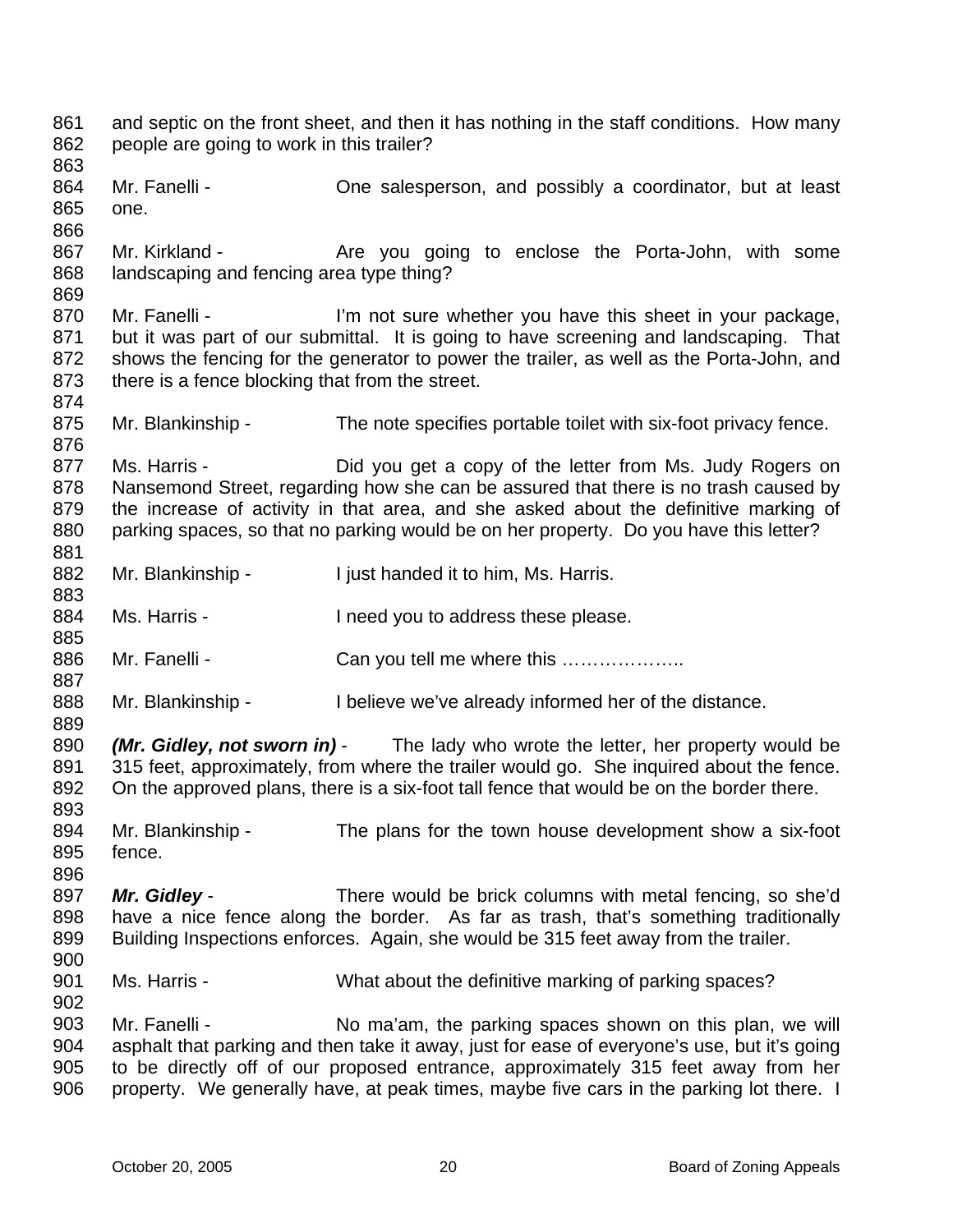907 908 can't tell you the exact dimension, but it will suffice for five cars parking there. I'm just not sure where she lives, as to how we can best …………

909

912

917

919

921

910 911 Mr. Blankinship - But you will have a clearly designated parking lot; it won't be parking on the street?

- 913 Mr. Fanelli - Correct. We will create a parking lot.
- 914 915 916 Mr. Nunnally - Anyone else want to speak on this case? UP-25-2005, Ryan Homes.
- 918 Mr. Kirkland - **Move we approve it.**
- 920 Ms. Harris - Second the motion.
- 922 923 Mr. Nunnally - Motion by Mr. Kirkland that we approve it, second by Ms. Harris. All in favor say aye. Opposed? It's been approved.
- 924
- 925 926 927 928 929 930 After an advertised public hearing and on a motion by Mr. Kirkland, seconded by Ms. Harris, the Board **granted** application **UP-25-2005** for a temporary conditional use permit to locate a temporary sales trailer at 4628 Wistar Road (Village at Willow Run) (Parcel 767-752-3012). The Board granted the use permit subject to the following conditions:
- 931 932 933 934 935 1. Only the improvements shown on the plan filed with the application may be constructed pursuant to this approval. No substantial changes or additions to the layout may be made without the approval of the Board of Zoning Appeals. Any additional improvements shall comply with the applicable regulations of the County Code..
- 936 937 938 2. The trailer shall be skirted on all sides with a durable material as required by the building code for a permanent installation.
- 939 940 941 942 943 3. A detailed landscaping and lighting plan shall be submitted to the Planning Department with the building permit for review and approval. Approved landscaping shall be installed during the fall planting season. All landscaping shall be maintained in a healthy condition at all times. Dead plant materials shall be removed within a reasonable time and replaced during the normal planting season.
- 944

- 945 946 4. The trailer shall be removed from the property on or before December 4, 2006, at which time this permit shall expire.
- 948 949 950 5. [ADDED] The bathroom in the trailer shall be connected to sanitary facilities approved by the Virginia Department of Health.

| 951 Affirmative: | Harris, Kirkland, Nunnally |  |
|------------------|----------------------------|--|
| 952 Negative:    |                            |  |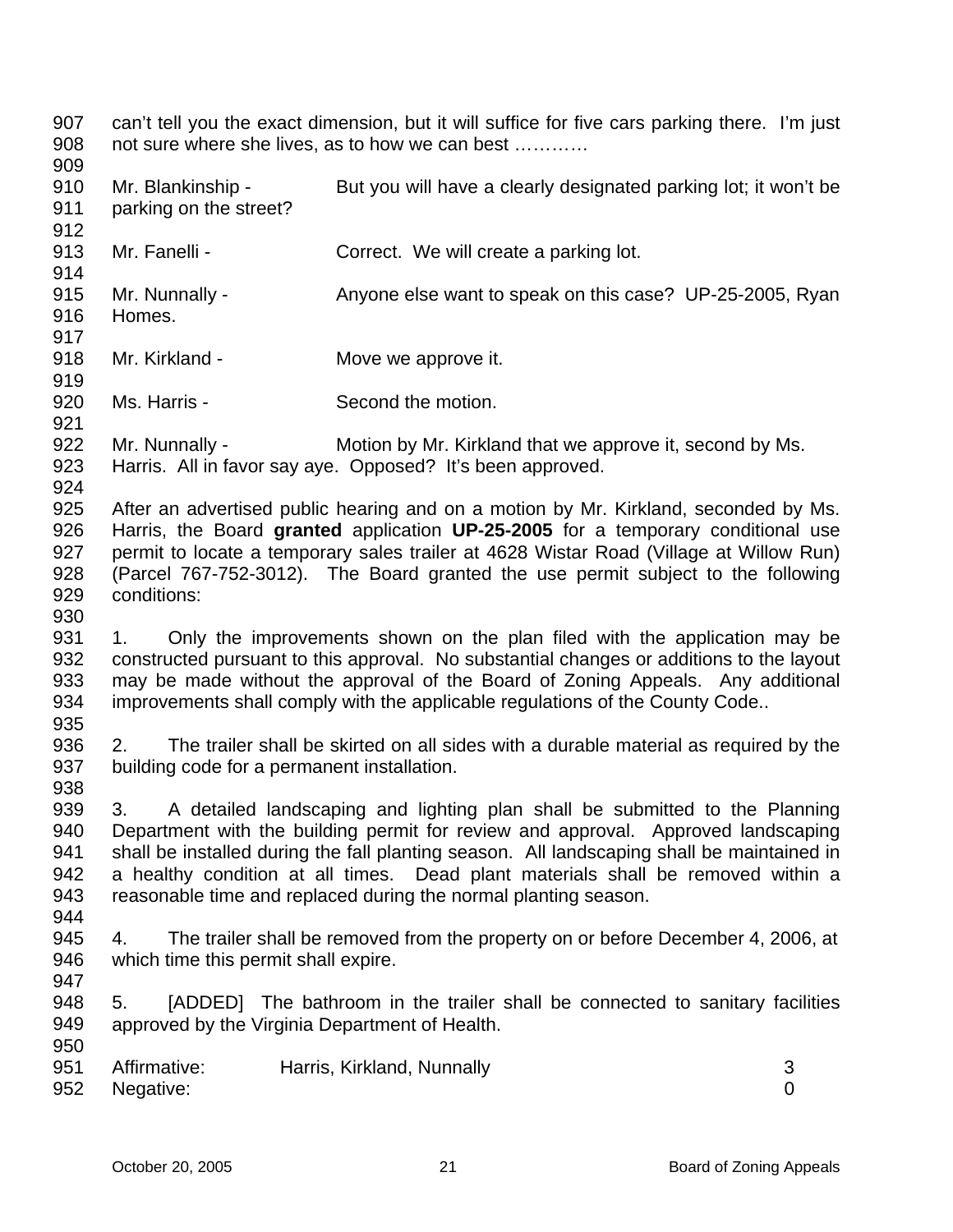| 953<br>954                                           | Absent:                                                                                                                    | Dwyer, Wright                                                                                                                                                                                                                                                                                                                                                                                                                                                                                                    | $\overline{2}$ |  |
|------------------------------------------------------|----------------------------------------------------------------------------------------------------------------------------|------------------------------------------------------------------------------------------------------------------------------------------------------------------------------------------------------------------------------------------------------------------------------------------------------------------------------------------------------------------------------------------------------------------------------------------------------------------------------------------------------------------|----------------|--|
| 955<br>956<br>957                                    |                                                                                                                            | The Board granted the request because it found the proposed use will be in substantial<br>accordance with the general purpose and objectives of Chapter 24 of the County Code.                                                                                                                                                                                                                                                                                                                                   |                |  |
| 958<br>959<br>960<br>961<br>962                      | <b>UP-26-2005</b>                                                                                                          | VIOLET M. RICHARDSON requests a conditional use permit<br>pursuant to Section 24-12(g) to provide 24-hour family day care at<br>2805 Sandy Lane (Sandy Lane) (Parcel 807-730-3414), zoned A-1,<br>Agricultural District (Fairfield).                                                                                                                                                                                                                                                                             |                |  |
| 963<br>964<br>965                                    | Mr. Nunnally -<br>Is anyone else here interested in this case? If so, would you<br>please stand and raise your right hand? |                                                                                                                                                                                                                                                                                                                                                                                                                                                                                                                  |                |  |
| 966<br>967<br>968                                    |                                                                                                                            | Mr. Blankinship - Do you swear that the testimony you are about to give is the<br>truth, the whole truth, and nothing but the truth, so help you God?                                                                                                                                                                                                                                                                                                                                                            |                |  |
| 969<br>970<br>971<br>972<br>973<br>974               |                                                                                                                            | Ms. Richardson - I do. My name is Violet Marie Richardson. I am requesting<br>a 24-hour conditional use permit. I feel that I should be granted this conditional use<br>permit, because in my heart, I love kids. I have been doing it ever since 1999; I am<br>against child abuse, child neglect, predators, sexual abuse, and I try to open up my<br>home for kids to come in a safe place, for the parents and children to come in my home.                                                                  |                |  |
| 975<br>976<br>977                                    |                                                                                                                            | Mr. Blankinship - Do you actually intend to operate 24 hours a day, or do you<br>just want to have the flexibility to open early or to stay open late?                                                                                                                                                                                                                                                                                                                                                           |                |  |
| 978<br>979<br>980                                    | Ms. Richardson -                                                                                                           | I want the intent, because I like to keep kids in the daytime<br>and at night also. I would like to have that like that.                                                                                                                                                                                                                                                                                                                                                                                         |                |  |
| 981<br>982                                           | Mr. Nunnally -                                                                                                             | Do you have any children there now?                                                                                                                                                                                                                                                                                                                                                                                                                                                                              |                |  |
| 983<br>984                                           | Ms. Richardson -                                                                                                           | Yes I do.                                                                                                                                                                                                                                                                                                                                                                                                                                                                                                        |                |  |
| 985<br>986                                           | Mr. Nunnally -                                                                                                             | How many?                                                                                                                                                                                                                                                                                                                                                                                                                                                                                                        |                |  |
| 987<br>988<br>989<br>990<br>991<br>992<br>993<br>994 | Ms. Richardson -<br>meeting the standards.                                                                                 | I have four. One is in pre-school, and I have three. I'm only<br>allowed for five right now as a voluntary register, but right now I don't have anything,<br>because my voluntary register ran out September 17. I have submitted an application<br>October 18 for State licensing, and I'm just waiting now. It's supposed to be 60 days<br>prior to this application, once you send it in, for someone to come out, someone<br>assigned to me from the State, that I would meet the standards. I'm planning on |                |  |
| 995<br>996                                           | Mr. Kirkland -                                                                                                             | How many children will you have in the house at one time,<br>including your own, let's say in the evening?                                                                                                                                                                                                                                                                                                                                                                                                       |                |  |
| 997<br>998                                           | Ms. Richardson -                                                                                                           | I don't have any. My child is grown; he's 33, and he doesn't                                                                                                                                                                                                                                                                                                                                                                                                                                                     |                |  |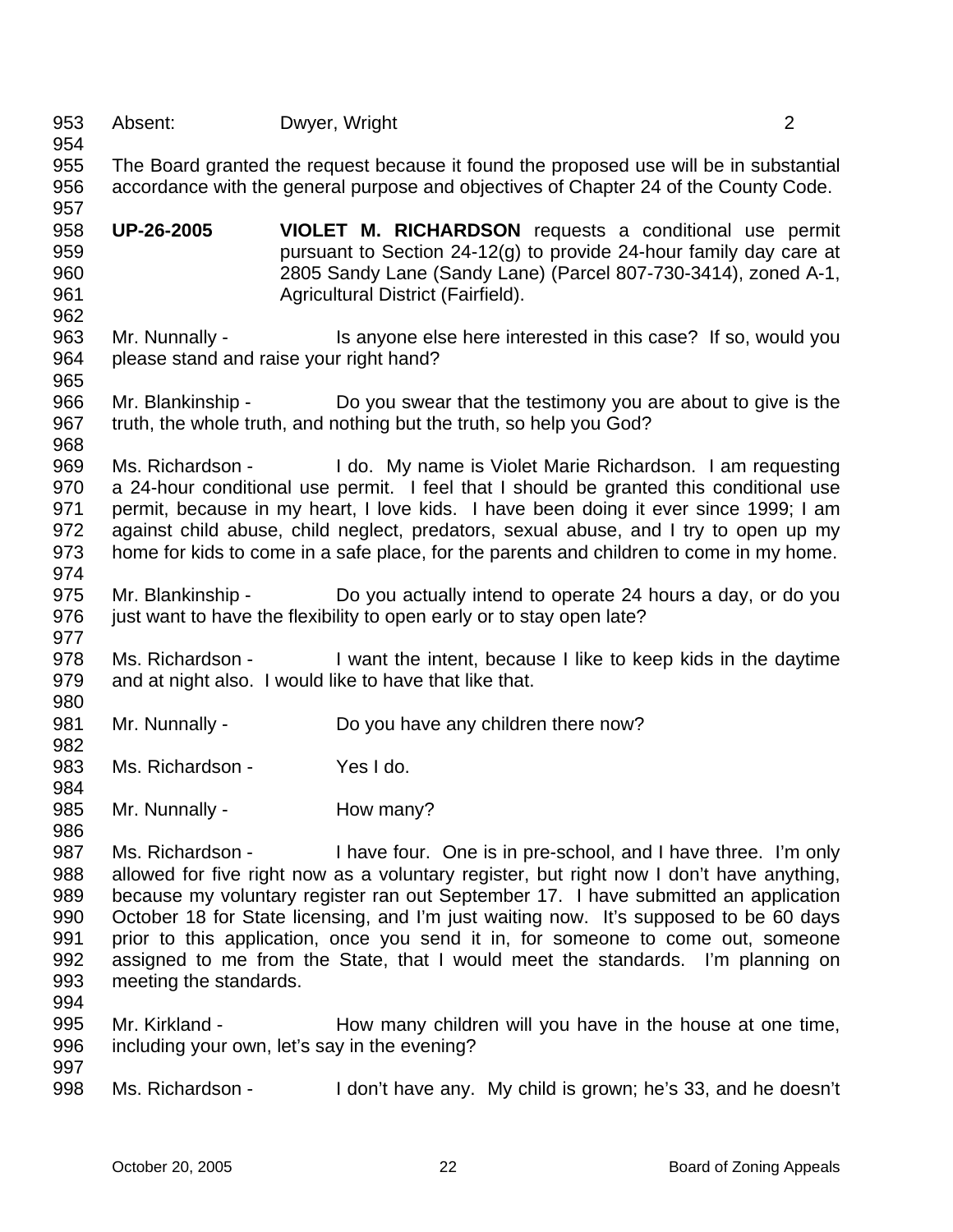| 999  | live there.                                                                            |                                                                                           |
|------|----------------------------------------------------------------------------------------|-------------------------------------------------------------------------------------------|
| 1000 |                                                                                        |                                                                                           |
| 1001 | Mr. Kirkland -                                                                         | You say you had four children. Are they all grown and left?                               |
| 1002 |                                                                                        |                                                                                           |
| 1003 | Ms. Richardson -                                                                       | No, I have four children of other parents, that I care for.                               |
| 1004 |                                                                                        |                                                                                           |
| 1005 | Mr. Kirkland -                                                                         | Do you have any kids of your own that live there now?                                     |
| 1006 |                                                                                        |                                                                                           |
| 1007 | Ms. Richardson -                                                                       | No, my son is 33. He doesn't live there.                                                  |
| 1008 |                                                                                        |                                                                                           |
| 1009 | Mr. Kirkland -                                                                         | So how many children would you have at one time?                                          |
| 1010 |                                                                                        |                                                                                           |
| 1011 | Ms. Richardson -                                                                       | Right now I'm only allowed five anyway, with or without                                   |
| 1012 | voluntary register.                                                                    |                                                                                           |
| 1013 |                                                                                        |                                                                                           |
| 1014 | Mr. Kirkland -                                                                         | Okay, five is your max.                                                                   |
| 1015 |                                                                                        |                                                                                           |
| 1016 | Ms. Richardson -                                                                       | Five is my max, but I want twelve. So I have to get a                                     |
| 1017 | conditional use permit for twelve.                                                     |                                                                                           |
| 1018 |                                                                                        |                                                                                           |
| 1019 | Mr. Kirkland -                                                                         | So you're going to have twelve children at one time?                                      |
| 1020 |                                                                                        |                                                                                           |
| 1021 | Ms. Richardson -                                                                       | I'd like to have twelve, but I also want to hire an assistant to                          |
| 1022 |                                                                                        | help me, because we're going by ratios, and I'm not going to be able to do it by myself.  |
| 1023 |                                                                                        |                                                                                           |
| 1024 | Mr. Kirkland -                                                                         | How big is your house?                                                                    |
| 1025 |                                                                                        |                                                                                           |
| 1026 | Ms. Richardson -                                                                       | I have a pretty large home?                                                               |
| 1027 |                                                                                        |                                                                                           |
| 1028 | Mr. Kirkland -                                                                         | How many square feet? Do you have any idea?                                               |
| 1029 |                                                                                        |                                                                                           |
| 1030 | Mr. Blankinship -                                                                      | It's 1276 in the report.                                                                  |
| 1031 |                                                                                        |                                                                                           |
| 1032 | Mr. Kirkland -                                                                         | You'll have twelve children in there?                                                     |
| 1033 |                                                                                        |                                                                                           |
| 1034 | Ms. Richardson -                                                                       | Yes, and I have a basement, which was a recreation room,                                  |
| 1035 |                                                                                        | and it's pretty large. It has a bathroom downstairs; it has a sink. I have a refrigerator |
| 1036 |                                                                                        | and a microwave down there, so the kids have no reason to go upstairs. Large back         |
| 1037 |                                                                                        | yard for play or equipment, so I have plenty of room in my family room for them.          |
| 1038 |                                                                                        |                                                                                           |
| 1039 | Mr. Kirkland -                                                                         | Have you read the staff report of all the information that was                            |
| 1040 | in there about the point system and everything? I'm sure you're aware of that, because |                                                                                           |
| 1041 |                                                                                        | twelve children would go with the point system real quick.                                |
| 1042 |                                                                                        |                                                                                           |
| 1043 | Ms. Richardson -                                                                       | Yes, I'm aware. With two-year-olds, I could only have eight                               |
| 1044 |                                                                                        | myself, but with an assistant I could make up the twelve with an assistant.               |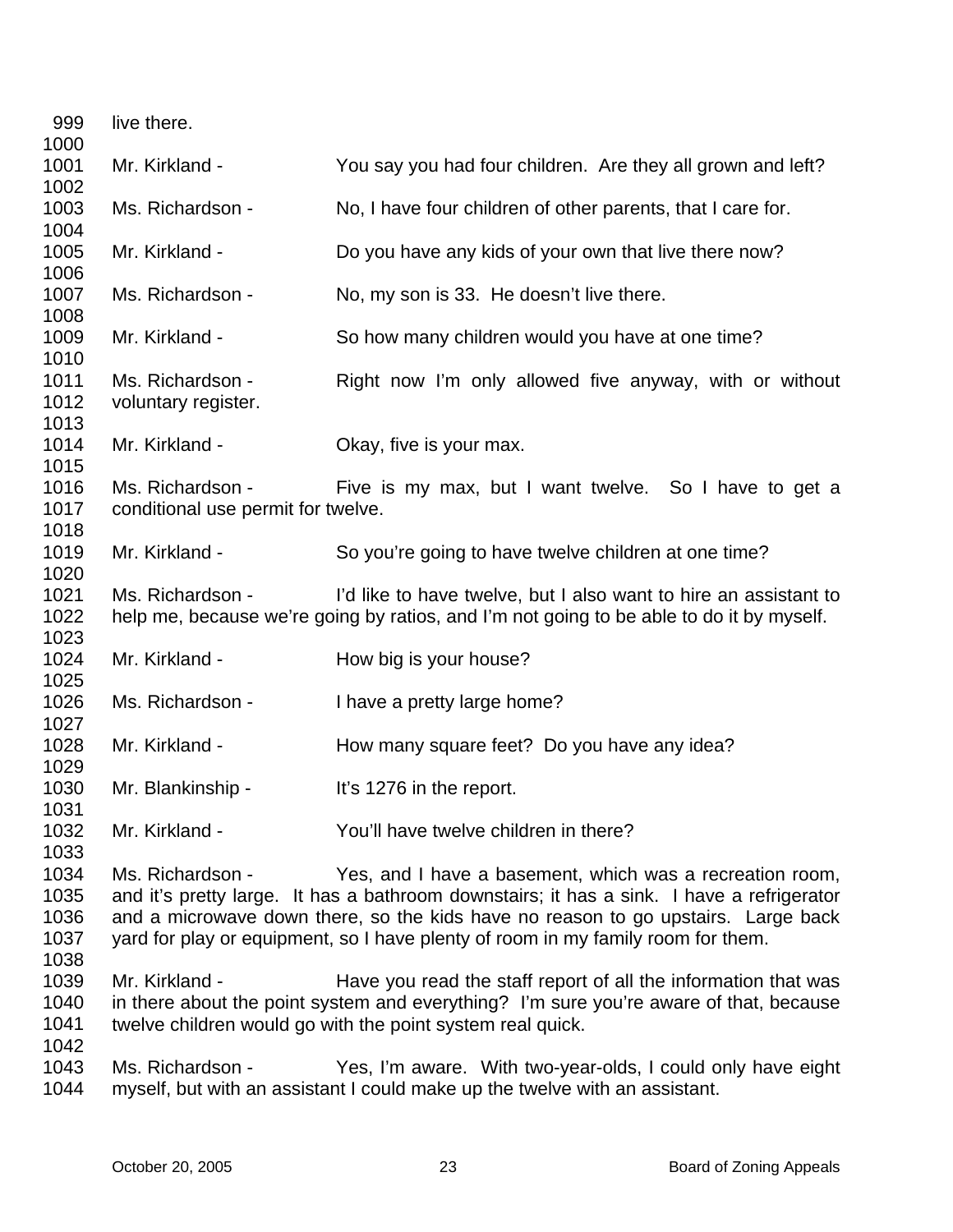1045 1046 1047 1048 1049 1050 1051 1052 1053 1054 1055 1056 1057 1058 1059 1060 1061 1062 1063 1064 1065 1066 1067 1068 1069 1070 1071 1072 1073 1074 1075 1076 1077 1078 1079 1080 1081 1082 1083 1084 1085 1086 1087 1088 1089 1090 Mr. Nunnally - With one assistant? Ms. Richardson - One assistant. Two-year-olds, I could have eight, but I could use one assistant to make up twelve kids, because it's sixteen points per provider. Ms. Harris - The Are any of the children who you have in your home now, are any of them teenagers? Ms. Richardson - No. Ms. Harris - So what ages do you have now? Ms. Richardson - Two through five. I have two two-year-olds, one three-yearold, and one five-year-old. He just started pre-school this year. Ms. Harris - So the next step up from keeping five children in the home, is twelve? Ms. Richardson - Yes. Ms. Harris - The Mas by there yesterday. I drove by because I was concerned about the traffic on that road. The driveway is extremely narrow. What do you propose to alleviate a safety problem? For example, I needed to turn around, so I had to go down a bit and find a driveway with the double width in order to turn around. Then there is a ravine on both sides of your driveway, and the real serious curve just before we get to your house, coming from Harvie Road. I was very concerned about safety as far as traffic was concerned. Ms. Richardson - I let them turn around by coming down into my vard. They turn around in my yard. I don't let them back out of the driveway. Ms. Harris - The How long have you been in business? Ms. Richardson - I have been keeping kids part-time, ever since 1999, voluntary register. I worked at Southern States for 25 years, till they laid me off in 2001. Ms. Harris - The limit hat home? Ms. Richardson - Not in that home; I had been doing it in apartments. I've only been on Sandy Lane a little over a year. After I got laid off in 2001, then I started doing it fulltime, so I've been doing it a little over a year where I'm living now. Ms. Harris - Mr. Blankinship, do we notify neighbors on a case like this? Mr. Blankinship - Yes ma'am, immediately adjoining and across the street.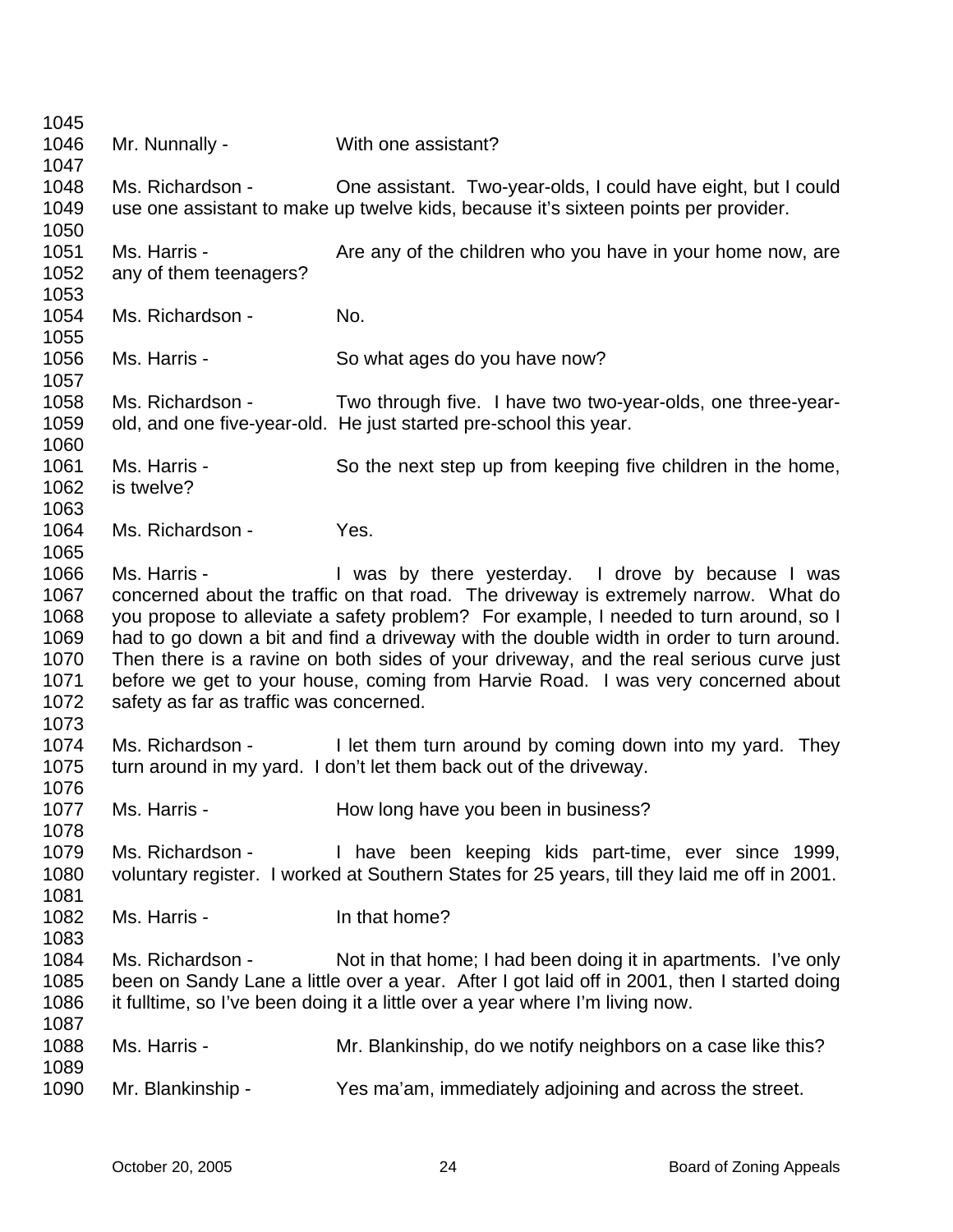1091 1092 1093 1094 1095 1096 1097 1098 1099 1100 1101 1102 1103 1104 1105 1106 1107 1108 1109 1110 1111 1112 1113 1114 1115 1116 1117 1118 1119 1120 1121 1122 1123 1124 1125 1126 1127 1128 1129 1130 1131 1132 1133 1134 1135 1136 Ms. Harris - The How do your neighbors feel about you expanding your operation? Ms. Richardson - I went around to each one, the names that were on the list, and all of them were for me. They said they were glad to welcome a 24-hour daycare in that neighborhood. I'm quiet; even when I was living in an apartment, they never even knew I was keeping kids. When they did, there wasn't any problem, because they were always quiet, never a problem. Ms. Harris - You've never considered another building for this daycare? Ms. Richardson - No, I don't want a "center"; I'd rather do it in my home. A lot of parents, they prefer family day homes than centers. They feel that they can get more attention because there are fewer kids. Mr. Nunnally - What's the latest time at night that you think somebody would be coming to pick up a child, or drop off one. Ms. Richardson - Maybe 7:00 to 3:30 or 7:00 to 4:30, something like that, 4:30 in the morning. The rest would be 11:00 to 7:00 am, and it'd probably be 7:30 when they pick them up in the morning then. It would be kept quiet. It's not a lot of noise; they would be tired. Mr. Nunnally - But if somebody comes down there at 3:30 in the morning, the lights are going to flash on. Ms. Richardson - My daycare is in the basement, and they drive around the back ……………….. Mr. Nunnally - But they've got to get to that basement. Ms. Richardson - That's true, but I feel that it wouldn't be any problem. Mr. Blankinship - These are people who work nights? Do you have kids in that situation already, or do you have particular people in mind? Ms. Richardson - Yes. I have over the years, but I don't now. As I get my State licensing, I will send out fliers, and it wouldn't be any problem. I'd have twelve children like that; I've turned down children because I couldn't keep them without proper licensing. Ms. Harris - So you don't see any need to widen your driveway at all? Ms. Richardson - No, because once they come in, I give them permission to turn around in my yard. I'll abide by State regulations like I've been doing for years. It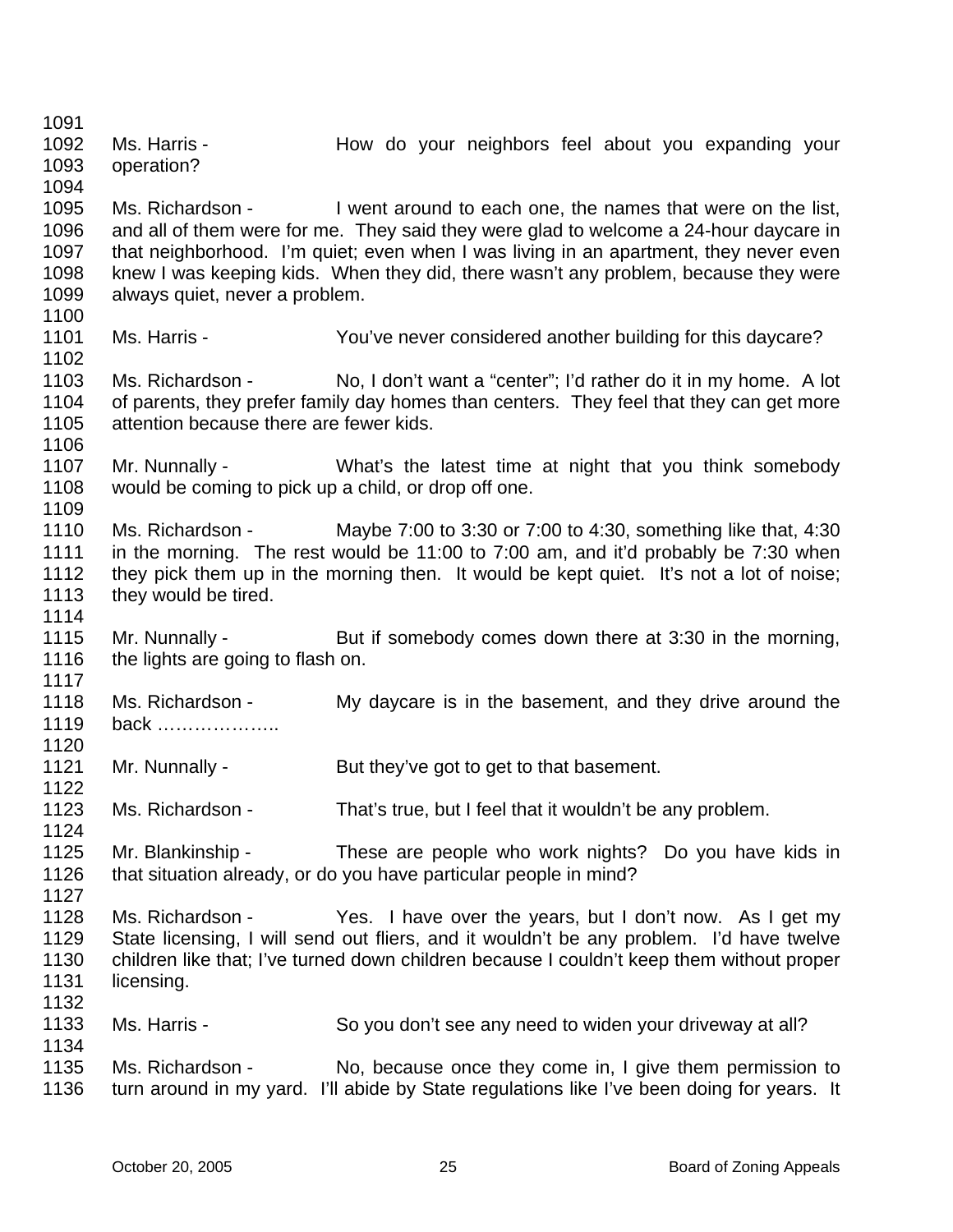1137 1138 1139 1140 1141 1142 1143 1144 1145 1146 1147 1148 1149 1150 1151 1152 1153 1154 1155 1156 1157 1158 1159 1160 1161 1162 1163 1164 1165 1166 1167 1168 1169 1170 1171 1172 1173 1174 1175 1176 1177 1178 1179 1180 1181 1182 won't be too hard to do State licensing, because voluntary register is basically the same, maybe a little bit stricter. Ms. Harris - The Your reason for wanting 24 hours, rather than the normal hours, is to accommodate the parents who do work at night? Or is there another reason? Ms. Richardson - There's two reasons. It's to help the parents and the children, and it's to help better my income. I need an extra income too. Mr. Kirkland - The How many bathrooms do you have in your home? Ms. Richardson - I have two bathrooms. Mr. Kirkland - Both of them on the first floor, or is one of them in the basement? Ms. Richardson - One is on the first floor; one is where the kids are. Ms. Harris - When they have the 24-hour service, you have one large family room, so they actually sleep during the night hours in that same room? Ms. Richardson - The day kids will have gone home, and I have proper cots, mats, and covers for them. Mr. Nunnally - Any other questions for Ms. Richardson? From members of staff? Is anyone here in opposition to this request? Hearing none, that concludes the case. UP-26-2005, Violet M. Richardson. Ms. Harris - The Move that we approve, but I need to make a statement here. When I received my data on this case, I did have many reservations about traffic being one, and I just could not envision why we would need a 24-hour facility, but when we consider the work patterns of our young adults now who have children, and their desperate need to have someone reliable to keep their children, I have had a change of heart, so I do move that we approve this particular case. Mr. Nunnally - There is a motion on the floor by Ms. Harris that it be approved. Mr. Kirkland - The Mr. Blankinship, if she doesn't get State licensing, is there any way that we'll know that? Even though we approve this use permit, will we have a way to know that she got turned down? I find it hard to believe that the State's going to allow her to have twelve kids in that house. Mr. Blankinship - We don't have anything routine in place, but we can certainly follow that up for you.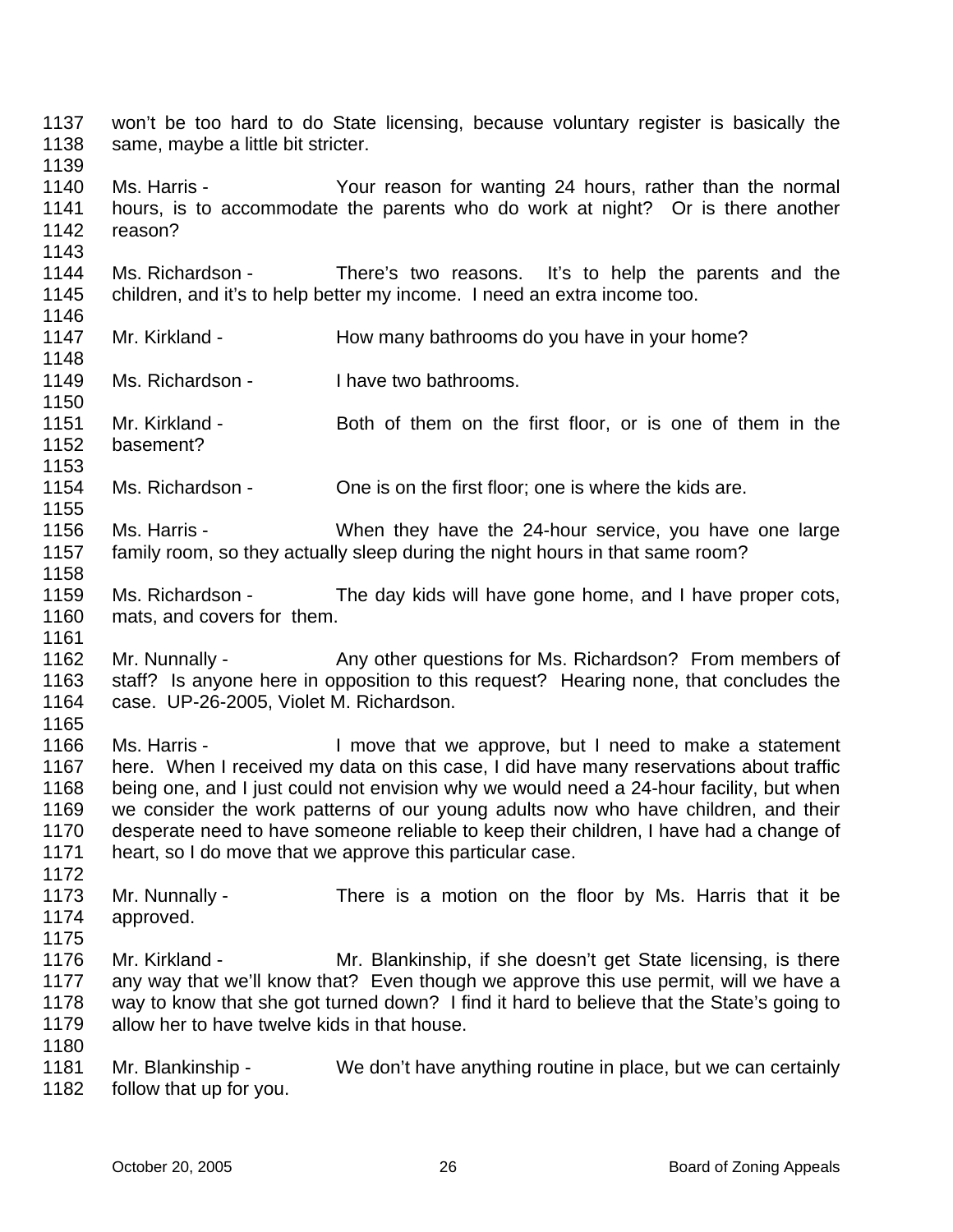1183 1184 1185 1186 1187 1188 1189 1190 1191 1192 1193 1194 1195 1196 1197 1198 1199 1200 1201 1202 1203 1204 1205 1206 1207 1208 1209 1210 1211 1212 1213 1214 1215 1216 1217 1218 1219 1220 1221 1222 1223 1224 1225 1226 1227 Mr. Nunnally - Can we put that in as a condition? Mr. Blankinship - Think there is already a condition suggested that she comply with the State licensing requirements, so we can make sure that we follow up and report back to you on that. Mr. O'Kelly - Will she not need a business license? Mr. Blankinship - Yes, she will need a business license. Ms. Harris - Yes, we'll need to add that as a condition. Mr. Kirkland - She's going to have to do some modifications to her home, and there's going to have to be a lot of things done, because I'm sure once it gets going, I'm sure she's going to fill twelve kids every night. Ms. Harris - Do we ever put time limits on these special use permits? Mr. Blankinship - In my six years here, this is the first request we've had for 24-hour daycare. We've had one other request to bring in an employee from outside the home, which requires a conditional use permit. Mr. Kirkland - We'll have to grant her one of those if she gets the permit by the State – she might have to be required to have an additional person, so therefore, she will come back to us again. Mr. Blankinship - That's included within this request. We thought it better, it was actually Mr. Gidley's idea, to put the 24-hour thing in the advertisement, just to make sure everybody was aware of that. Yes, having an employee is also covered by this use permit. Without the use permit, she would be allowed to go, up to twelve children, 6:00 am to 6:00 pm, no employees. But if you want either extended hours or an employee from outside the home, and between 6 and 12 children .……………… Mr. Kirkland - She's going to have to have an employee working around the clock. There's just no way around it. Ms. Harris - Is it possible that we could grant this for a specified period ………… Mr. Kirkland - She's talking about year-wise. Mr. Blankinship - I think you could. We usually shy away from that, in what are normally permanent conditions, because we want the applicant to know whether or not he can make an investment with the expectation that he can continue that use, but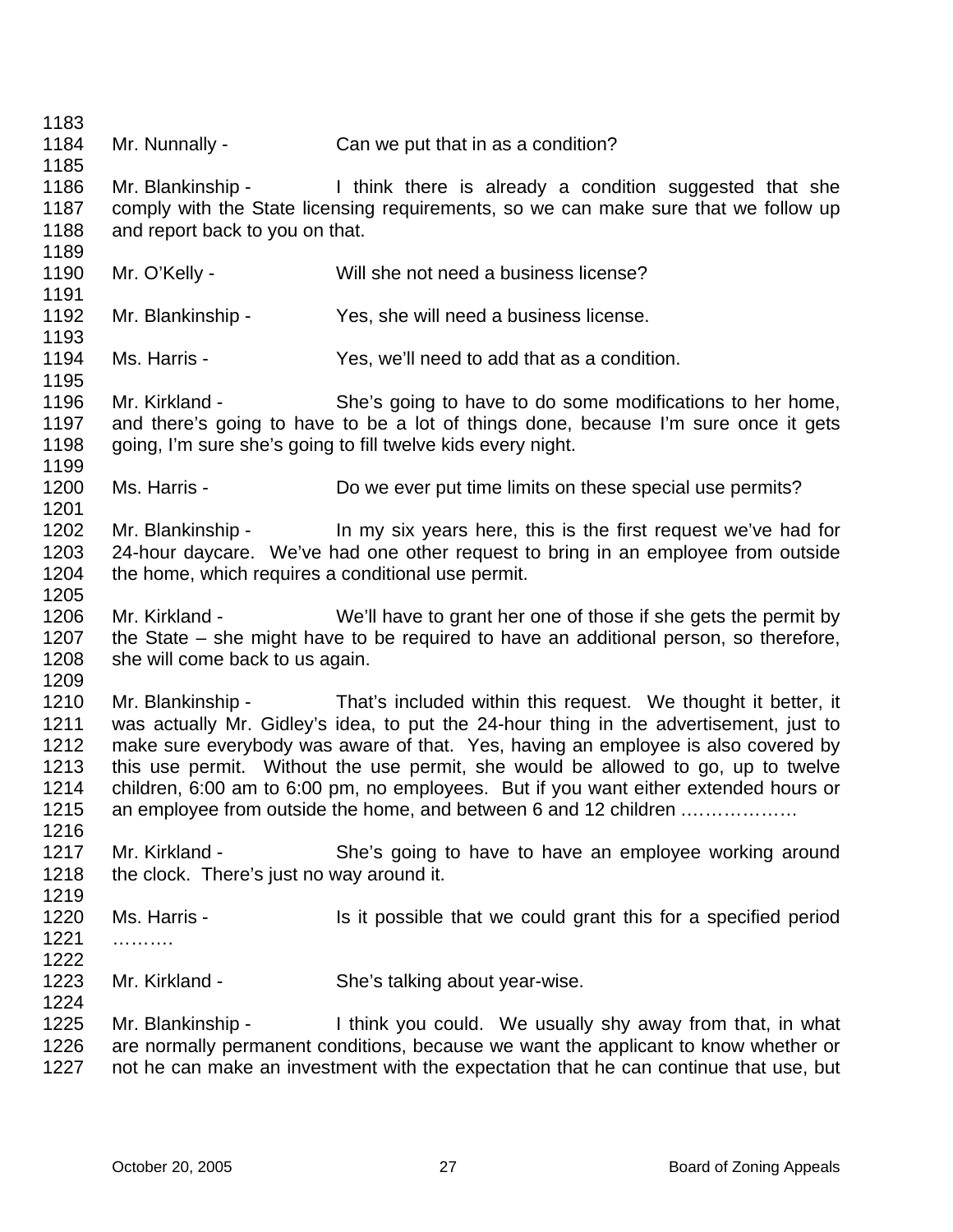1228 1229 1230 1231 1232 1233 1234 1235 1236 1237 1238 1239 1240 1241 1242 1243 1244 1245 1246 1247 1248 1249 1250 1251 1252 1253 1254 1255 1256 1257 1258 1259 1260 1261 1262 1263 1264 1265 1266 1267 1268 1269 1270 1271 1272 1273 here the investment really is in the home. There'd be some investment involved adding the dwelling, but I think you could do that in a case like this. Ms. Harris - Yes, I do want to add a condition of time, because if we're going to get complaints from neighbors, since this has not been done before, we do not have a precedent in the County of Henrico, and it might be wise to see how this works. Mr. Kirkland - The How many years do you want to see? Ms. Harris - Fifteen months to two years. Mr. Blankinship - I don't know how long it's going to take her to obtain a State license and really begin this. Mr. Kirkland - We could say "two years from the date of her licensing." Mr. Blankinship - Oh, that's good. Mr. Kirkland - I'll second her motion with all those conditions. Mr. Blankinship - What I have is we're going to add a third condition, on the proposed third condition, we would add a clause that she would also have to obtain a County Business License, and then a forth condition that this permit would be valid for two years from the date she obtains her State license. Mr. Nunnally - Then we'll get a copy of the State license. Mr. Blankinship - Right, we'll follow up with her to find out when the State license is issued. Mr. Nunnally - **Motion by Ms. Harris that we approve it, second by Mr.** Kirkland, with the conditions. All in favor say aye. Opposed. It's carried. After an advertised public hearing and on a motion by Ms. Harris, seconded by Mr. Kirkland, the Board **granted** application **UP-26-2005** for a conditional use permit to provide 24-hour family day care at 2805 Sandy Lane (Sandy Lane) (Parcel 807-730- 3414). The Board granted the variance subject to the following conditions: 1. The hours of operation for this facility shall be from 6 AM Monday until 7 AM Saturday. 2. This use permit authorizes a maximum of 12 children, exclusive of the provider's own children. 3. [AMENDED] The applicant shall comply with the requirements of the Virginia Department of Social Services and shall obtain a business license from the County.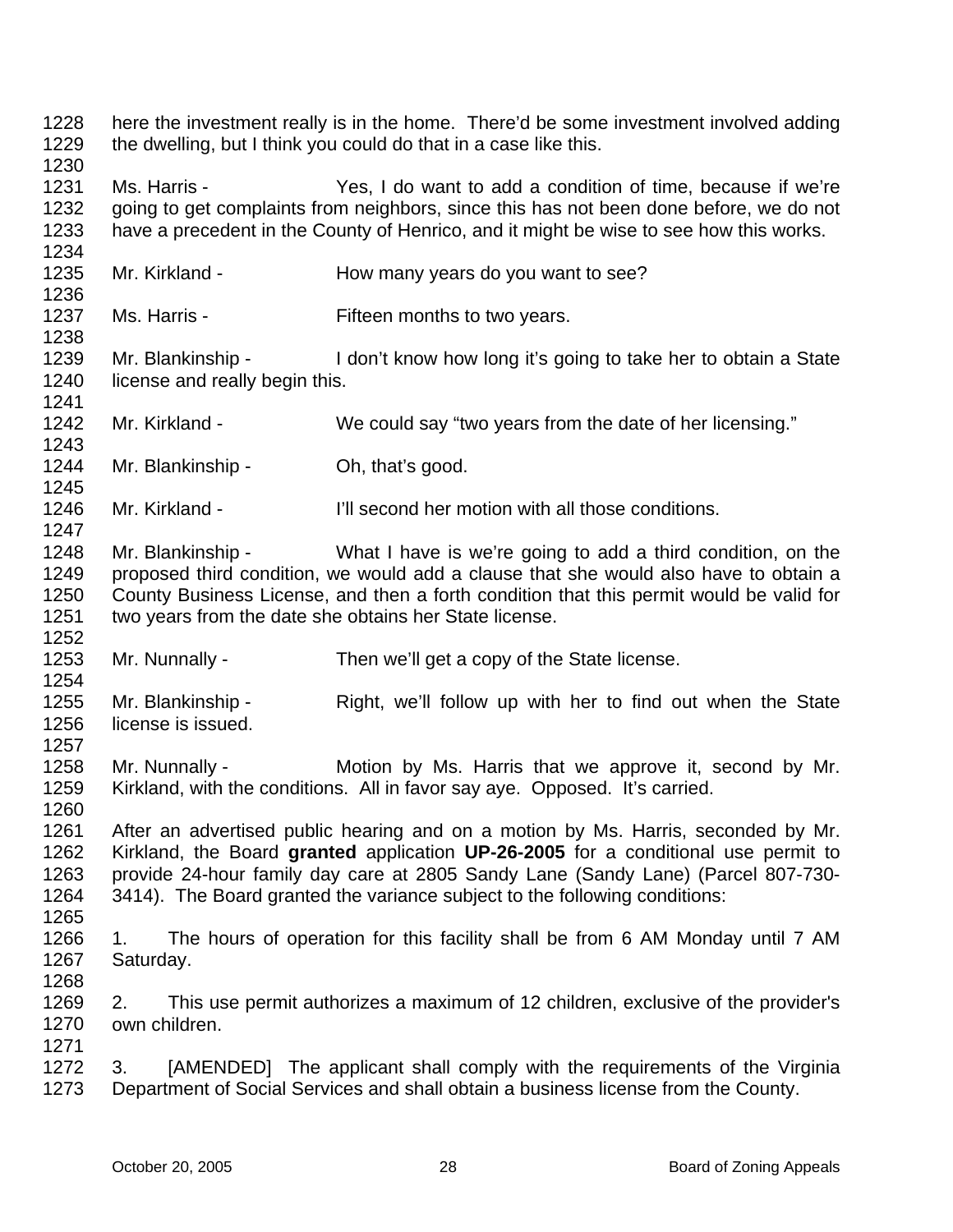| 1274         |                                        |                                                                                                                                          |                  |
|--------------|----------------------------------------|------------------------------------------------------------------------------------------------------------------------------------------|------------------|
| 1275         | 4.                                     | [ADDED] This permit shall be valid for two years from the date of approval of a                                                          |                  |
| 1276<br>1277 | state license.                         |                                                                                                                                          |                  |
| 1278         | Affirmative:                           | Harris, Kirkland, Nunnally                                                                                                               | 3                |
| 1279         | Negative:                              |                                                                                                                                          | $\boldsymbol{0}$ |
| 1280<br>1281 | Absent:                                | Dwyer, Wright                                                                                                                            | $\overline{2}$   |
| 1282         |                                        | The Board granted the request because it found the proposed use will be in substantial                                                   |                  |
| 1283         |                                        | accordance with the general purpose and objectives of Chapter 24 of the County Code.                                                     |                  |
| 1284         |                                        |                                                                                                                                          |                  |
| 1285<br>1286 | <b>UP-27-2005</b>                      | <b>PROSPECT HOMES</b> requests a temporary conditional use permit                                                                        |                  |
| 1287         |                                        | pursuant to Section $24-116(c)(1)$ to locate a temporary sales trailer<br>at 3002 Triple Notch Way (Three Notch Place) (Parcels 739-759- |                  |
| 1288         |                                        | 5357 and 5460), zoned RTHC, Residential Townhouse District                                                                               |                  |
| 1289         |                                        | (Conditional) (Three Chopt).                                                                                                             |                  |
|              |                                        |                                                                                                                                          |                  |
| 1290         |                                        |                                                                                                                                          |                  |
| 1291         | Mr. Nunnally -                         | Is anyone else here interested in this case? If so, would you                                                                            |                  |
| 1292         |                                        | please stand and raise your right hand.                                                                                                  |                  |
| 1293         |                                        |                                                                                                                                          |                  |
| 1294         | Mr. Blankinship -                      | Do you swear that the testimony you are about to give is the                                                                             |                  |
| 1295         |                                        | truth, the whole truth, and nothing but the truth, so help you God?                                                                      |                  |
| 1296         |                                        |                                                                                                                                          |                  |
| 1297         | Ms. Leonard -                          | I do.<br>My name is Jennifer Leonard. I am representing                                                                                  |                  |
| 1298         |                                        | Prospect Homes. We are requesting a conditional use permit to set up a temporary                                                         |                  |
| 1299         |                                        | sales trailer at our new townhouse subdivision, Three Notch Place.                                                                       |                  |
| 1300         |                                        |                                                                                                                                          |                  |
| 1301         | Mr. Kirkland -                         | Are you going to be hooked to County water and sewer?                                                                                    |                  |
| 1302         |                                        |                                                                                                                                          |                  |
| 1303         | Ms. Leonard -                          | We are going to be hooked to County water, and we are                                                                                    |                  |
| 1304         |                                        | having temporary septic holding tanks brought in. They will be 250 gallons, and they                                                     |                  |
| 1305         | will be placed underneath the trailer. |                                                                                                                                          |                  |
| 1306         |                                        |                                                                                                                                          |                  |
| 1307         | Mr. Kirkland -                         | Do we need to note that in the conditions, Mr. Blankinship?                                                                              |                  |
| 1308         |                                        |                                                                                                                                          |                  |
| 1309         | Mr. Blankinship -                      | Yes sir, we probably should.                                                                                                             |                  |
| 1310         |                                        |                                                                                                                                          |                  |
| 1311         | Mr. Nunnally -                         | You have read all the conditions on here, and you agree with                                                                             |                  |
| 1312         | them?                                  |                                                                                                                                          |                  |
| 1313         |                                        |                                                                                                                                          |                  |
| 1314         | Ms. Leonard -                          |                                                                                                                                          |                  |
|              |                                        | We also have pictures showing how the<br>Yes sir.                                                                                        |                  |
| 1315         |                                        | landscaping will be around the trailer too.                                                                                              |                  |
| 1316         |                                        |                                                                                                                                          |                  |
| 1317         | Mr. Blankinship -                      | You have that already? Good.                                                                                                             |                  |
| 1318         |                                        |                                                                                                                                          |                  |
| 1319         | Ms. Leonard -                          | This is an example, another trailer that we have set up                                                                                  |                  |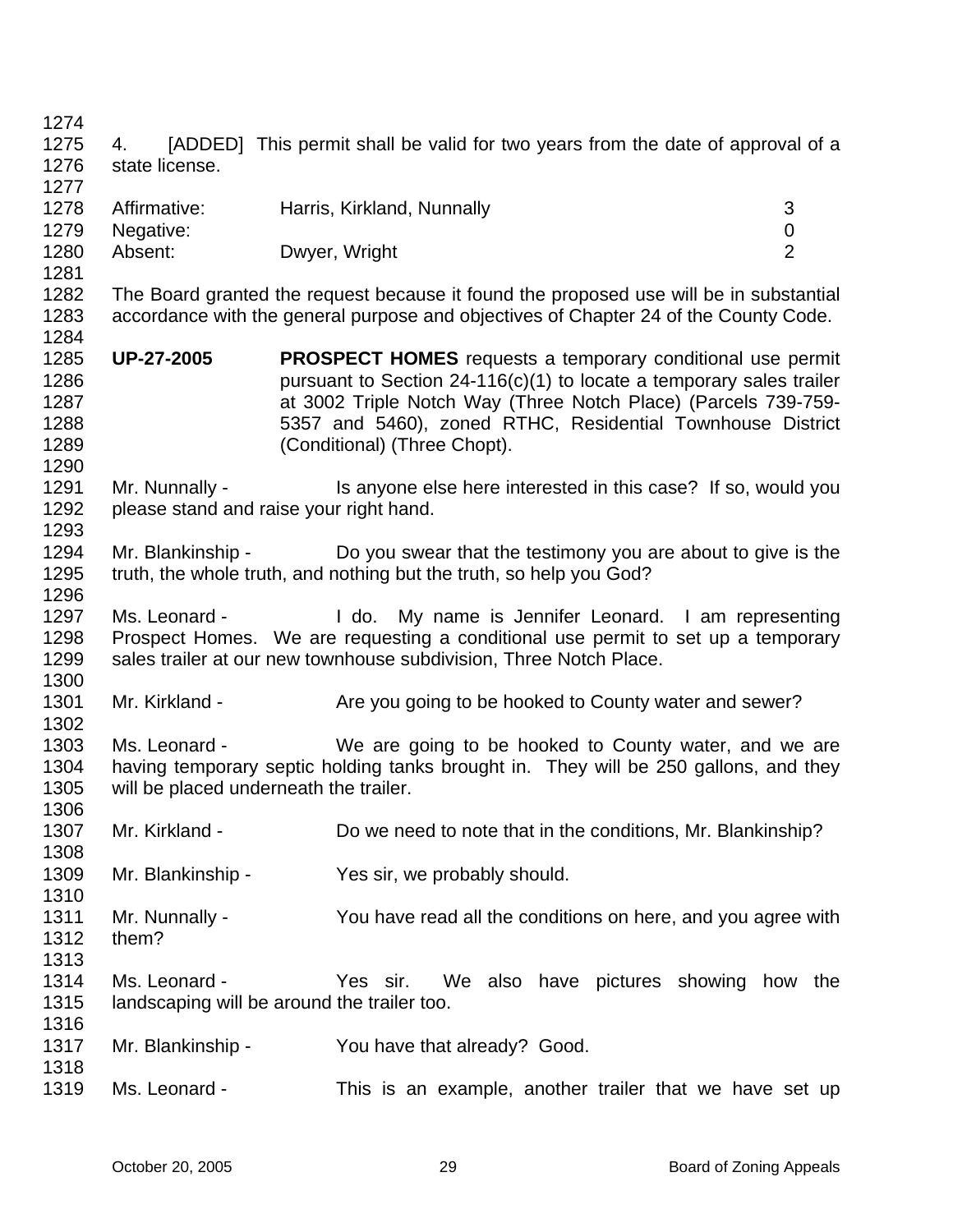| 1320<br>1321 | somewhere else. We will do the same landscaping.                                       |                                                                                                                                             |  |
|--------------|----------------------------------------------------------------------------------------|---------------------------------------------------------------------------------------------------------------------------------------------|--|
| 1322         | Ms. Harris -                                                                           | I was going to ask about your handicap ramp, but you've                                                                                     |  |
| 1323         |                                                                                        | placed this right on the first level, so there's no need for a ramp, is that how it is?                                                     |  |
| 1324         |                                                                                        |                                                                                                                                             |  |
| 1325         | Mr. Tarbona -                                                                          | I am Sam Tarbona, Prospect Homes. There may be a ramp                                                                                       |  |
| 1326         |                                                                                        | with this trailer. This trailer will have a handicap ramp; it will be accessible. I have                                                    |  |
| 1327         | interior photos of the trailer. It's what they call a GE Deluxe Trailer; it's handicap |                                                                                                                                             |  |
| 1328         |                                                                                        | accessible. It has handicap bathrooms with grab bars, and it's made for that purpose.                                                       |  |
| 1329         | If you'd like these pictures, I can give them to you.                                  |                                                                                                                                             |  |
| 1330         |                                                                                        |                                                                                                                                             |  |
| 1331         | Mr. Nunnally-                                                                          | How many homes are going to be built in here?                                                                                               |  |
| 1332         |                                                                                        |                                                                                                                                             |  |
| 1333         | Mr. Tarbona -                                                                          | There will be 79 town homes.                                                                                                                |  |
| 1334         |                                                                                        |                                                                                                                                             |  |
| 1335         | Mr. Nunnally -                                                                         | You think you'll be through with them by May 8?                                                                                             |  |
| 1336         | Mr. Tarbona -                                                                          |                                                                                                                                             |  |
| 1337<br>1338 |                                                                                        | Yes, we're going to have a model home in there, so that the<br>trailer is just going to be a temporary sales center. We'll have one builder |  |
| 1339         | representative in there.                                                               |                                                                                                                                             |  |
| 1340         |                                                                                        |                                                                                                                                             |  |
| 1341         | Mr. Nunnally -                                                                         | Any other questions of the staff or Board? Is anyone here in                                                                                |  |
| 1342         |                                                                                        | opposition to this request? Hearing none, that concludes the case. UP-27-2005,                                                              |  |
| 1343         | Prospect Homes.                                                                        |                                                                                                                                             |  |
| 1344         |                                                                                        |                                                                                                                                             |  |
| 1345         | Ms. Harris -                                                                           | I move that we approve.                                                                                                                     |  |
| 1346         |                                                                                        |                                                                                                                                             |  |
| 1347         | Mr. Nunnally -                                                                         | Motion by Ms. Harris that it be approved.                                                                                                   |  |
| 1348         |                                                                                        |                                                                                                                                             |  |
| 1349         | Mr. Kirkland -                                                                         | Second, including the condition about the restroom facilities                                                                               |  |
| 1350         |                                                                                        | being approved by the Health Department. The standard one we usually put in for                                                             |  |
| 1351         | those trailers.                                                                        |                                                                                                                                             |  |
| 1352         |                                                                                        |                                                                                                                                             |  |
| 1353         | Mr. Nunnally -                                                                         | Motion by Ms. Harris, second by Mr. Kirkland that it be                                                                                     |  |
| 1354         |                                                                                        | approved, with the added condition. All in favor, say aye. Opposed? It's been                                                               |  |
| 1355         | approved.                                                                              |                                                                                                                                             |  |
| 1356         |                                                                                        |                                                                                                                                             |  |
| 1357         |                                                                                        | After an advertised public hearing and on a motion by Ms. Harris, seconded by Mr.                                                           |  |
| 1358         |                                                                                        | Kirkland, the Board granted application UP-27-2005 for a temporary conditional use                                                          |  |
| 1359         |                                                                                        | permit to locate a temporary sales trailer at 3002 Triple Notch Way (Three Notch Place)                                                     |  |
| 1360         |                                                                                        | (Parcels 739-759-5357 and 5460). The Board granted the variance subject to the                                                              |  |
| 1361         | following conditions:                                                                  |                                                                                                                                             |  |
| 1362         |                                                                                        |                                                                                                                                             |  |
| 1363         | 1.                                                                                     | Only the improvements shown on the plan filed with the application may be                                                                   |  |
| 1364         |                                                                                        | constructed pursuant to this approval. No substantial changes or additions to the layout                                                    |  |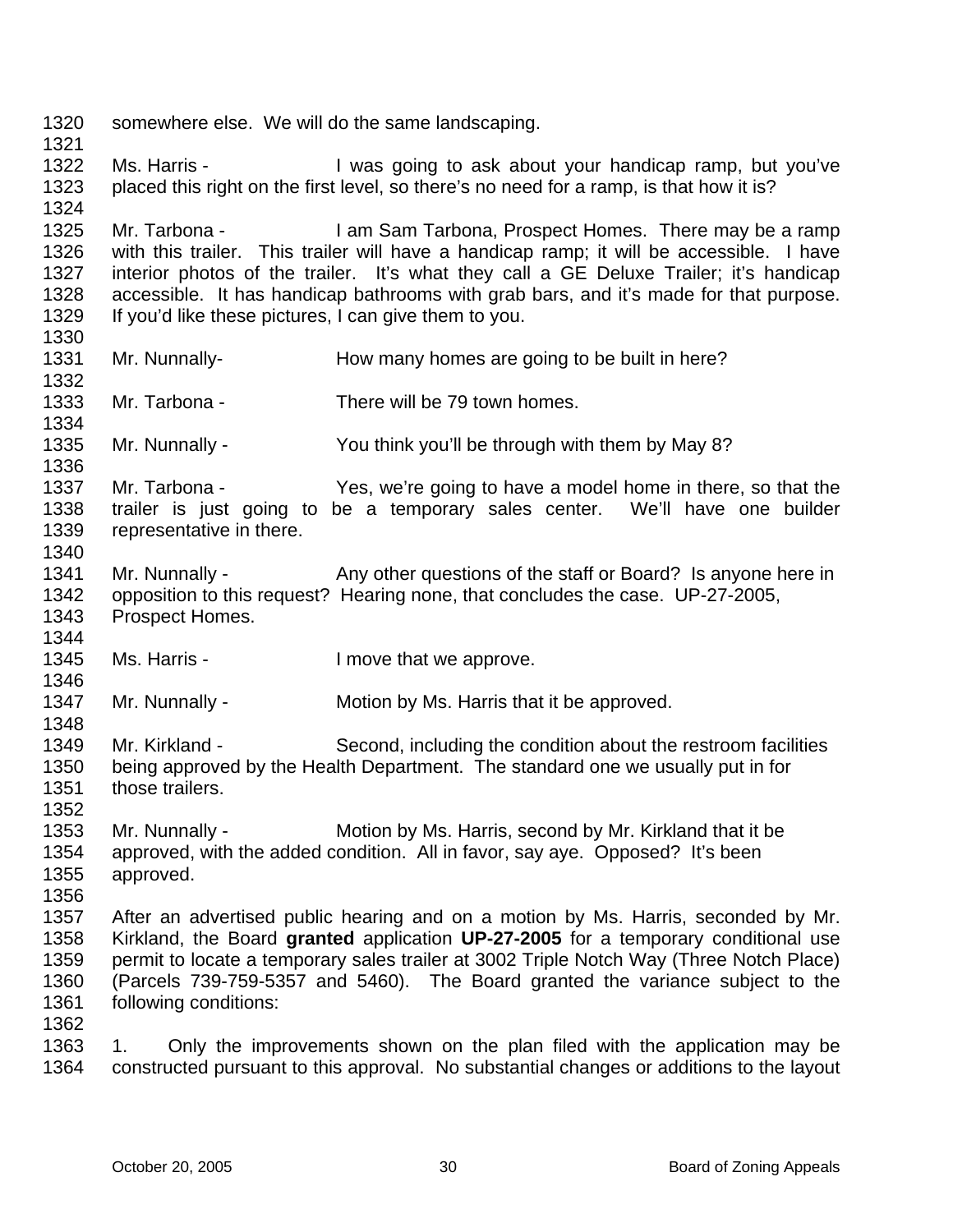- 1365 1366 1367 may be made without the approval of the Board of Zoning Appeals. Any additional improvements shall comply with the applicable regulations of the County Code..
- 1368 1369 2. The trailer shall be skirted on all sides with a durable material as required by the building code for a permanent installation.
- 1371 1372 1373 1374 1375 3. A detailed landscaping and lighting plan shall be submitted to the Planning Department with the building permit for review and approval. Approved landscaping shall be installed during the fall planting season. All landscaping shall be maintained in a healthy condition at all times. Dead plant materials shall be removed within a reasonable time and replaced during the normal planting season.
- 1377 1378 1379 4. The trailer shall be removed from the property on or before May 8, 2006, at which time this permit shall expire.
- 1380 1381 5. [ADDED] The bathroom in the trailer shall be connected to sanitary facilities approved by the Virginia Department of Health.

| 1383 | Affirmative: | Harris, Kirkland, Nunnally |  |
|------|--------------|----------------------------|--|
| 1384 | Negative:    |                            |  |
| 1385 | Absent:      | Dwyer, Wright              |  |
| 1386 |              |                            |  |

- 1387 1388 1389 The Board granted the request because it found the proposed use will be in substantial accordance with the general purpose and objectives of Chapter 24 of the County Code.
- 1390 1391 1392 1393 1394 1395 1396 **A-99-2005 MHH BUILDERS INC.** requests a variance from Section 24-94 to build a one-family dwelling at 196 E. Berry Street (Hunters Run) (Parcel 828-715-1500), zoned R-3, One-family Residence District (Varina). The lot width requirement is not met. The applicant has 78 feet lot width, where the Code requires 80 feet lot width. The applicant requests a variance of 2 feet lot width.
- 1397 1398 1399 1400 1401 1402 1403 Mr. Blankinship - Before we go any farther, Mr. Chairman, Mr. O'Kelly brought it to my attention today, that across the front of this lot, there is a planting strip easement that's noted on the subdivision plat as "No Ingress or Egress Allowed." I don't know how in the world I missed that in my review of this case, but I certainly did. So if this variance were to be approved, we would need a condition requiring them to vacate that planting strip easement to the Planning Commission or the Board of Supervisors.
- 1404

1370

1376

- 1405 1406 1407 Mr. Nunnally - Is anyone else interested in this case? Would you raise your right hand and be sworn please?
- 1408 1409 Mr. Blankinship - Do you swear that the testimony you are about to give is the truth, the whole truth, and nothing but the truth, so help you God?
- 1410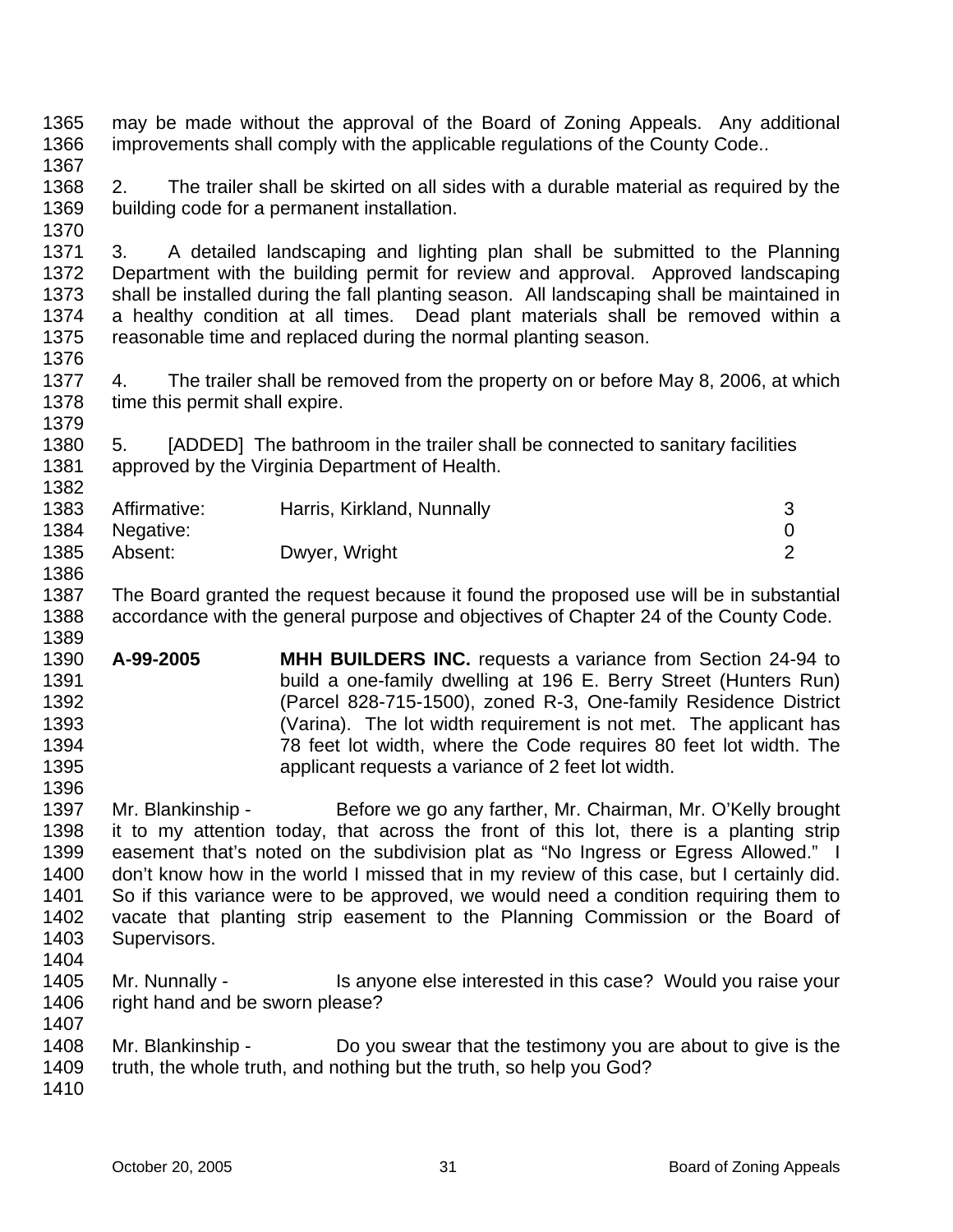1411 1412 1413 1414 1415 1416 1417 1418 1419 1420 1421 1422 1423 1424 1425 1426 1427 1428 1429 1430 1431 1432 1433 1434 1435 1436 1437 1438 1439 1440 1441 1442 1443 1444 1445 1446 1447 1448 1449 1450 1451 1452 Mr. Paris - I do. Mr. Nunnally - Are you agreeable with what Mr. Blankinship just said? Mr. Paris - The Mullet of the U.S. of the U.S. Paris - I'm not too if you could just go over that a little bit more; I'm not too familiar with that. As you mentioned, it just came up right now. Mr. Blankinship - Put that plat back up Paul. See the note just above the street right-of-way says "25-foot planting strip easement – No ingress or egress allowed," and that's between the buildable area and Berry Street. Berry Street is the only street frontage you have, so you would have to have that requirement removed from the subdivision plat, which is a procedure that goes through the Board of Supervisors. Mr. Paris - So we'd just have to have that removed? What would be the outcome of that? Mr. Blankinship - It will be additional steps. Mr. Paris - Such as? Mr. Blankinship - Taking it to the Board. Mr. Paris - Taking it to the Board again. Mr. Blankinship - Not this Board, but the Board of Supervisors. Mr. Kirkland - The Big Board. Mr. Paris - The And you feel that would be something that would go through? Mr. Blankinship - That's unknown. You'll have to take it to them and see. Mr. Paris - I'm just wondering how many times I'll have to go in front. Just to give you a little history on this, MHH Builders became the developer of Section E of Hunters Run, which is the final section. We were not actually involved in the overall plan drawing, so when this lot came up, actually we'd finished the rest of the subdivision on Casey Street, which was the final section. We got our tax bill and found out we were the owners of this lot, along with two others, off of East Berry Street. The other two properties, which I've spoken to Mr. Blankinship about, are not buildable lots.

1453 1454 1455 1456 This one here meets all the requirements except for the two feet needed for a complete 80-foot street width. It's actually 78.5 or .4 feet, so it's really about a foot and a half variance is what I'm looking for. We will keep with all the other restrictions in regards to the side yard setbacks, front yard setbacks, and rear yard setbacks of the property. The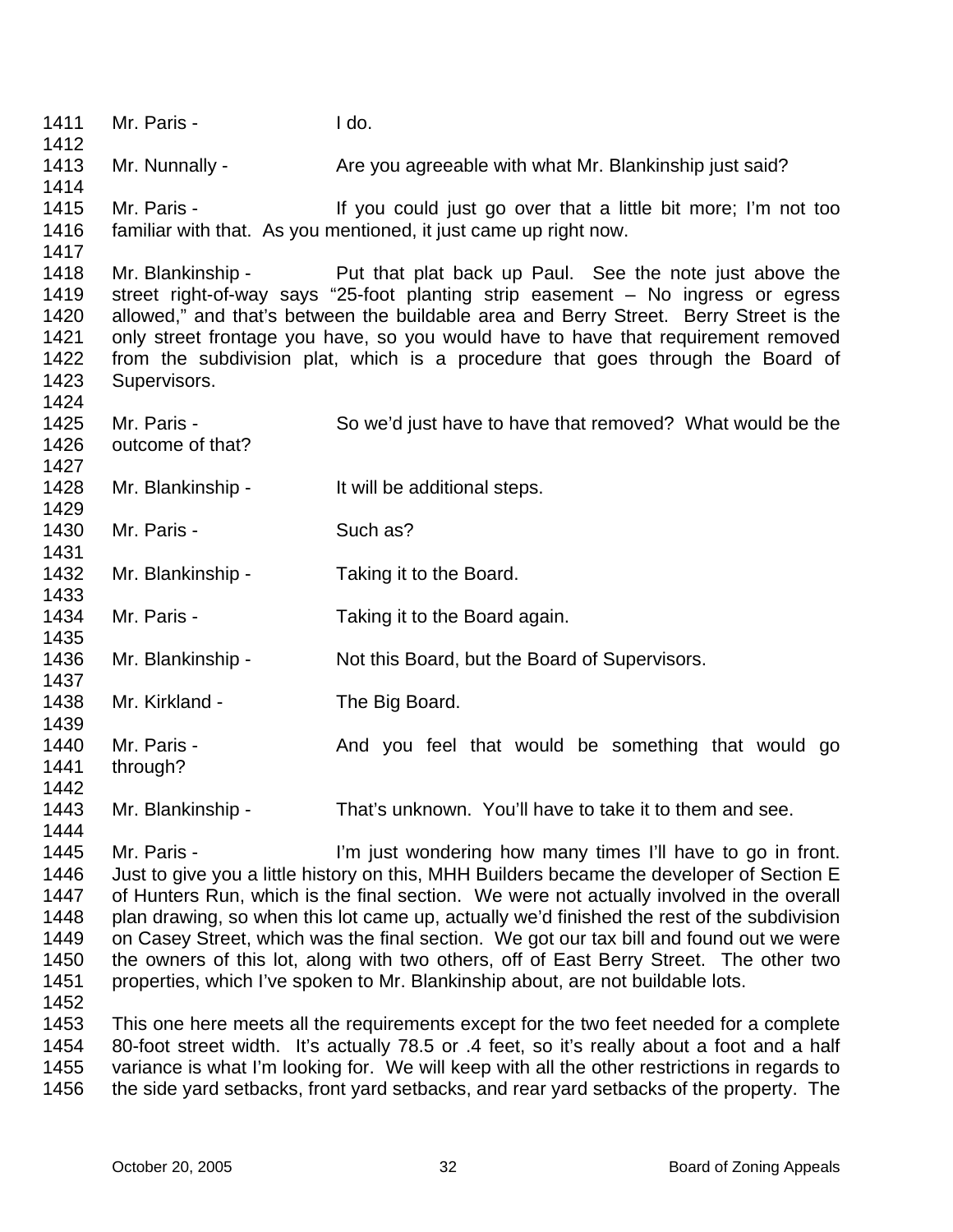1457 1458 1459 1460 1461 1462 1463 1464 actual lot itself is much larger than the requirements of 8,000 square feet. I believe this one's over 10,000 square feet. Here today, I'm just basically asking for a foot and a half, or a two-foot variance on the 80-foot requirement. Currently the property is completely treed, overgrown, and you can hardly walk through there, just because of the growth, not only just the trees, but all the underbrush also. With walking back there, I can tell that kids have been back there, kids or older adults. There are beer cans back there. Right now it's just being used as a hangout by someone; it's not being maintained at all.

1465

1466 1467 1468 1469 1470 1471 1472 1473 I've actually even spoken to the neighbor directly behind, for whom we built a house, which is 209 Casey Street. Landre Toulson is his name. He was the purchaser of that house that we built. He's actually interested, if we do have the variance passed, to have a house built there for his mother, so his mother would live directly behind him. He's the only one who actually called me on it, after receiving the letter from the County, but he was very favorable about it. He's actually interested, and we do have other people who are interested in that lot also, not due to the letter coming out, but just who want to be in that area. It's a very good area.

1474

1475 1476 1477 1478 1479 1480 1481 1482 1483 1484 1485 1486 1487 1488 When we came in and built Hunters Run Subdivision, which consists of about 150 to 175 homes, the values of all the homes surrounding the area have dramatically increased. That area was an old military base at one time, with just little ranch bungalows almost. Prior to the new subdivision coming on line, those houses were probably selling for \$70,000 to \$80,000, and the latest one I just sold for about \$130,000, so with the Hunters Run Subdivision coming in, it has dramatically improved the surrounding neighborhoods, and more people are now putting money into their homes, where you see vinyl siding being put up, or replacement windows being put into these older homes, so they are being economically encouraged to improve even their houses there. Basically, if the Board were to pass the zoning ordinance in giving us the two feet allowable space to build on here, we would build a house similar to what we built in Hunters Run. I have pictures of homes that we built there. All these houses, I feel, except for maybe the two-story with the garage, would fit on that lot, meeting all the current R-3 requirements for setbacks.

1489

1492

1490 1491 Mr. Blankinship - Have you attempted to buy another two feet of land from that adjoining property?

1493 1494 1495 1496 1497 1498 1499 1500 1501 1502 Mr. Paris - We have not spoken to the guy next door. I just know that with going in front and trying to purchase a piece of land from him, and then having to subdivide the lot again, we'd probably be looking at even more work. Currently right now, he's using one of the plots of land that we actually picked up with the split, at the end of Olson Lane, as you can see that coming across. If you come down Berry Street, the box where you see the 72 feet wide, a little bit further down, the next spot down, just south of that one, that is also owned by MHH Builders, and currently the owners at Merridew, they are using that property as a driveway to get to their property, as opposed to that 10-foot easement that they have, or I see a 24-foot easement going across there. We are going to approach them in regards to purchasing that piece of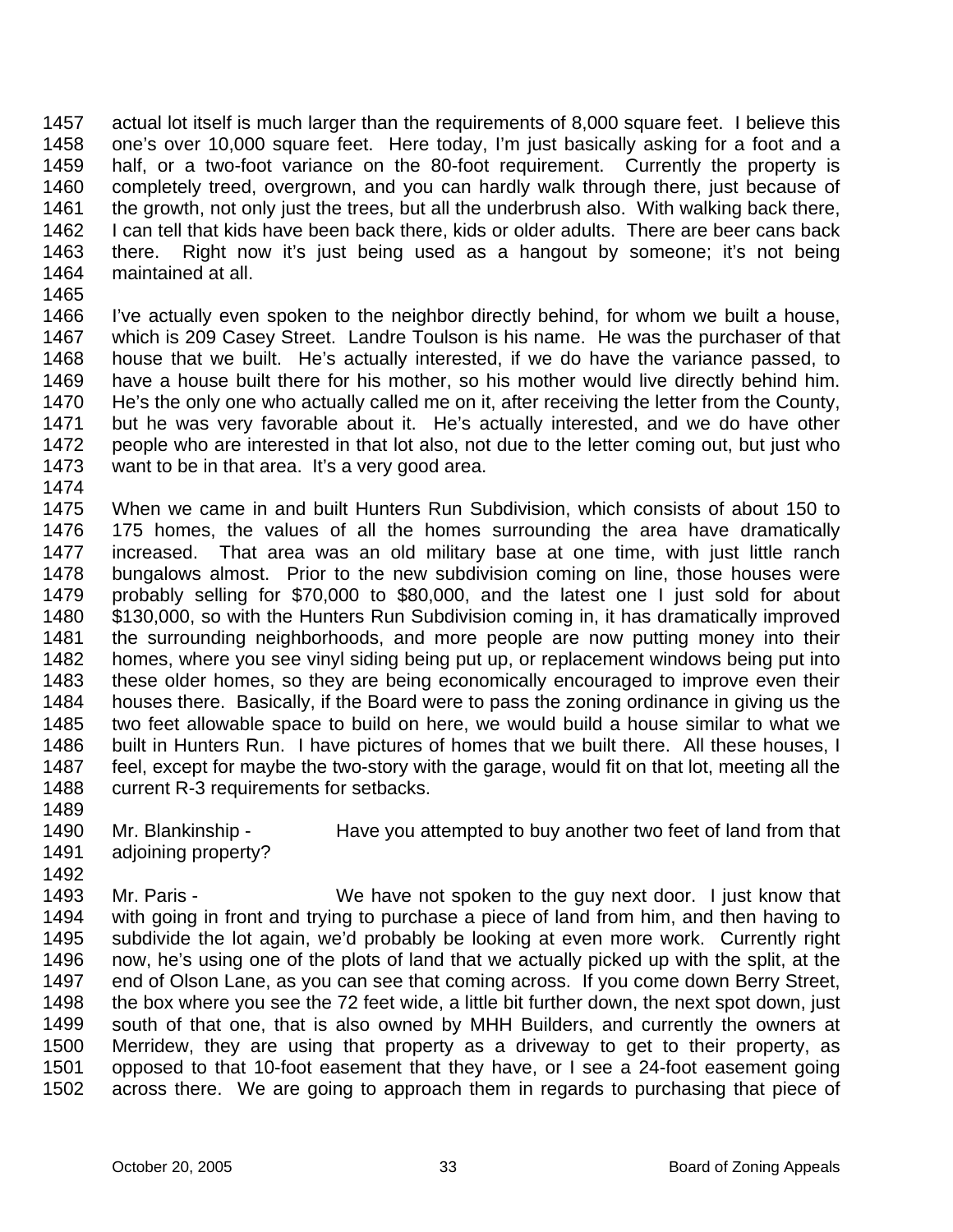1503 1504 1505 1506 1507 land there. Whether they'd be interested, I don't know. Currently, there is actually even asphalt on that land. So I don't know if the County came in and put asphalt down on it; I very much doubt if the homeowner did, but he's basically been using that land as access to his driveway.

1508 1509 1510 1511 Mr. Blankinship - Looks like you ought to be able to work out a swap with him, where you give them that, in exchange for a strip along the side of yours, that would bring yours into conformance.

- 1512 1513 1514 Mr. Paris - I don't know. I know he has a fence going completely down the side there, on his property, a fence going down, and then a fence going across.
- 1515 1516 Mr. Kirkland - So basically he's got his driveway on your property?
- 1517 Mr. Paris - Yes, but on another parcel of property.
- 1519 Mr. Kirkland - Right, on another piece.

1518

1520

1533

1538

- 1521 1522 1523 1524 1525 1526 1527 1528 1529 1530 1531 Mr. Paris - If you look directly below the section that says "200" on it, that section right there is also a parcel of property that we picked up when we took on Hunters Run Subdivision. That parcel, as you can see right now, is asphalted, and he's using it too as a driveway, as opposed to the other plot you were showing, which shows the easement, the 24-foot section to the left which he should be using as his driveway. So currently, yes, he is using that. We are going to approach them. We just kind of found out about this when the tax bills came out, so we were going to approach him and see if he was interested in purchasing that, or even the person in front of that piece of property, whether they were interested in purchasing it. As of right now, it's actually being used more as a road, and it's possibly maintained by the County, I don't know.
- 1532 Mr. Nunnally - It's a nice lot there.
- 1534 1535 1536 1537 Mr. Paris - The Muslim state of the homeowner directly behind, as I mentioned, he's looking to have his mother live there. I spoke to the lady on lot # 24, which is at Raines and East Berry, and she even said that she'd be very happy to see something done with that land. She's currently a tenant there, not the owner.
- 1539 1540 Mr. Nunnally - Seems like to me it should be Casey Street instead of Berry Street. I've been living there for 58 years, and it took me two hours to find it.

| 1542<br>1543 | Mr. Paris -<br>finding it. | I've been working there for two years, and I had trouble          |
|--------------|----------------------------|-------------------------------------------------------------------|
| 1544         |                            |                                                                   |
| 1545         | Mr. Nunnally -             | David Mehfoud helped me to find it, the guy who sold you          |
| 1546         | the property.              |                                                                   |
| 1547         |                            |                                                                   |
| 1548         | Mr. Paris -                | The lot directly to the north of that and the one directly to the |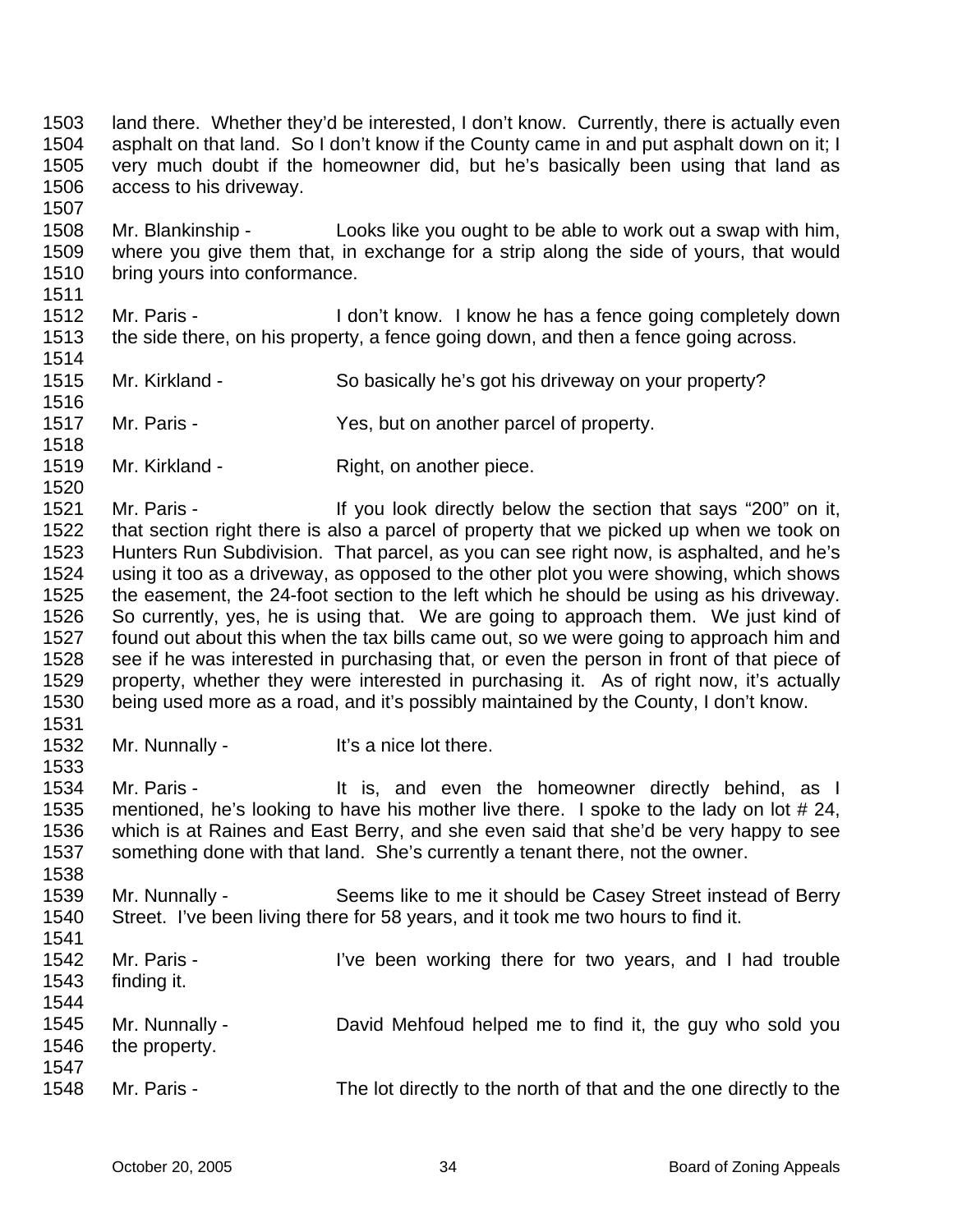1551 1552 1553 1554 1555 1556 1557 1558 1559 1560 1561 1562 1563 1564 1565 1566 1567 1568 1569 1570 1571 1572 1573 1574 1575 1576 1577 1578 1579 1580 1581 1582 originally drawing them, due to the size of the lots, to have it continue all the way back to East Berry, almost seemed ridiculous. We were not involved in the original Hunters Run Subdivision drawing of the lots. Ms. Harris - The May we see the pictures of Hunters Run that you have? I drove down Olson Lane, looking for the property, not realizing that I was right at the intersection of the property, so the street, private driveway, that's next to 200, that is not your driveway at all? Mr. Paris - No, it is not. Actually, if you look at the original plot plan, I believe it was supposed to be 200's driveway, but they've kind of taken over, going across that other piece of land, and then made their driveway on the right side of the house, as opposed to the left. Ms. Harris - The Ven saw the structure back in the woods. Mr. Paris - Yes, there is an old shed or something back in there. Ms. Harris - I think that belongs to 22 Raines Avenue. Mr. Paris - The Yes, it's a little deceiving with the power lines that run across there, if you actually follow the power line, that's actually the property line out there. We actually had a plot plan done to see if that power line was within our property line, and they said no, it actually runs directly on the side property line and their back property line, so it is a little deceiving there. There is some kind of structure, a little further back there, that's completely dilapidated, hasn't been used in years, but there's a lot of trash back there. You can tell people are going back there and hanging out, or whatever. Mr. Nunnally - Any other questions of the Board? Hearing none, that concludes the case. Mr. Paris - The You want to keep those pictures?

left, those are the largest lots in Hunters Run Subdivision, so I think when they were

1583 1584 1585 Mr. Nunnally - Yes, we need to keep them for thirty days; then you'll get them back. A-99-2005 MHH Builders, Inc. Do I hear a motion on that?

1586 1587 Mr. Kirkland - The Muslim I make a motion we approve it.

Mr. Nunnally - Motion by Mr. Kirkland we approve it. Is there a second?

1590 Ms. Harris - Second.

1592 1593 Mr. Nunnally - Second by Ms. Harris. All in favor, say aye. Been approved.

1588 1589

1591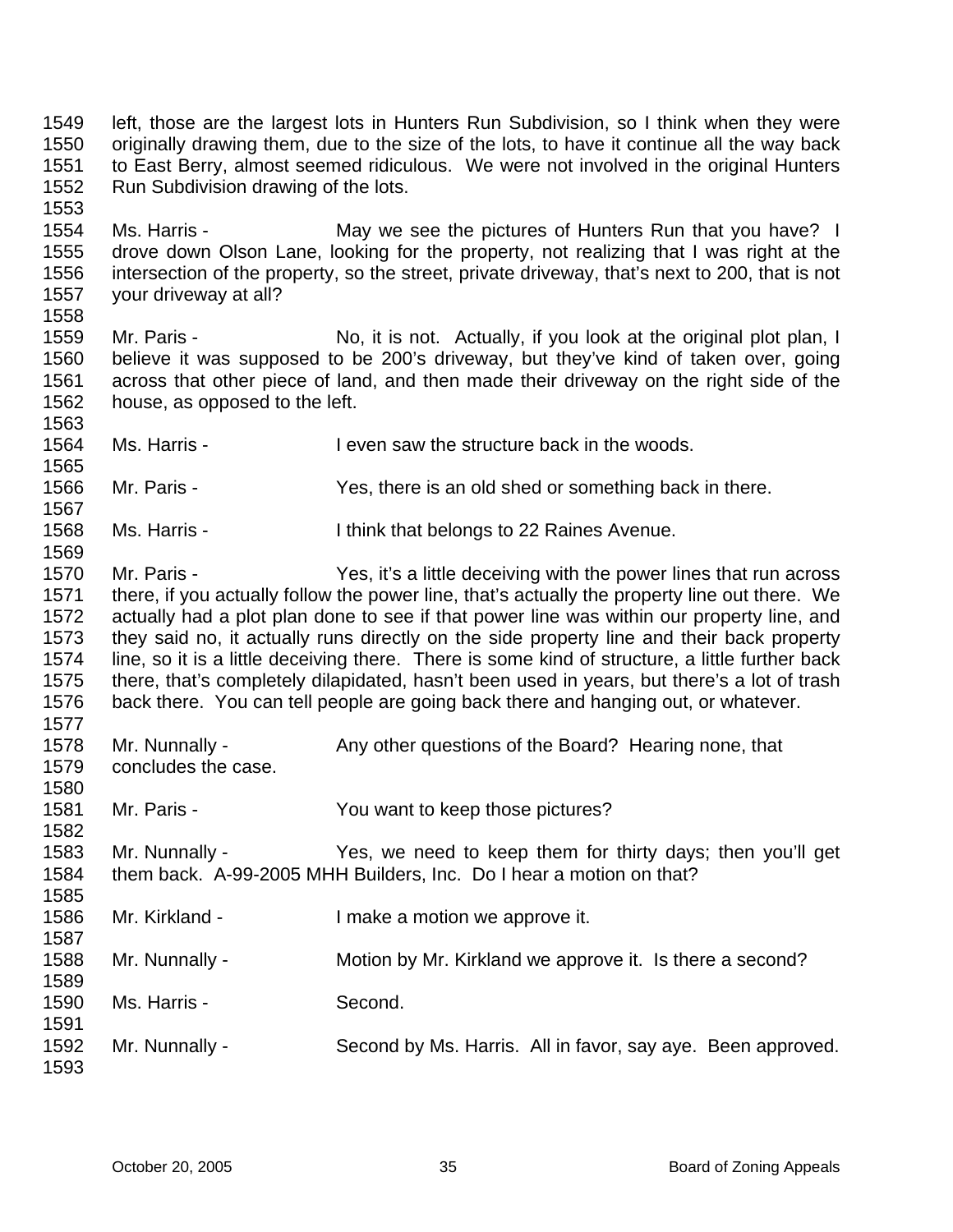1594 1595 1596 1597 1598 After an advertised public hearing and on a motion by Mr. Kirkland, seconded by Ms. Harris, the Board **granted** application **A-99-2005** for a variance to build a one-family dwelling at 196 E. Berry Street (Hunters Run) (Parcel 828-715-1500). The Board granted the variance subject to the following condition:

1599 1600 1. This variance applies only to the minimum lot width. All other applicable regulations of the County Code shall remain in force.

|      | 1602 Affirmative: | Harris, Kirkland, Nunnally |  |
|------|-------------------|----------------------------|--|
|      | 1603 Negative:    |                            |  |
| 1604 | Absent:           | Dwyer, Wright              |  |

1606 1607 1608 1609 1610 1611 The Board granted this request, as it found from the evidence presented that, due to the unique circumstances of the subject property, strict application of the County Code would produce undue hardship not generally shared by other properties in the area, and authorizing this variance will neither cause a substantial detriment to adjacent property nor materially impair the purpose of the zoning regulations.

- 1612 1613 Mr. Nunnally - Let's start decisions from the rear.
- 1614 Mr. Kirkland - Any minutes, Mr. Chairman?
- 1616 Mr. Nunnally - No minutes.
- 1618 1619 1620 Mr. Blankinship - Put on your reading glasses. Remember the June and July meetings both ran very long. June I think Mr. Gidley is proofing, and July is well under way, because it included those cases that were appeals.
- 1622 1623 1624 1625 1626 1627 1628 1629 Mr. O'Kelly - Mr. Chairman, I have some information for the Board members. I know you and Mr. Kirkland attended a Board of Supervisors Work Session regarding the Cochran decision, and two Board members have requested that the County Manager consider amending the zoning ordinance for accessory buildings, the location for accessory buildings, and possibly making that a use permit rather than a variance, so we're looking into that. We have a resolution prepared for the Planning Commission to consider at their meeting next week to begin that process. I just wanted to share that with you.
- 1631 Mr. Nunnally - So now we'll get more use permits than we get variances.
- 1633 1634 1635 Mr. O'Kelly - But that allows you to place conditions on the case. The staff, of course, will be looking at them and recommending conditions, but the use permit process does allow you to add additional conditions and things like that.
- 1637 1638 Mr. Kirkland - So if somebody wants to put a communication tower in their side yard setback, we will hear that one, right?
- 1639

1636

1601

1605

1615

1617

1621

1630